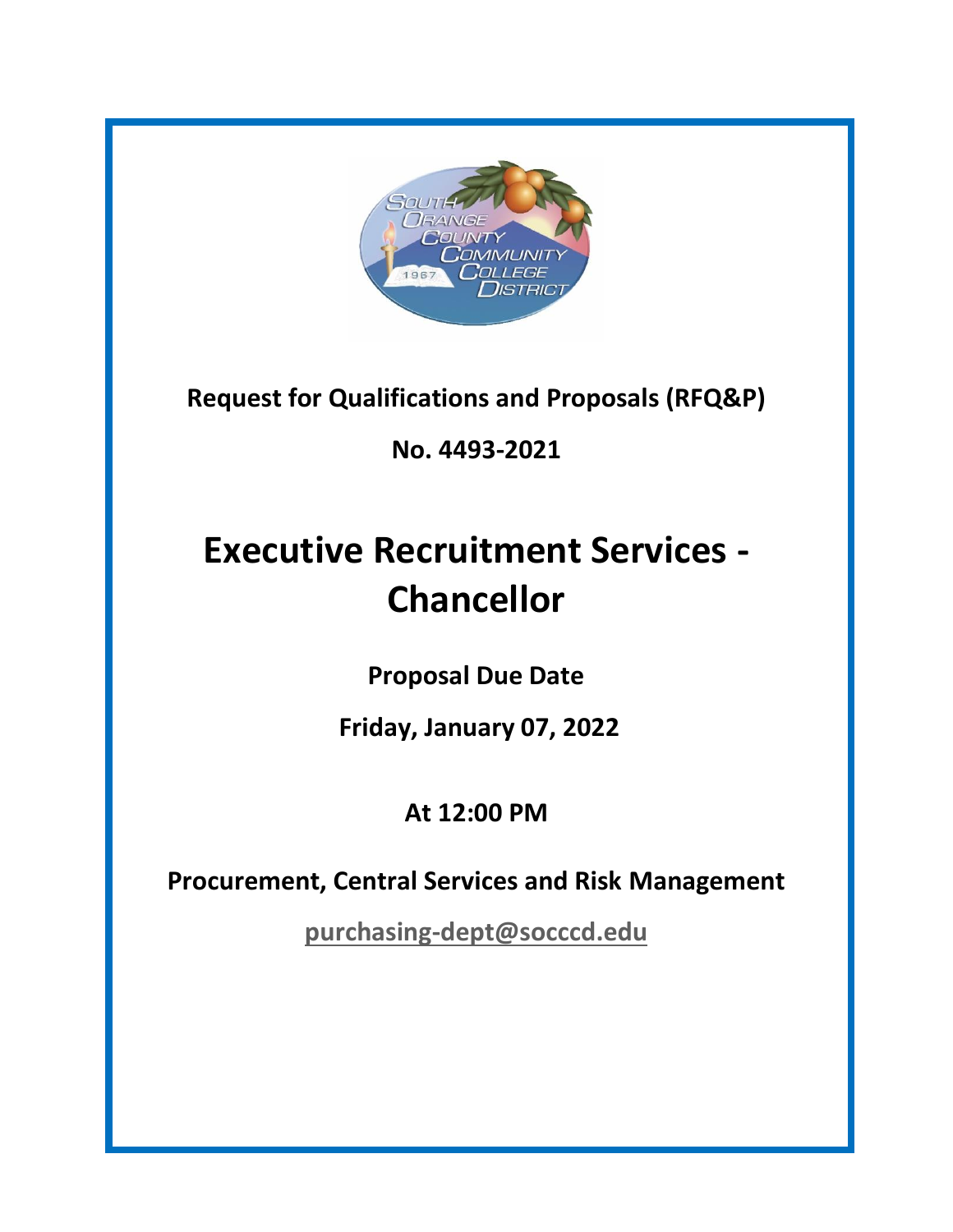### **RFQ&P No. 4493-2021 Executive Recruitment Services - Chancellor**

### **TABLE OF CONTENTS**

#### **Schedule**

- 1. District Overview
- 2. Instructions, Information and General Conditions
- 3. Evaluation of Proposals
- 4. Scope of Services
- Proposal Form A Cover Letter
- Proposal Form B Related Experience, Approach, and Methodology
- Proposal Form C Fee and Rate Proposal
- Proposal Form D General Terms and Conditions
- Proposal Form E References
- Proposal Form F Addenda Acknowledgement
- Appendix A Non-Collusion Declaration
- Appendix B Equal Opportunity Affirmative Action Statement
- Appendix C Chancellor's Job Description
- Appendix D –Ideal Qualities and Attributes
- Appendix E Chancellor's Search Timeline
- Appendix F Sample Agreement
- Appendix G Submission Checklist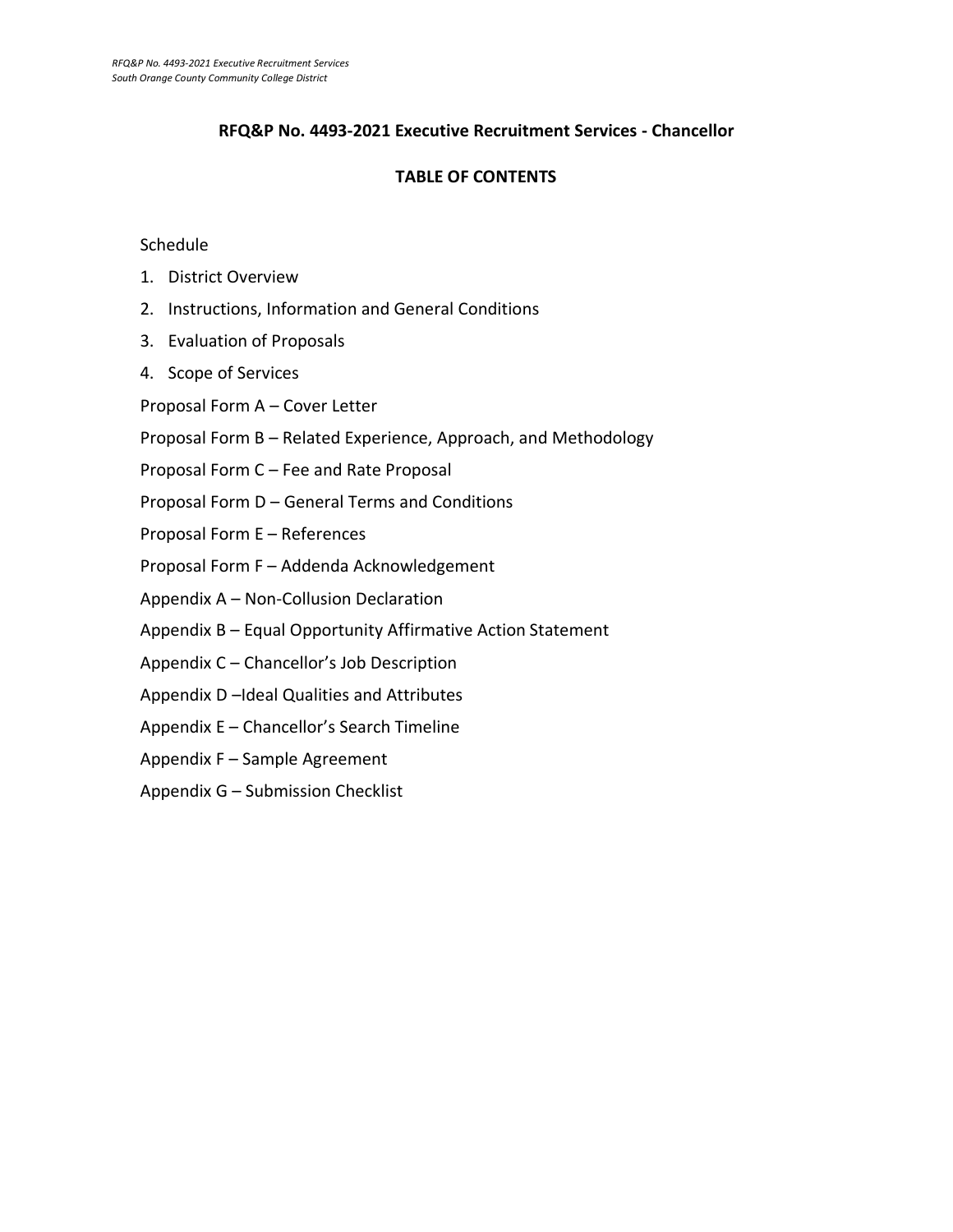### **RFQ&P No. 4493-2021 Executive Recruitment Services - Chancellor**

### **SCHEDULE**

| Date of Issue / Document Available  | 12/16/2021                                |
|-------------------------------------|-------------------------------------------|
| Requests for Information (RFI)      | 1/4/2022 at 9:00 AM                       |
| District Responds to RFI's          | 1/5/2022                                  |
|                                     | End of Day                                |
| <b>Due Date</b>                     | Friday, January 07, 2022                  |
|                                     | 12:00 PM                                  |
| Interview/Presentations (if needed) | January 11, 2022 - Time TBD               |
|                                     | Zoom conference call information will be  |
|                                     | sent to shortlisted firms.                |
| Contract Negotiations (if needed)   | 1/12/22                                   |
|                                     | All negotiations will take place via Zoom |
|                                     | conference calls.                         |
| <b>Anticipated Governing</b>        | January 24, 2022                          |
| <b>Board Approval</b>               |                                           |
| Anticipated Start Date for Services | 1/25/22                                   |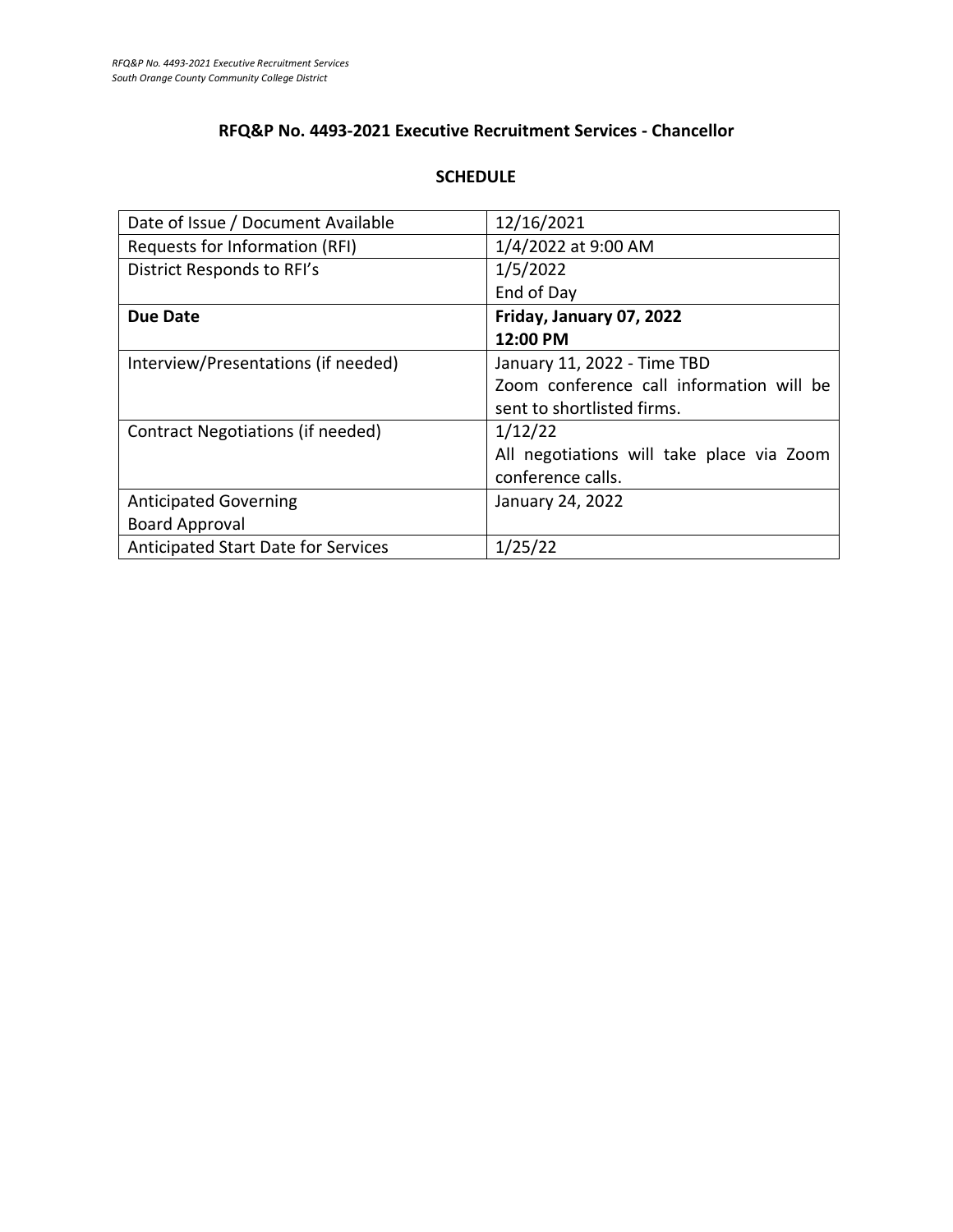### **1. DISTRICT OVERVIEW**

South Orange County Community District encompasses 382 square miles in South Orange County serving over 909,000 residents in 26 communities. We know that higher education is directly linked to quality of life and economic vitality. We have helped generations of families achieve their educational and career goals since 1967.

This multi-college district is comprised of Saddleback College in the City of Mission Viejo (1967), Irvine Valley College in the city of Irvine (1985) and Advanced Technology Education Park (2007) in the city of Tustin.

The District is governed by a seven-member elected Board of Trustees and the District's chief executive officer is the Chancellor.

District Services provides centralized administrative services to our three campuses including: Chancellor and Trustee Services, Business Services, Educational and Technology Services, and Human Resources. These departments provide accounting, benefits, facilities planning, fiscal services, human resources, information technology, institutional research and planning, payroll, public affairs, procurement, contracting, risk management, and warehouse/mailroom services to our district.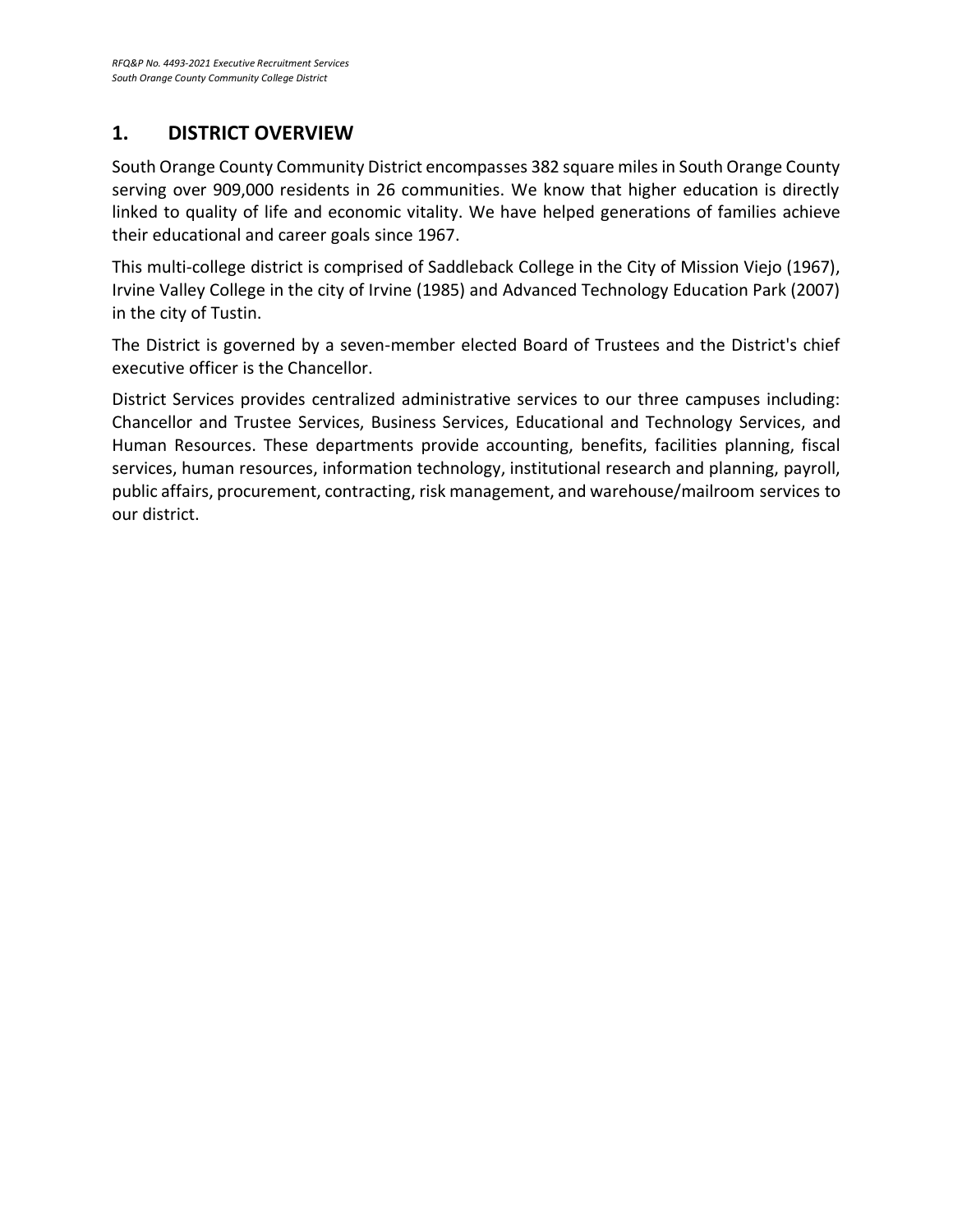### **2. INSTRUCTIONS, INFORMATION AND GENERAL CONDITIONS**

### **PURPOSE OF RFQ&P**

South Orange County Community College District (SOCCCD) is seeking to retain a qualified firm to provide Executive Recruitment Services for the position of Chancellor. The entirety of this RFQ&P sets forth the District's requirements in detail. All responses should be submitted in accordance with the terms and conditions contained in the foregoing document.

### **DEFINITION OF TERMS**

- The designation of District refers to the South Orange County Community College District, a political subdivision of the State of California.
- The term "**Proposers"** refers to Firms that elect to submit proposals for Executive Recruitment Services - Chancellor.
- The terms **"Contract"** and **"Agreement"** shall be used interchangeably within this document.
- Throughout this document, the term "**District"** shall be used to designate the rights and responsibilities of the South Orange County Community College District.
- The term "**District-wide**" represents District Services (DS), Irvine Valley College (IVC), Saddleback College (SC), and the Advanced Technology Education Park (ATEP).
- The term "**Proposer"** shall be used to designate the rights and responsibilities of the successful firm responding to this RFQ&P.

### **PROPOSAL QUESTIONS**

All questions regarding this RFQ&P should be sent, via e-mail to Priya Jerome at purchasingdept@socccd.edu.

Questions will only be accepted until 1/4/2022 no later than 9:00 AM. The e-mail subject line should read: "Your company name/Questions regarding RFQ&P No. 4493-2021." No direct responses will be sent to the company/firm asking the question. Questions will be answered in the form of an **Addendum** and sent to all potential respondents on 1/5/2022. All addendums to this RFQ&P will be posted on the District's web site.

### **PROPOSAL SUBMISSION**

It shall be the responsibility of the Proposer to ensure that Proposals are received via email submission as follows:

### Email Submission:

Proposals are to be submitted, via e-mail, to the Purchasing Department no later than **12:00 PM** on Friday, January 07, 2022. Submit Proposal to: [purchasing-dept@socccd.edu](mailto:purchasing-dept@socccd.edu) The Proposal must be emailed to the address above as an attachment in Word or PDF format and not exceed file size of 10MB. Proposals with documents exceeding 10MB in size should be saved to a smaller file size or split up and sent as separate emails. Subject line of e-mail containing submitted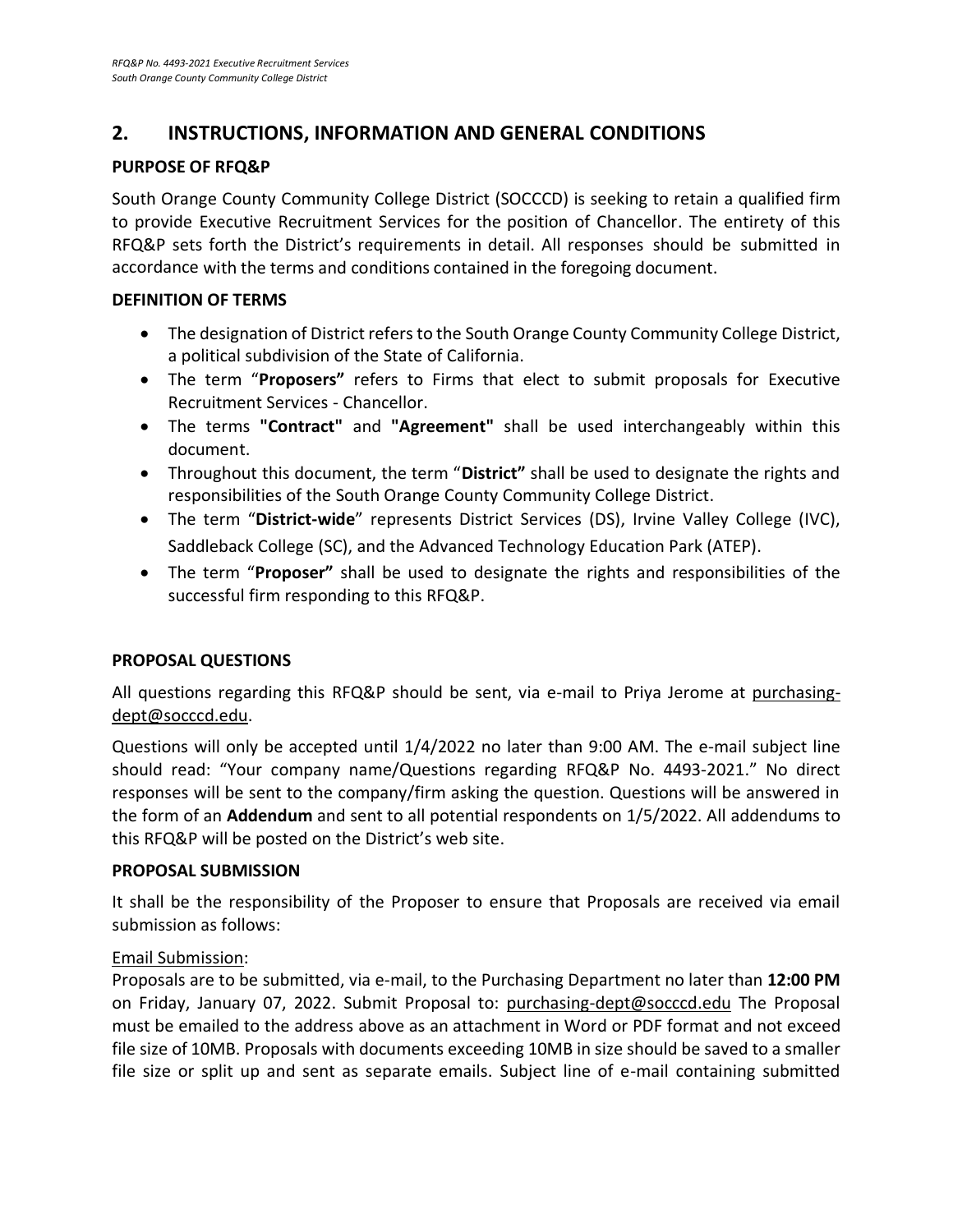proposal should include and read "name of your company/submittal for RFQ&P No. 4493-2021 ("Email 1 of XX" if more than one)."

Proposals submitted in response are to be labeled Form A, B, C, etc. and be in the following order:

- 1. **Letter of Interest and Approach** PROPOSAL FORM A
- 2. **Related Experience, Approach, and Methodology** PROPOSAL FORM B
- 3. **Fee and Rate Proposal** PROPOSAL FORM C
- 4. **General Terms and Conditions** PROPOSAL FORM D
- 5. **References** PROPOSAL FORM E
- 6. **Addenda Acknowledgement** PROPOSAL FORM F
- 7. **Appendices**
	- A. Non-Collusion Declaration
	- B. Equal Opportunity Affirmative Action Statement
	- C. Chancellor's Job Description
	- D. Ideal Qualities and Attributes
	- E. Chancellor's Search Timeline
	- F. Sample Agreement
	- G. Submission Checklist

Oral, telephone, facsimile (fax machine) proposals **will not** be accepted.

### **RIGHT TO REJECT**

This RFQ&P does not constitute a commitment by the District to award a contract. The District reserves the right to waive any irregularities and/or informalities and to reject any or all proposals and/or to cancel the Request for Qualifications & Proposals. The District expressly reserves the right to postpone the proposal opening date for its own convenience. The award shall be made on the proposal(s) that serve(s) the best interest of the District and will not be evaluated solely on a monetary basis; however, proposers are encouraged to submit their best prices in their proposals. Award will be based on proposer's qualification and best fit as deemed by the District. No contract award shall exist until executed and approved by the District's Governing Board.

### **MODIFICATIONS TO PROPOSALS**

The proposal may be modified after its submission by written notice to the District of withdrawal and resubmission before the date and time specified for receipt of proposals. Modification will not be considered if offered in any other manner. No modifications will be allowed after the RFQ&P due date and time has passed.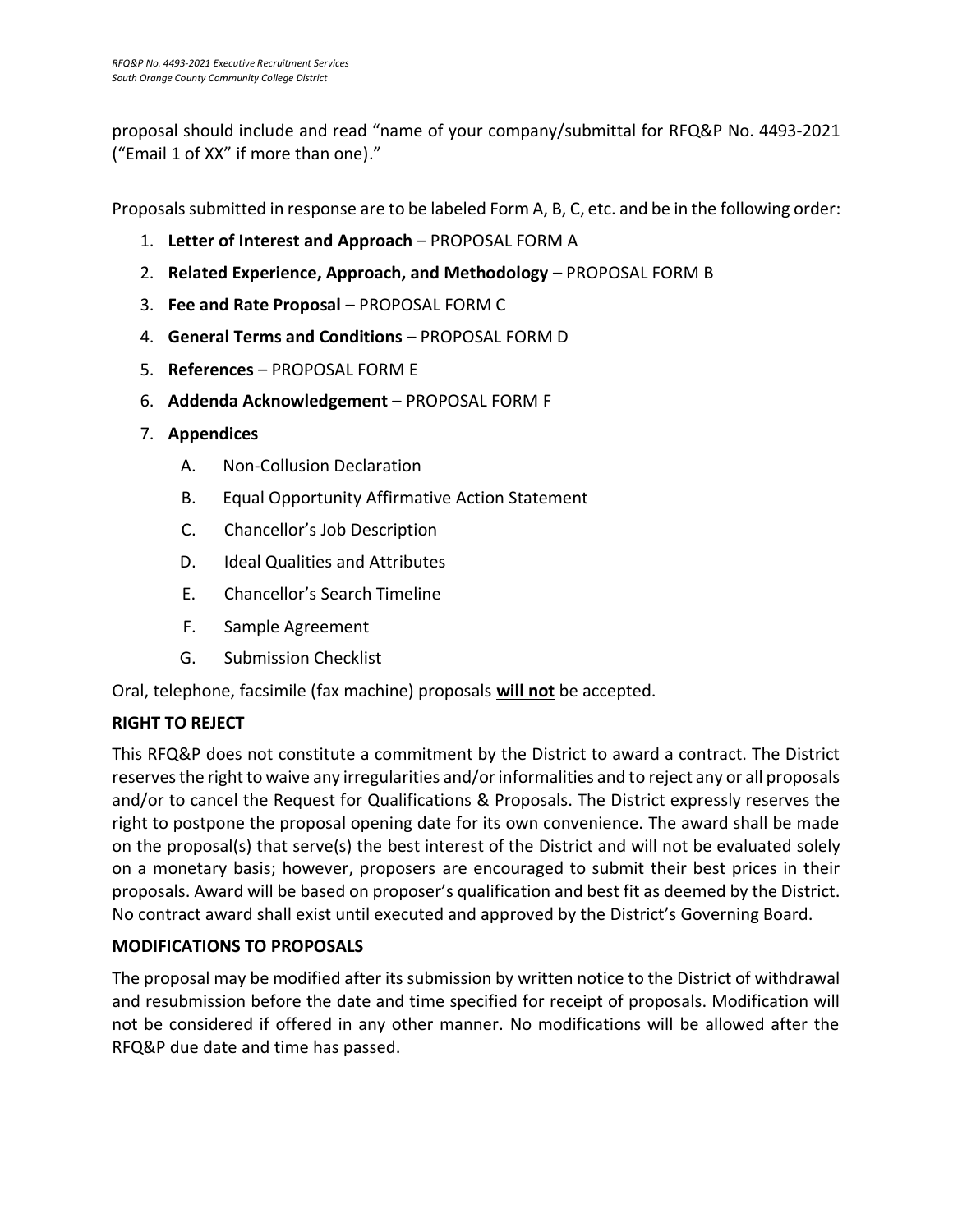### **PUBLIC RECORDS**

All materials submitted in response to the RFQ&P are deemed property of the District upon submission to the District. Responses to the RFQ&P and other materials submitted in connection therewith shall be deemed "public records" except for those marked or noted by a Proposer as "trade secrets" (as that term is defined and used in Civil Code §3426.1), "confidential" or "proprietary". Financial statements are not subject to disclosure under the Public Records Act. The foregoing notwithstanding, the District may reject for non-responsiveness a Response to the RFQ&P which indiscriminately notes that the Response or portions thereof are "trade secrets", "confidential", or "proprietary" and exempt from disclosure as a public record. Notwithstanding the designation of materials submitted in response to the RFQ&P as "public records" such materials shall not be subject to disclosure under the Public Records Act until after the District has issued a recommendation for award of the Agreement. The District is not liable or responsible for the disclosure of RFQ&P Responses, or portions thereof, deemed to be public records, including those records exempt from disclosure if disclosure is required by law, by an order of a court of competent jurisdiction, or which occurs through inadvertence, mistake, or negligence on the part of the District or its agents or representatives. If the District is required to defend or otherwise respond to any action or proceeding wherein a request is made for the disclosure of the contents of any portion of a RFQ&P Response deemed exempt from disclosure hereunder, by submitting a RFQ&P Response, each Proposer agrees to defend, indemnify, and hold harmless the District in any action or proceeding from and against any liability, including without limitation attorneys' fees arising therefrom. The party submitting materials sought by any other party shall be solely responsible for the cost and defense in any action or proceeding seeking to compel disclosure of such materials; the District's sole involvement in any such action shall be that of a disinterested stakeholder, retaining the requested materials until otherwise ordered by a court of competent jurisdiction.

### **ORDINANCES, LAWS AND REGULATIONS**

The Proposer shall comply with all ordinances, laws, and regulations pertaining to the operation contemplated hereby, including, but not limited to, the California Workers' Compensation Act, the Federal Equal Employment Opportunities Act, and the Americans with Disabilities Act. The Proposer shall apply for, obtain, and maintain in force all permits and licenses required by the various agencies of Federal, State, and local government having jurisdiction over the Proposer operations. All operations and materials shall be in accordance with all applicable Federal, State, County and City laws, statutes, and requirements.

### **WITHDRAWAL OF PROPOSALS**

Any Proposer may withdraw their proposal by written request via e-mail to purchasingdept@socccd.edu at any time **prior** to the deadline set for receipt of proposals. The subject line of the e-mail should include and read: "Your Company Name/Withdrawal of RFQ&P No. 4493- 2021." No proposal may be withdrawn or modified after that deadline. Withdrawn proposals may be resubmitted up to the time designated for the receipt of proposals provided that they are then fully in conformance with the general terms and conditions of the RFQ&P.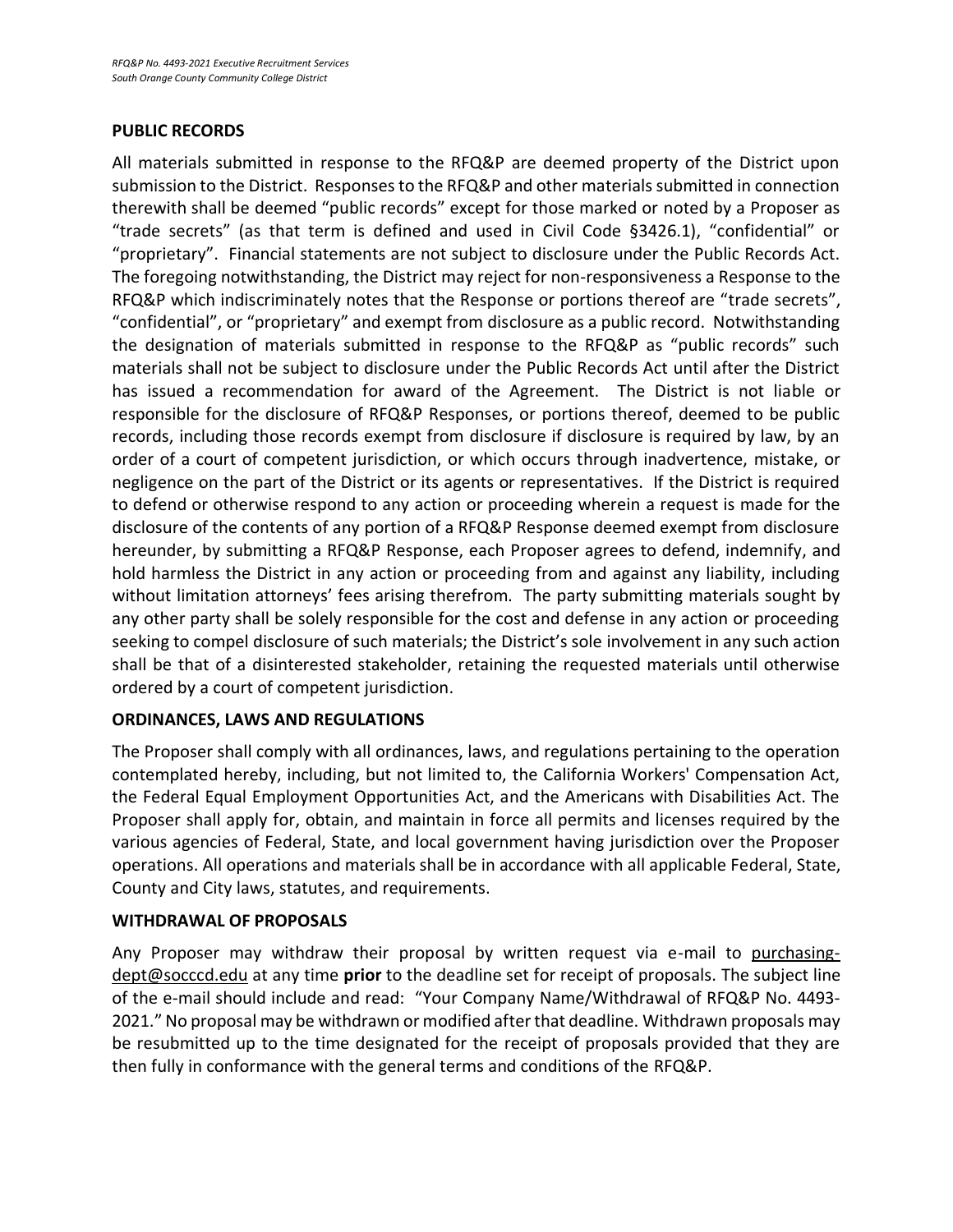### **IRREVOCABLE OFFER**

Proposals shall be considered irrevocable offers for a period of one hundred and eighty (180) days from the date of receipt and may not be withdrawn during this period without consent of the District.

### **COST OF PREPARING PROPOSALS**

Any and all costs associated with the preparation of responses to this RFQ&P, including site visits, oral presentations, and any other costs shall be entirely the responsibility of the Proposer and shall not be reimbursable in any manner by the District.

### **COMPLETION OF PROPOSALS**

Proposals shall be completed in all respects as required by the instructions herein. A proposal may be rejected if it is conditional or incomplete, or if it contains alterations of form or other irregularities of any kind. A proposal will be rejected if, in the opinion of the District, the information contained therein was intended to erroneously and fallaciously mislead the District in the evaluation of the proposal. Proposers are required to follow and adhere to the format as prescribed in this RFQ&P.

### **EXAMINATION OF CONTRACT DOCUMENTS**

Proposers shall thoroughly examine the contents of this RFQ&P. The failure or omission of any Proposer to receive or examine any contract document, form, instrument, addendum, or other document shall in no way relieve the firm from obligations with respect to this RFQ&P or to the contract to be awarded. The submission of a proposal shall be taken as prima facie evidence of compliance with this section.

If any ambiguity, conflict, discrepancy, omission, or other errors in the RFQ&P is discovered, then the Proposer shall notify the District of the error in writing and request modification or clarification of the document through the timelines and process identified in the Proposal Questions / Requests for Information (RFI) section of this RFQ&P. All requests for clarifications shall be sent to the attention of the Executive Director of Procurement, Central Services, and Risk Management by email at [purchasing-dept@socccd.edu.](mailto:purchasing-dept@socccd.edu)

### **ERROR IN PROPOSAL**

Proposer shall be bound by the terms and conditions of the proposal. However, if material errors are found in a proposal, the District may notify the Proposer that the submitted proposal requires correction of the errors. The District reserves the right to request additional information and/or clarification to allow corrections of errors or omissions.

### **PROPOSER'S CONTINUING OBLIGATION**

Each Proposer is under a continuing obligation, commencing upon submission of its RFQ/P Response, to immediately notify the District, in writing, if it learns that any of the following have occurred: (i) any statement made in any portion of its RFQ/P Response was false, misleading or omits material facts rendering any statement in its RFQ/P Response to be false or misleading; (ii) circumstances have occurred since the Proposer submitted its RFQ/P Response that, if they had occurred prior to the date that the Proposer submitted its RFQ/P Response, would have required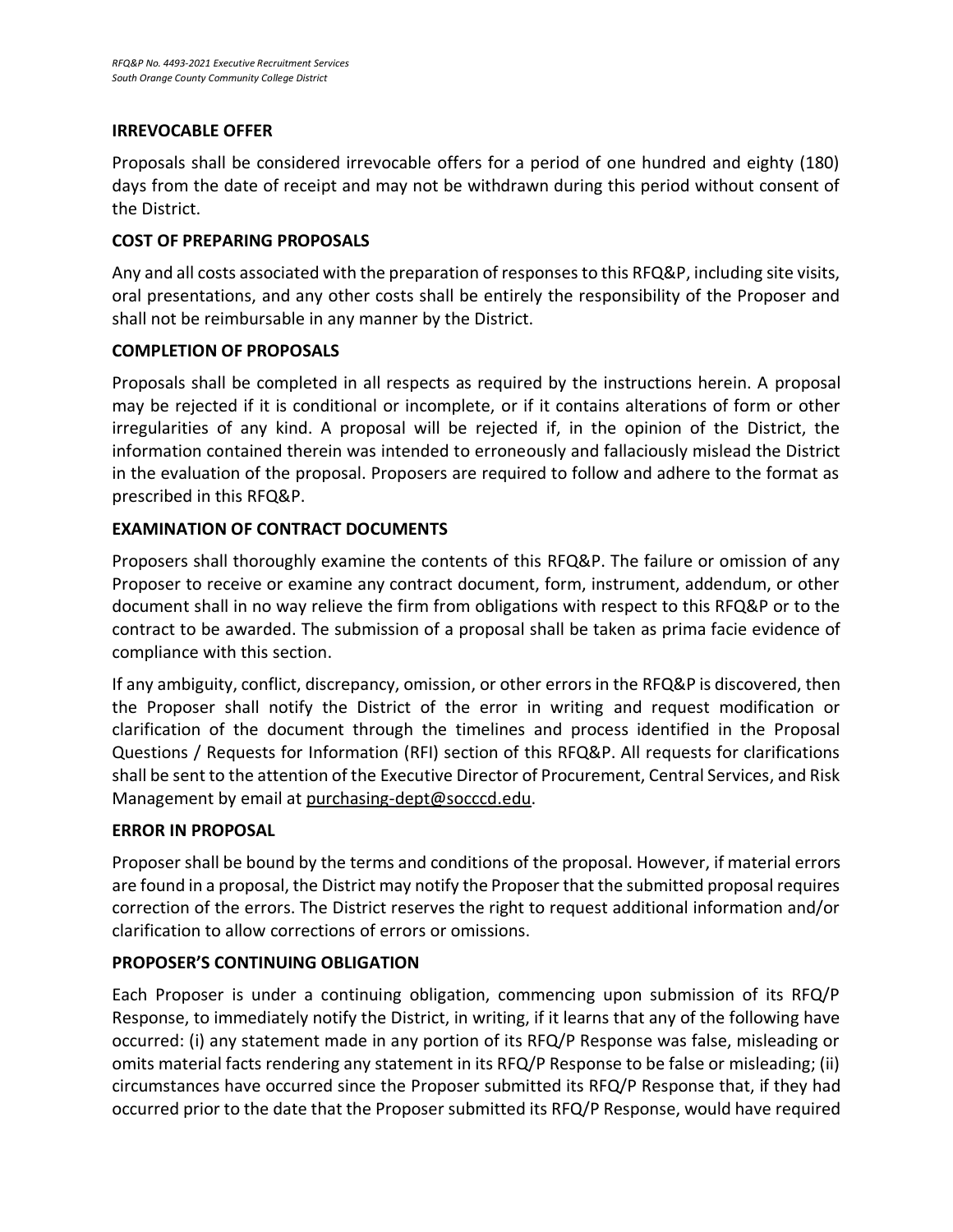the disclosure of such circumstances; or (iii) the Proposer has undergone a change in ownership in which ownership of fifty percent (50%) of more of its stock, ownership equity, or assets has changed.

### **NO DISTRICT WARRANTY**

Proposers are solely responsible for confirmation of the suitability of any information provided by the District relating to this RFQ&P, including, estimates of costs, statements of needs or requirements, projections, and budgets. The District does not warrant the accuracy, sufficiency, or completeness of such information.

### **INTERVIEWS**

The District reserves the right to interview firms and has scheduled interviews on January 11, 2022 to be conducted via a Zoom conference call, if needed. Oral presentations will be evaluated and may be subjected to the selection criteria. The District requires the mandatory presence of the designated representatives identified in the proposals as being the ones who will be assigned to the District be present and prepared to respond to District inquiries. The decision to hold interviews and the scope or any limitations thereof shall be at the discretion of the District.

### **AWARD WITHOUT DISCUSSION**

The District reserves the right to make an award without further discussion of the proposals received. Therefore, it is critical that all proposals submitted shall be in the most favorable terms possible, both economically and technically.

### **CONTRACT COMMENCEMENT/TERM**

It is the intent of the District to commence the resulting contract as soon as possible. Performance period for this contract is anticipated to be from January 25, 2022 to June 30, 2022. After award, the contract is subject to cancellation with 30-days written notice by either party.

### **INDEPENDENT CONTRACTOR STATUS**

It is expressly understood that the firm named in any contract entered into by the District is acting as an "independent contractor" and not as an agent or employee of the District.

### **DISTRICT MODIFICATIONS TO PROPOSALS**

The District expressly reserves the right to modify any portion of this RFQ&P prior to the latest date/time for submission of RFQ&P Responses, including without limitation, the cancellation of this RFQ&P. Any interpretation, modifications, correction, or change of this RFQ&P will be made by written Addendum and will be issued by the District and shall become part of the RFQ&P. Interpretations, corrections, or changes of this RFQ&P made in any other manner will not be binding, and Proposers shall not rely upon such interpretations, corrections, and changes. All Addenda issued to this RFQ&P will be posted to the District web site at [www.socccd.edu](http://www.socccd.edu/) on the bids link. Addenda will also be e-mailed to all that are known to have received a copy of the RFQ&P. Since failure to acknowledge any Addendum(s) may be cause for rejection, Proposers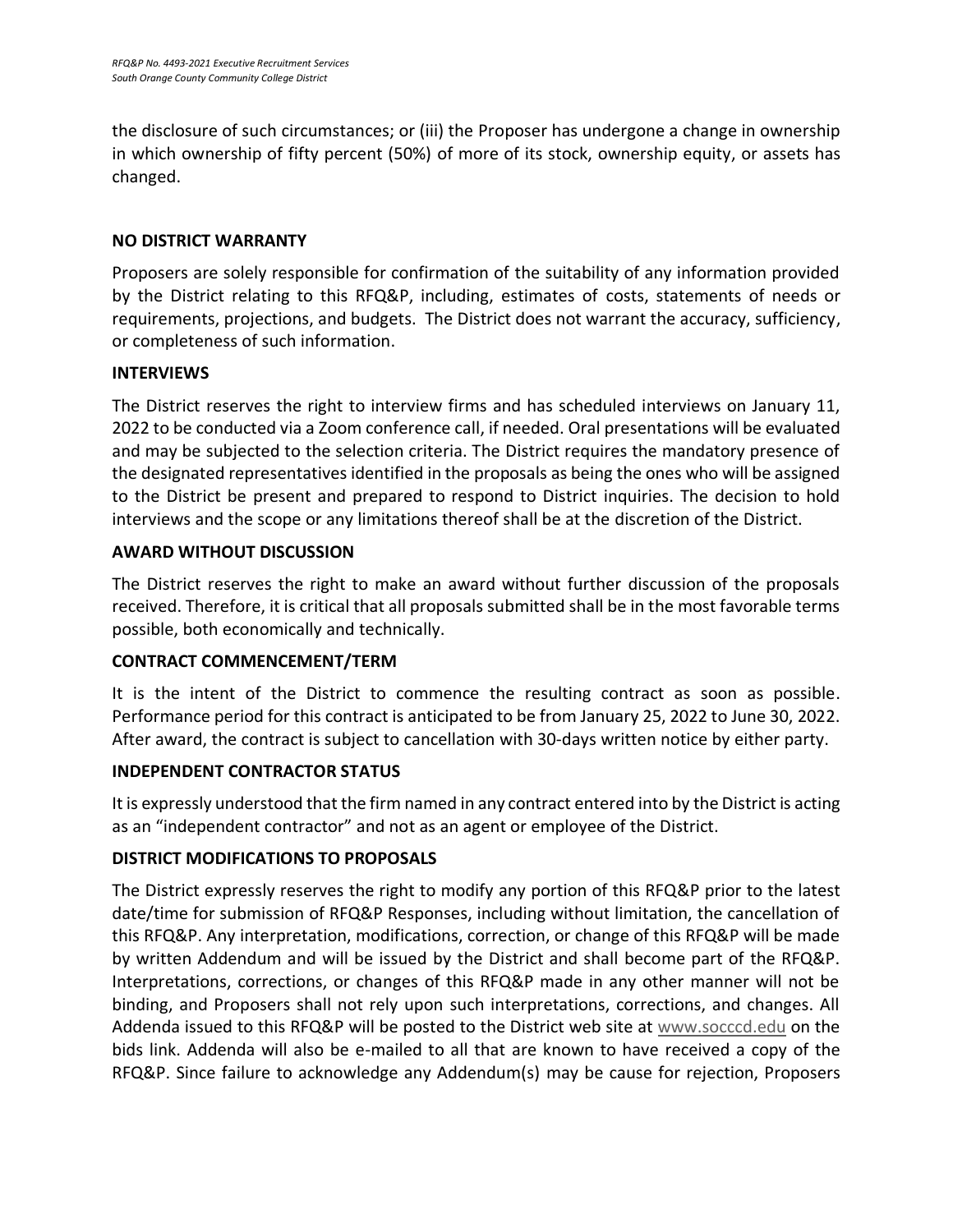must return the addendum-completed acknowledgment(s) prior to or with the proposal. See Proposal Form I.

### **NO ORAL CLARIFICATIONS/MODIFICATIONS**

The District will not provide any oral clarifications or modifications to the RFQ&P or the requirements hereof; no employee, officer, agent, or representative of the District is authorized to provide oral clarifications or modifications to the RFQ&P. No Proposer shall rely on any oral clarification or modification to the RFQ&P.

### **NEGOTIATION**

The District reserves the right to negotiate the final pricing and all other terms and conditions before award of contract.

### **AWARD OF CONTRACT**

It is anticipated that a contract will be awarded by the Board of Trustees at a regularly scheduled meeting on January 24, 2022. The award will be made to the responsive and responsible firm judged to offer the most advantages and deemed the best fit for the District. At the time of the formal award, the apparent successful firm shall have agreed to contract terms representing the understandings between the parties as to terms and conditions which will govern the relationship of the District and the Proposer and the obligation of each party for performance of the Agreement.

### **FINAL CONTRACT**

The following documents are considered part of the final Agreement, in order of precedence:

- A. The final Agreement between the District and the Proposer;
- B. This RFQ&P as originally released, with Appendices and any addenda released prior to proposal opening; and
- C. The Proposer's proposal in total, including all addenda and attachments.

All of the above documents are intended to cooperate and be complementary; provided further, however, that in the event of a conflict between the final Agreement and the provisions set forth in the above referenced documents and/or any other attachments or exhibits thereto (referred to as "referenced documents" for the purposes of this section), the Agreement shall control, unless the provisions set forth in any of the above "referenced documents" to this Agreement provide the District with greater benefits or more expansive services in which case such provisions set forth in any "referenced documents" shall compliment the terms of the Agreement. The intention of the documents is to include all labor, materials, equipment and transportation necessary for the proper delivery of all services called for in any contract which may arise as a result of this RFQ&P.

### **NON-COLLUSION DECLARATION**

Declarations are required to be completed by the Proposer declaring that the proposal is in all respects fair and without collusion or fraud. Please see Appendix A.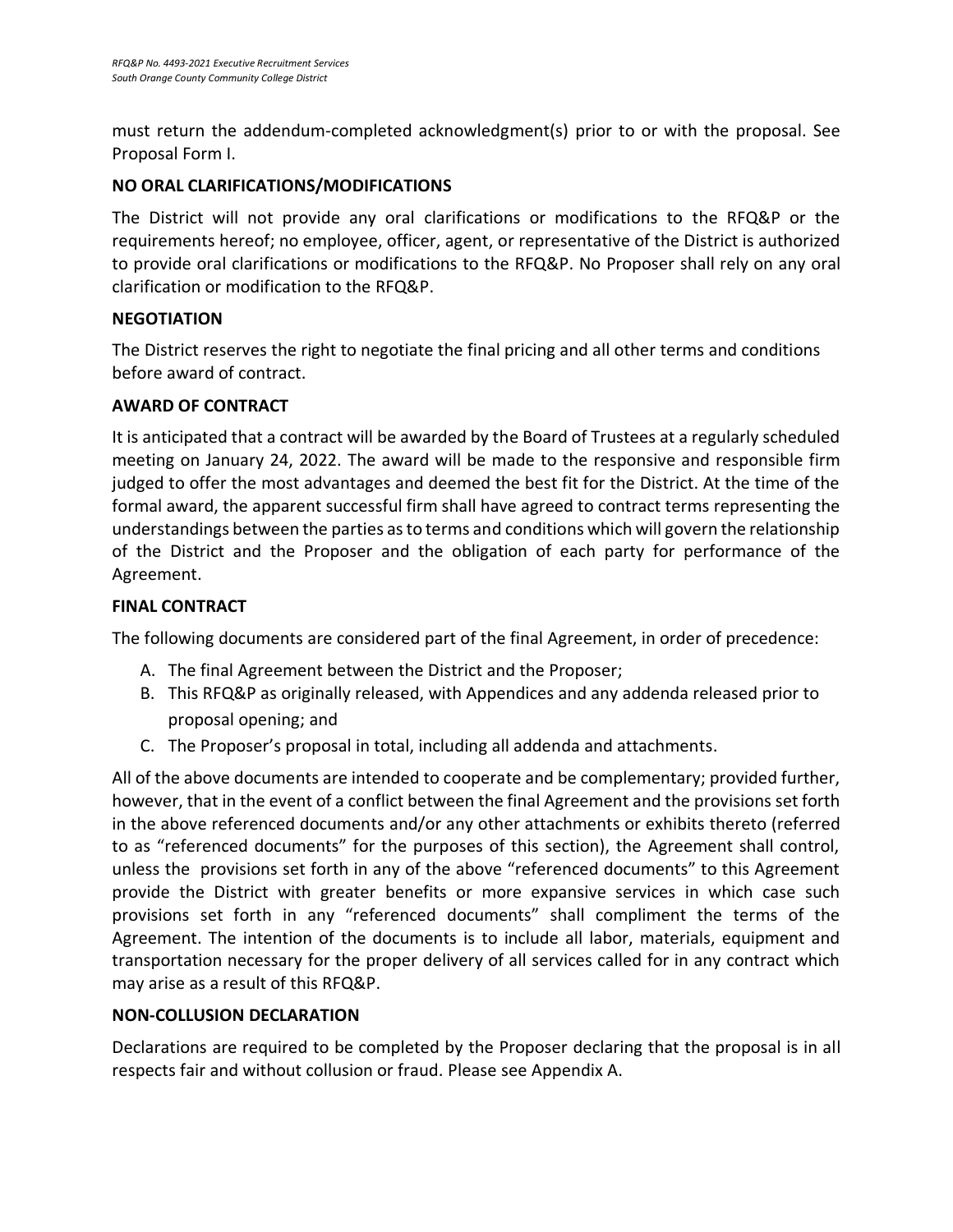### **EQUAL OPPORTUNITY AFFIRMATIVE ACTION STATEMENT**

Proposer must accept and sign the Equal Opportunity and Affirmative Action Statement set forth in Appendix B.

### **PROHIBITED INTEREST**

No official of the District who is authorized in such capacity and on behalf of the District to take part in negotiations or to make, accept, or approve this contract, shall have direct or indirect financial interest in the award or any part thereof. The Proposer shall receive no compensation hereunder. Should bidder aid, abet, or knowingly participate in violation of this article or breach or violate this article, the District shall have the right to terminate the contract either in part or in whole and any loss or damage sustained by the District in procuring the services on the open market which the Proposer agreed to perform, shall be borne and paid for by the Proposer.

### **QUALITY OF WORK**

The Proposer shall be responsible for the performance of all work as specified herein and shall guarantee that work will meet or exceed the specifications as set forth herein. If it is determined by the District that such services and/or materials do not meet the requirements of the District, the Proposer shall be required to correct the same at their own expense.

### **QUALITY OF PERSONNEL ASSIGNED TO THE WORK**

The Proposer shall not employ on this account any unfit person or anyone not skilled in the work assigned to them and shall devote only its best qualified personnel to work under this contract. Should the District deem anyone employed under any contract which may arise as a result of this RFQ&P to be incompetent or unfit to perform their duties and so inform the Proposer, the Proposer shall immediately remove such person from this work and such individual shall not again, without prior written permission of the District, be assigned to work under this contract.

### **PROPOSER CONDUCT**

During the RFQ&P window (from release of this RFQ&P to final award), Proposer is not permitted to contact any District employees, members of the evaluation committee, members of the Board of Trustees, or any consultant or professional retained by the District for the purpose of providing the District advice or professional services relating to the Project or the RFQ&P unless at the request of the District's designated contact person (Priya Jerome, Executive Director of Procurement, Central Services, & Risk Management) or to fulfill pre-existing contractual obligations. No gratuities of any kind will be accepted, including meals, gifts, or trips. Violation of these conditions may constitute immediate disqualification.

### **ACCESSIBILITY OF INFORMATION TECHNOLOGY**

Proposer hereby warrants that the Work to be provided under this Agreement complies with the accessibility requirements of Section 508 of the Rehabilitation Act of 1973, as amended (29 U.S.C §794d), and its implementing regulations set forth at Title 36, Code of Federal Regulations, Part 1194. Products covered under this provision include, without limitation, the following: software applications; operating systems; web-based intranet and internet information and applications; telecommunications products; video or multimedia products; self-contained closed products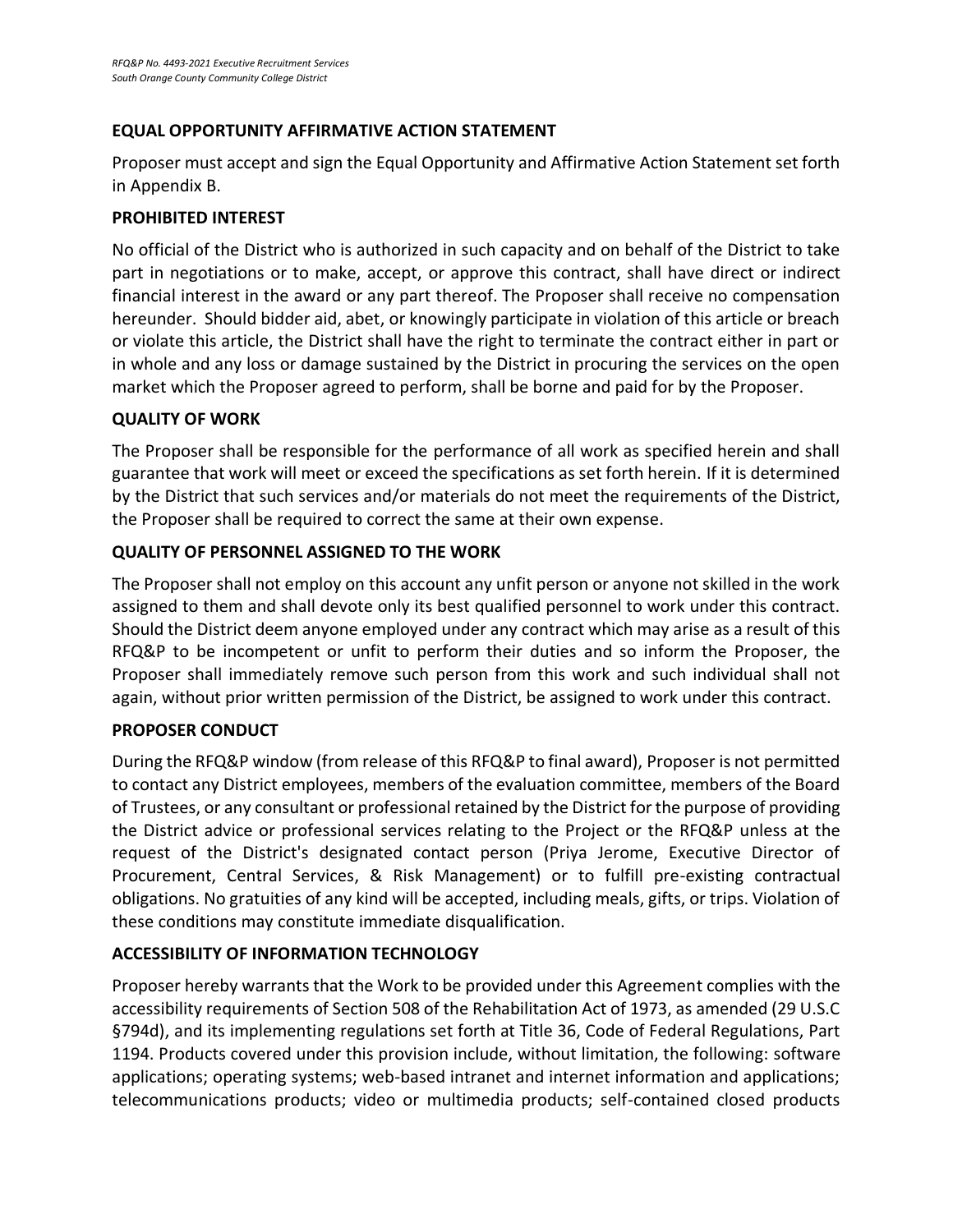such as copiers; source codes and desktop and portable computers. Proposer agrees to respond promptly and resolve any complaints regarding accessibility of its products or services that are brought to its attention. Proposer further agrees to indemnify and hold harmless the District from and against any claim arising out of Proposer's failure to comply with these requirements. Proposer acknowledges that failure to comply with these requirements shall constitute a breach and be grounds for termination of this agreement.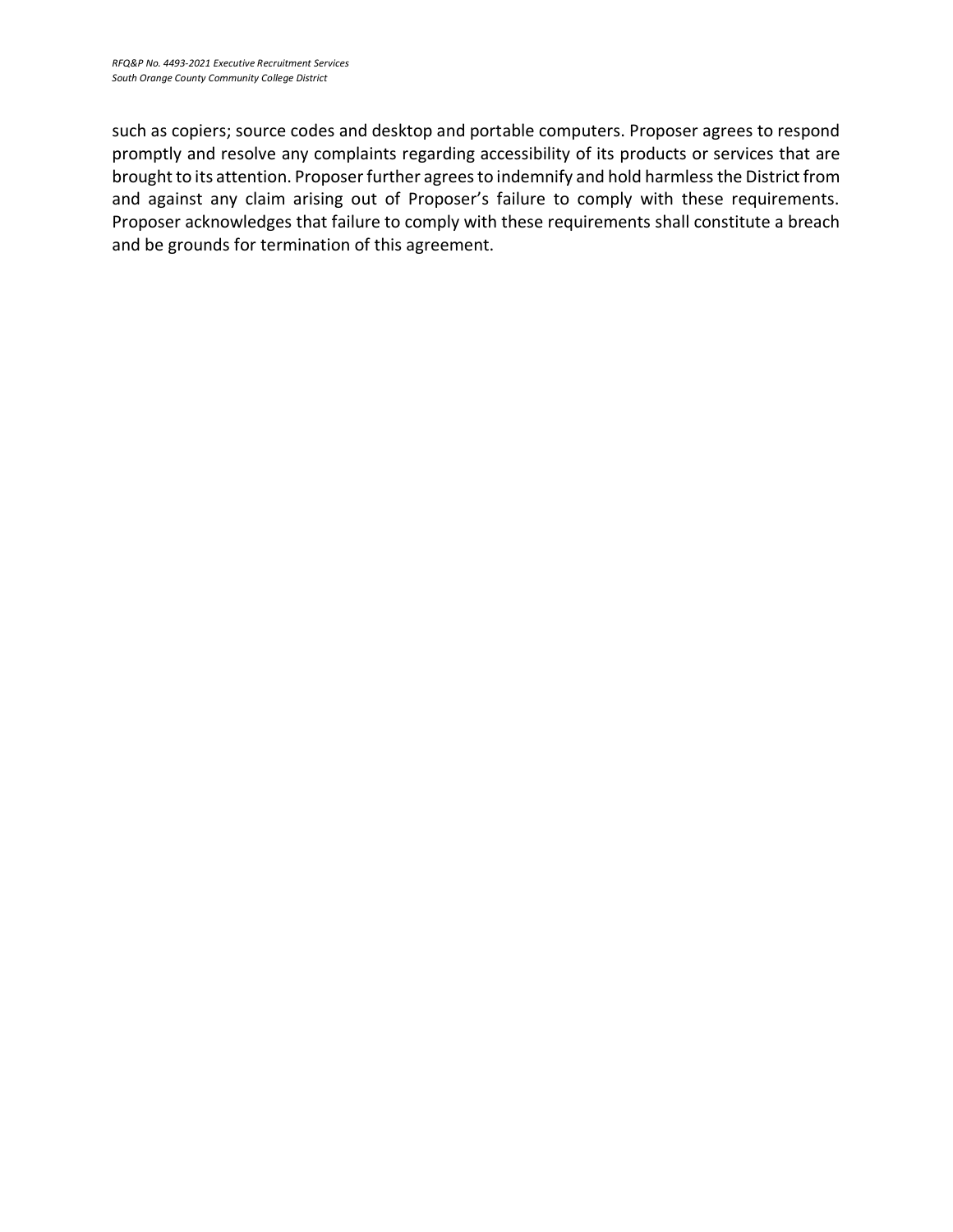### **3. EVALUATION OF PROPOSALS**

The proposals shall be primarily evaluated based upon qualifications of the firm and personnel, innovativeness, demonstrated knowledge, and estimated fees. Experience with higher education and California community college clients is desirable, but not absolutely required.

### **Selection Process**

All proposals will be examined for merit and ranked by a screening committee according to quality and responsiveness. The top proposals will be placed on a short list of finalists and may be called for interviews. The interview process may include members from the District's leadership in addition to select members of the screening committee.

Team members giving the presentation shall consist of those who will actually direct, execute, and complete the project. The firm or firms selected as first choice will be notified and asked to negotiate final terms of the contract. Contracts will be forwarded to the Board of Trustees for approval and authorization to proceed.

### **Content and Order of RFQ&P Response**

The proposal should be concise and contain the proposal form and sections as identified below. RFQ&P responses submitted in formats other than those prescribed in this RFQ&P document may be rejected at the sole discretion of the District. All sections identified below must be included for the RFQ&P response to be considered complete and must be divided into tabbed sections.

| <b>Proposal Form</b> | <b>Section Title</b>                          | <b>Points</b> |
|----------------------|-----------------------------------------------|---------------|
|                      | Cover Letter                                  | 10            |
|                      | Related Experience, Approach, and Methodology | 45            |
|                      | Fee and Rate Proposal                         | 45            |
|                      | Total                                         | 100           |

| Interviews (if needed) | <b>Points</b> |
|------------------------|---------------|
|                        | 100           |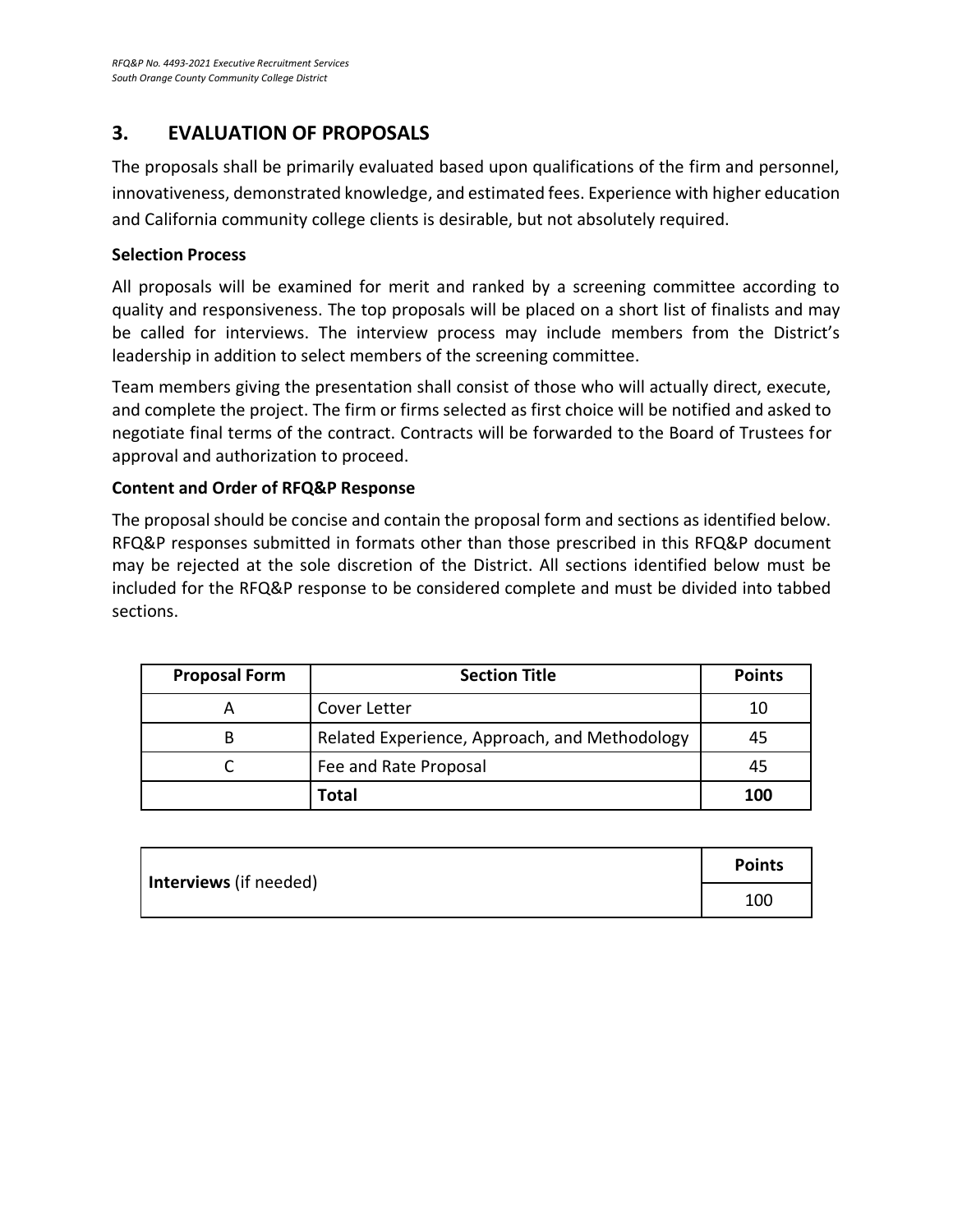### **4. SCOPE OF SERVICES**

The awarded firm shall provide the executive recruitment services below:

- 1. Provide professional recruitment assistance in the process of hiring a highly qualified Chancellor for the South Orange County Community College District.
- 2. Support and assist in candidate recruitment in all phases of a District led national search and selection process including direct confidential contact when necessary.
- 3. Adhere to a rigorous and expedited timeline and assist in maintaining steady progress towards completion. See Appendix E for approved timeline.
- 4. Provide guidance and direction to the Board of Trustees during interviews, open forums, and site visits, as required.
- 5. Conduct in-depth reference checks of finalist candidates, prepare, and present reference check summaries to the Committee Chair, HR, and the Board of Trustees.
- 6. Assist and provide information to the Board of Trusteesregarding competitive salary data, contract provisions, and background check results, as directed by the Board Designee and/or Committee Chair.

### **Notes:**

- The form and content of the Agreement the District anticipates entering into with the awarded firm is incorporated into this RFQ&P as Appendix F.
- The approved Chancellor job description is incorporated into this RFQ&P as Appendix C.
- The approved ideal qualities and attributes is incorporated into this RFQ&P as Appendix D.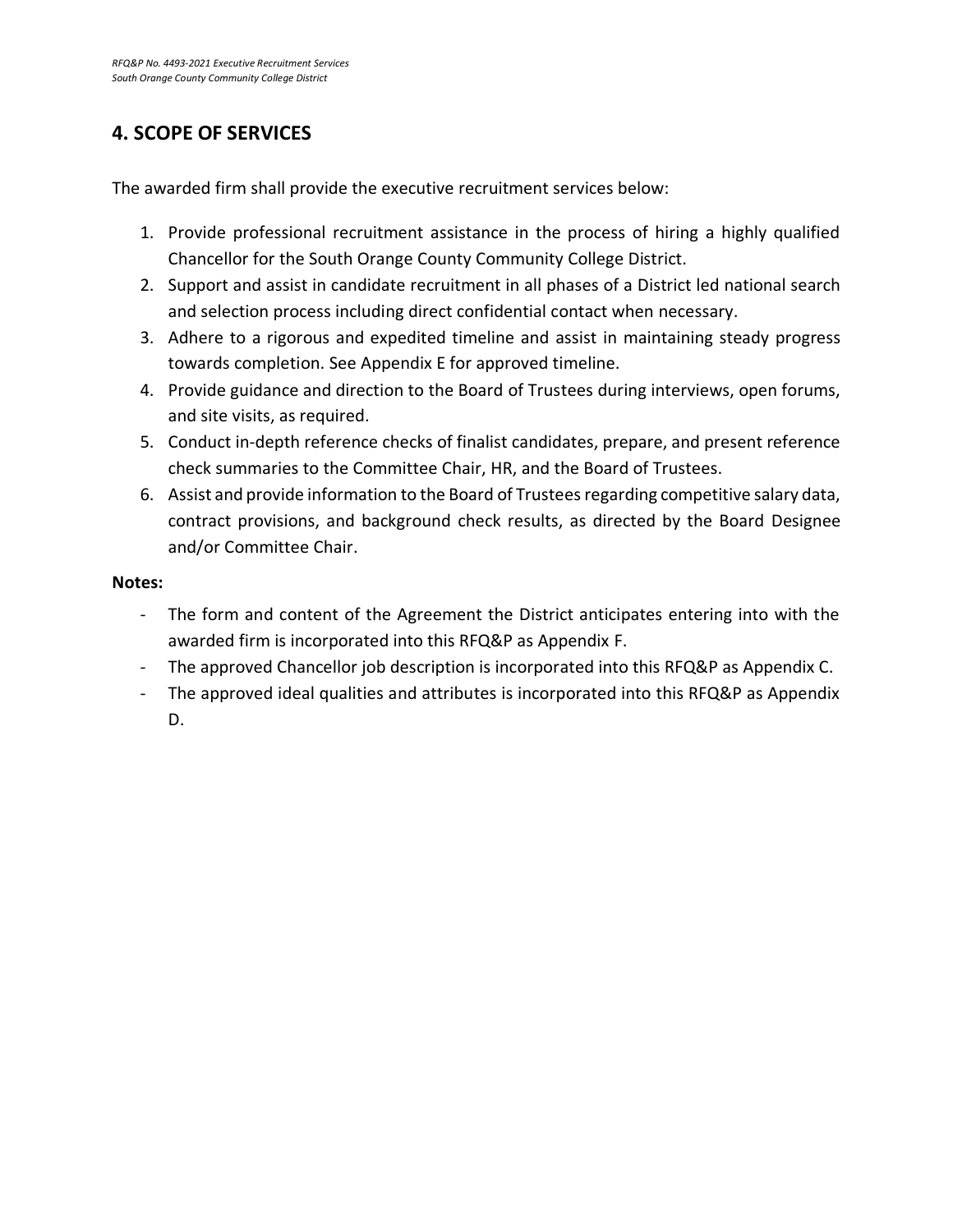### **PROPOSAL FORM A COVER LETTER (2 Page Limit) (No Page Limit for Proposer Firm Information)**

Provide a cover letter addressed to the Vice Chancellor, Human Resources indicating the firm's interest in working with the District. Include a brief description of why the firm is well suited for and can meet the District's needs for this recruitment.

### **The Cover Letter must also include all of the information noted below in a letter format.**

The individual who is authorized to bind Consultancy Services for the Executive Recruitment Services - Chancellor Proposal (hence, "Proposer") contractually must sign the cover letter, must indicate the signatory is so authorized, and must indicate the title or position of the signatory. **An unsigned cover letter shall cause the proposal to be rejected.** The cover letter must contain a statement from the Proposer that acknowledges that all documents submitted pursuant to this request for proposal process will become a matter of public record. The letter must contain the following:

- The Proposer's name, address, e-mail, telephone, and facsimile number.
- The Proposer's Federal Employer Identification Number and Corporate Identification Number, if applicable.
- The name, title or position, and telephone number of the individual signing the cover letter and statement signatory is authorized to bind the firm.
- The name, title or position, and telephone number of the primary contact and/or account administrator, if different from the individual signing the cover letter.
- Provide all the named people who will actually perform the work when the services begin.
- A statement to the effect that the proposal is a firm and irrevocable offer, good for one hundred and eighty (180) days. **Please complete Proposal Form A through F and Appendices A, B, and G as part of your RFQ&P response.**
- A statement expressing the Proposer's willingness to perform the services as described in this RFQ&P.
- A statement indicating that all forms, certificates, and compliance requirements included in this RFQ&P are completed and duly submitted in the proposal response.
- A statement that there is no conflict of interest. Use Form D.
- A statement expressing the Proposer's availability of staff and other required resources for performing all services and providing all deliverables within the specified time frames as described in the RFQ&P and as shown in Appendix E.
- A statement attesting that the Proposer is not on the federal list of current companies or individuals that have been declared ineligible to receive Federal contracts due to a violation of Executive Order 11246, as amended; Section 503 of the Rehabilitation Act of 1973, as amended 29 U.S.C. Section 793; and/or the Vietnam Era Veterans' Readjustment Assistance Act of 1974, as amended, 38 U.S.C. Section 4212.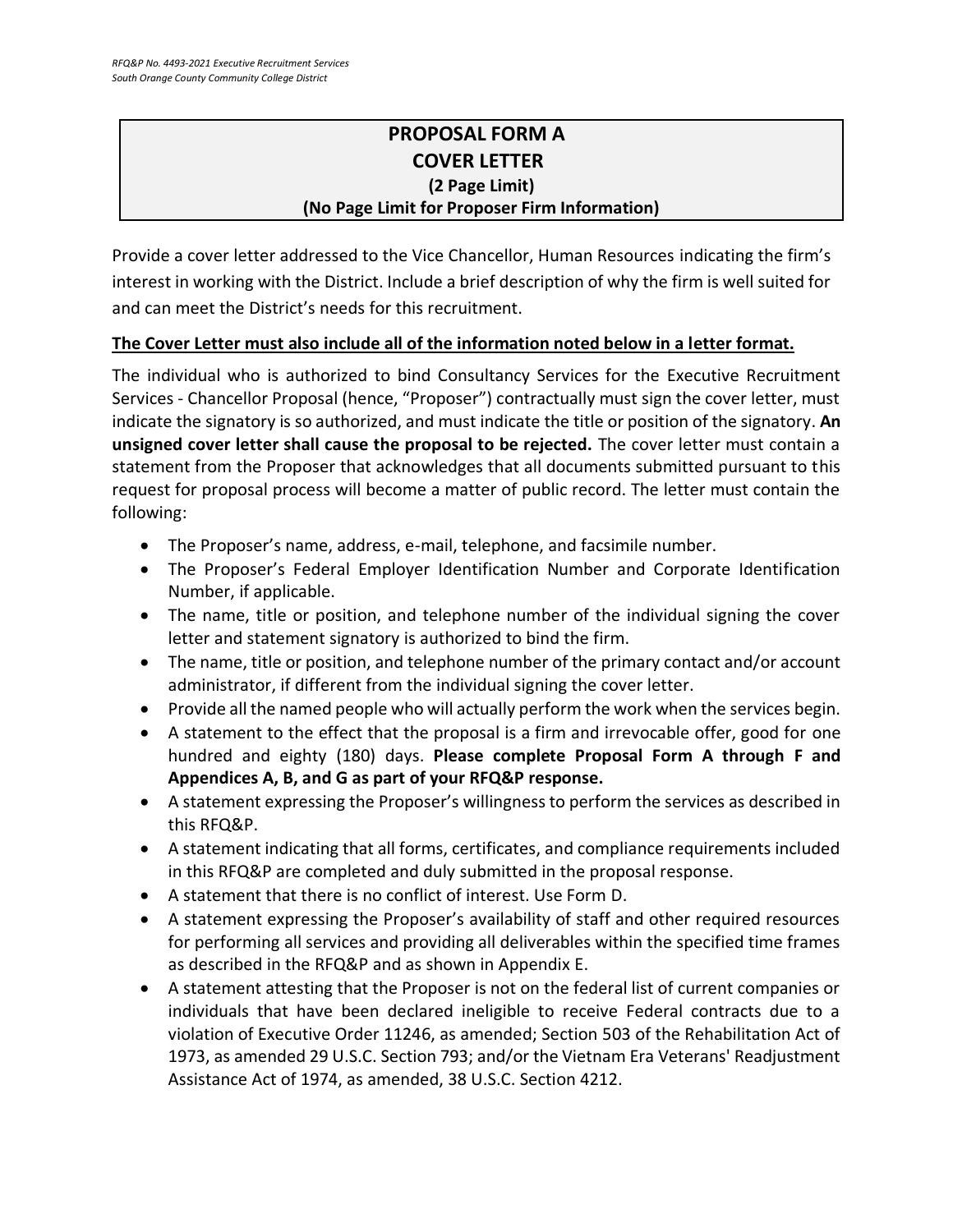• Please indicate if the firm is a small, minority, women, and/or disabled veteran business enterprise by providing a copy of the current certification.

### **Proposer Firm Information**

| Phone Number for Main Contact: Manual Context: New York Context Context Context Context Context Context Context                                                                                                                |
|--------------------------------------------------------------------------------------------------------------------------------------------------------------------------------------------------------------------------------|
| Type of Firm:                                                                                                                                                                                                                  |
| Corporation: ______ Proprietorship: _____ Partnership: ______                                                                                                                                                                  |
| Joint Venture: __________ Other (please describe): _____________________________                                                                                                                                               |
|                                                                                                                                                                                                                                |
| Number of years in business under firm name: ___________________________________                                                                                                                                               |
| Has the firm changed its name within the past 3 years?                                                                                                                                                                         |
| $NO$ $\square$<br>YES $\Box$                                                                                                                                                                                                   |
|                                                                                                                                                                                                                                |
| Have there been any recent (within the last three years) changes in control/ownership<br>of the firm?                                                                                                                          |
| YES $\Box$<br>$NO$ $\square$                                                                                                                                                                                                   |
| If yes, explain. The same state of the state of the state of the state of the state of the state of the state of the state of the state of the state of the state of the state of the state of the state of the state of the s |
|                                                                                                                                                                                                                                |
| Have officers or principals of the firm ever had their business license suspended or<br>revoked for any reason?                                                                                                                |

If yes, please explain.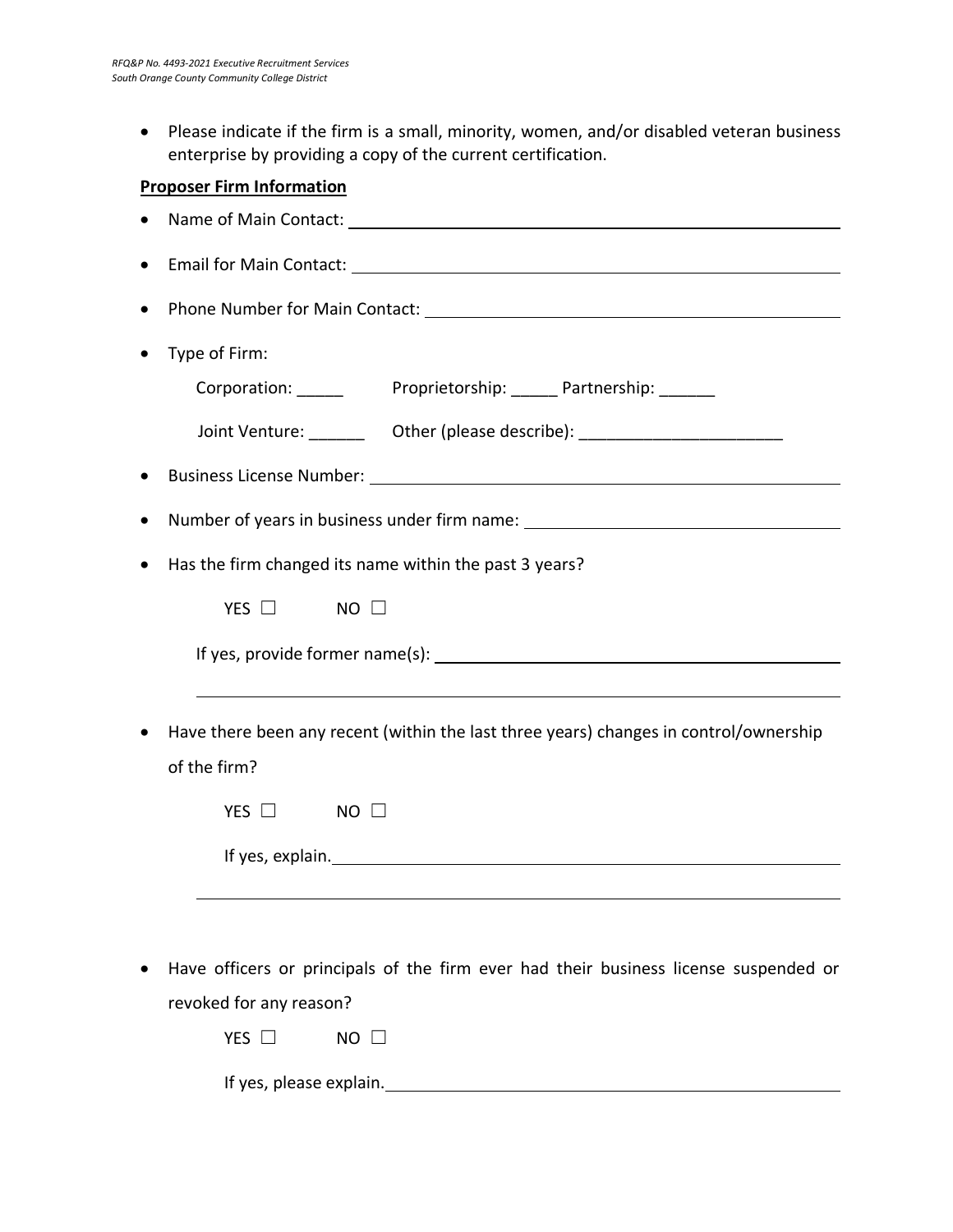|  | • Does the firm have an acceptable history of working proactively to avoid litigation? |  |  |  |  |
|--|----------------------------------------------------------------------------------------|--|--|--|--|
|--|----------------------------------------------------------------------------------------|--|--|--|--|

If no, please provide specific information on termination for default, litigation settled or judgments entered within the last five (5) years.

• Within the past five (5) years, have one or more contract(s) to provide services to which the Proposer was a party to been terminated for default of the Proposer's officers or principals of the firm?

If yes, please explain.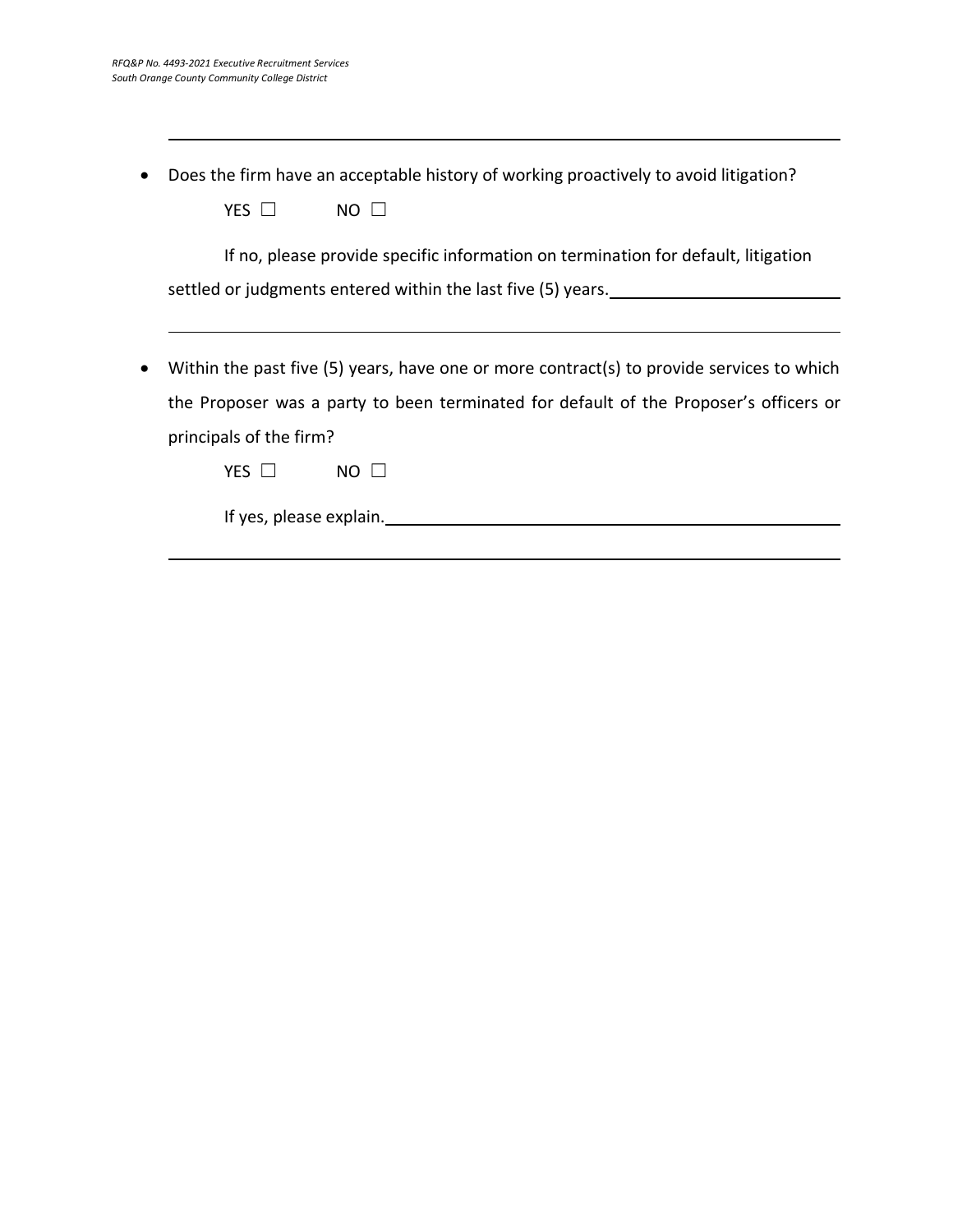### **PROPOSAL FORM B RELATED EXPERIENCE, APPROACH, AND METHODOLOGY (4 PAGE LIMIT excluding RESUMES)**

### **1. Distinctive Services:**

Provide a detailed summary of the services your firm will provide to the Board of Trustees and Search Committee, with emphasis on those services or skills which offer greater value to the District or which differentiate services from those of other firms.

- 2. **Project Experience:** Provide information about at least five (5) prior recruitment search services successfully completed by your firm within a higher education or school district environment. Include the following information:
	- a. Client Name and Address;
	- b. Contact Person, Title, Phone Number, and Email Address;
	- c. Scope of Work;
	- d. Was the position successfully hired?

### **3. Applicant Diversity:**

Describe in detail how your firm incorporates a focus on equity and inclusion in their search processes and protocols that would allow the District to consider a pool of highly qualified and diverse candidates that reflect the equity minded values of the college.

### **4. Matching the Candidate with the Institution:**

Describe in specific terms your approach & methodology in identifying candidates for a viable candidate pool.

### **5. Resumes (1 Page Limit per Person):**

- a. Provide no more than a one-page resume of qualifications for each person as follows:
	- i. Identify person/s who will be principally responsible for working with the District. Indicate the role and responsibility of each person/s, and how many years of experience with a focus on community college district qualifications relative to the proposed role.
	- ii. Provide brief biographies, education, training, professional certifications, and work experience history of individual/s that will be working directly with the District, highlighting the skills identified with their tasks.
	- iii. Link each named person with the specific tasks, responsibilities, and deliverables.
	- iv. If more than one person is named as a candidate for a specific role, include above information for all listed persons.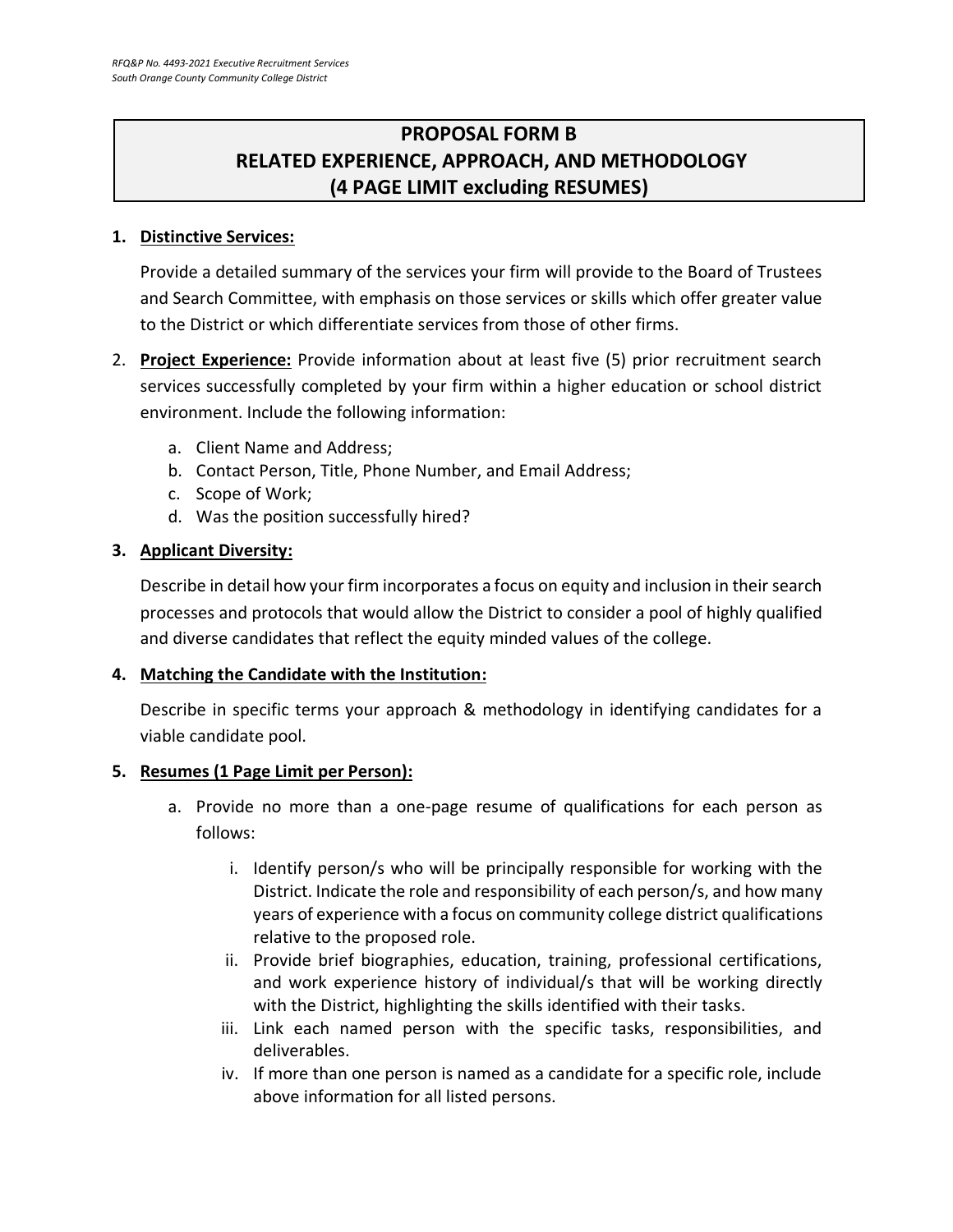### **PROPOSAL FORM C FEE AND RATE PROPOSAL**

The proposed fee schedule shall include fully burdened hourly rates for each title/individual proposed for the work. It is the Proposer's responsibility to understand the complexity of the District as well as the complexity of the proposed work and to submit a not-to-exceed fee accordingly using the form below.

Fees shall be firm and fixed.

Indicate the billable hourly rate and estimated total hours required to fulfill their duties. Such rates shall include all labor, materials, overhead and profit (OH&P), and other direct and indirect costs including incidental travel. Actual contract rates and project fees will be subject to negotiation prior to issuance of any agreement.

### **1. Professional Fees**

The fee will be on a lump sum basis. Provide a "not-to-exceed" fee in the table below for the scope of services identified in this RFQ&P:

| <b>Team Member Title</b>                                  | <b>Hourly Billable Rate</b> | <b>Total Est. Project Hours</b> | <b>Not to Exceed Fee</b> |
|-----------------------------------------------------------|-----------------------------|---------------------------------|--------------------------|
|                                                           |                             |                                 |                          |
|                                                           |                             |                                 |                          |
|                                                           |                             |                                 |                          |
|                                                           |                             |                                 |                          |
|                                                           |                             |                                 |                          |
| <b>TOTAL NOT TO EXCEED FEE FOR PROFESSIONAL FEES   \$</b> |                             |                                 |                          |

**2. Other Costs:** Please indicate below any costs not specified above, and list any applicable reimbursable (allowed reimbursables are outlined in the attached sample agreement) and their respective unit costs:

| <b>Description of Services</b> | Cost |
|--------------------------------|------|
|                                |      |
|                                |      |
|                                |      |
|                                |      |
|                                |      |
| TOTAL FOR OTHER COSTS   \$     |      |

**3. TOTAL PROPOSAL FEE NOT TO EXCEED: \$ \_\_\_\_\_\_\_\_\_\_\_\_\_\_\_\_\_\_\_**

**(Including all billable hours, costs and deliverables)**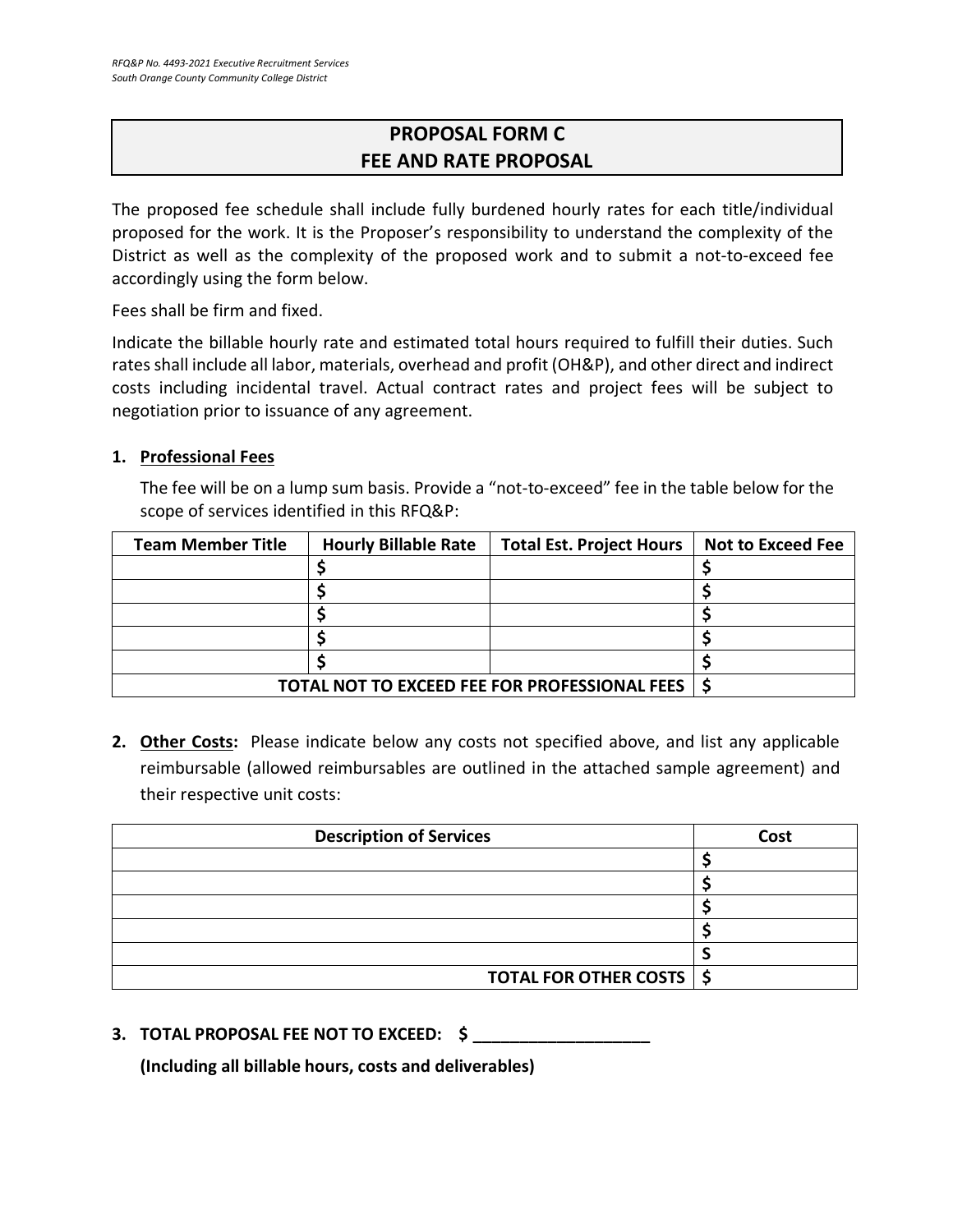### **PROPOSAL FORM D GENERAL TERMS AND CONDITIONS**

**Offer Held Firm**: The Proposer agrees that it will not withdraw its offer for a period of *one hundred and eighty (180*) calendar days from the opening date.

**Right to Reject and Final Agreement:** The Proposer understands that the District reserves the right to reject any or all proposals and to waive any irregularities and/or informalities in the evaluation of proposals. Contingent to evaluation of proposals received, the District reserves the discretion to alter, modify, change, include, or reduce the RFQ&P scope and pursuant to these changes and the successful negotiations with the Proposers, establish the final agreement.

**Bidder Certification**: The Proposer certifies that this bid is made without previous understanding, agreement or connection with any person, firm, or corporation making a bid on the same services, and is in all respects fair and "without collusion or fraud."

**Execution of a Contract**: If awarded a contract, the Proposer agrees to execute a contract in accordance with this Proposal and the District's Instructions for Submittal of Proposals, Information for Proposers, General Conditions, and Service Requirements immediately upon receipt of written notice of acceptance of the Proposal by the District.

**Assumption of Contract**: The Proposer agrees to assume operations under the contract after the Board approval of contract and within five (5) calendar days following the District's notification to proceed.

**Conflicts of Interest**: All Proposers must disclose the name of any Board of Trustees member, officer, director, or agent who is an employee of the Proposer, which includes any District employee. Further all Proposers must disclose the name of any District employee, or Board of Trustees member, who has, directly or indirectly, any financial interests in the Proposer's firm or any of its branches. Submit this information on an attachment to the proposal which is titled "Conflict of Interest" and include the person's name, interest or position, and percent of ownership, if applicable**.**

**Required Submittals**: The Proposer's detailed responses to the District's specifications and evaluation criteria must accompany this Proposal.

**District's Right to Award**: The signer hereby acknowledges that the District reserves the right to make the award to the Proposer which the District judges to have submitted the proposal most favorable to the District, with the District being the sole judge thereof.

**Legally Binding**: It is further certified that the person whose signature appears below is legally empowered to bind the company in whose name the proposal is entered and declares under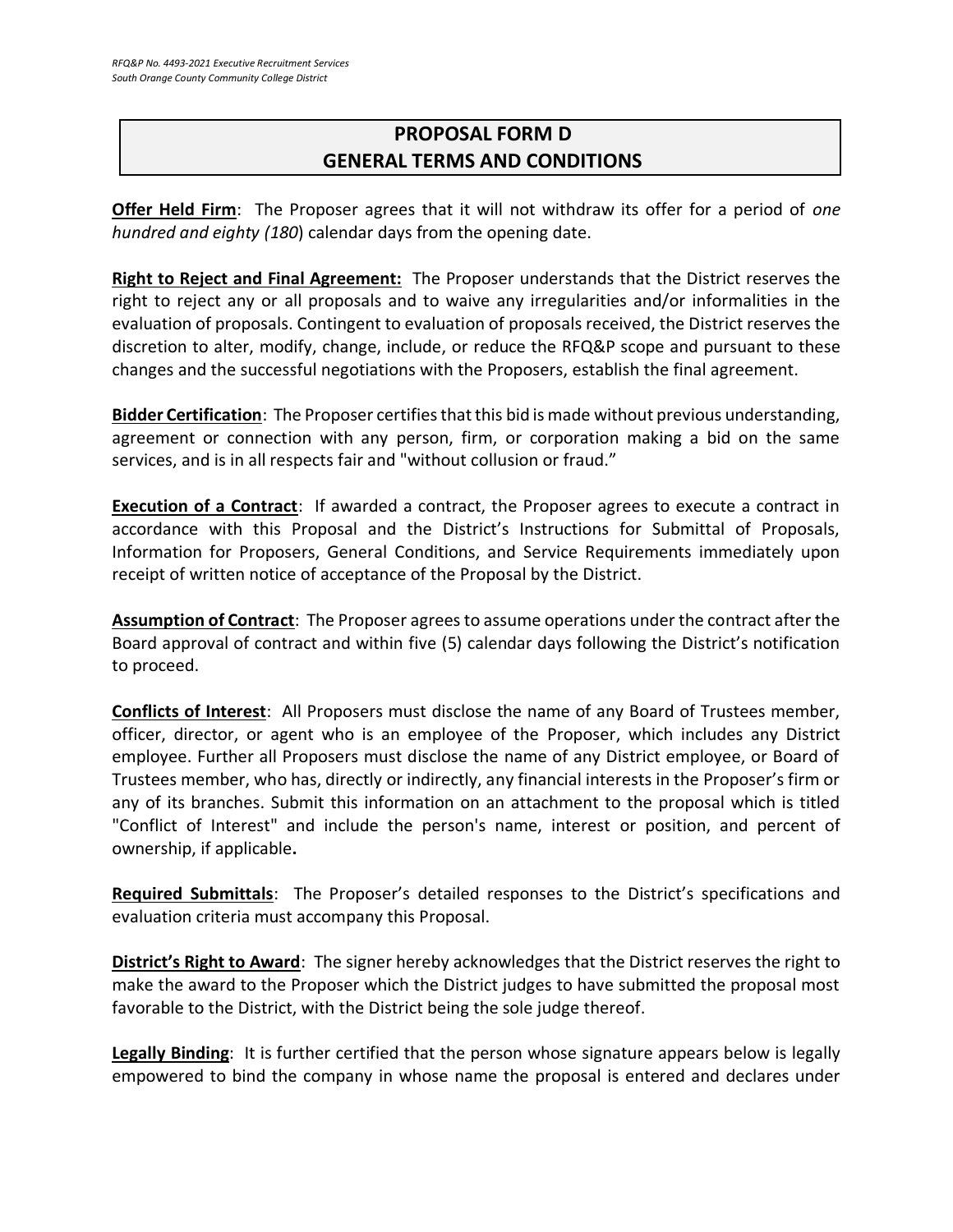SUBMITTED BY:

penalty of perjury under California law that the firm's proposal response to this RFQ&P is true and correct.

**Litigation History**: List all related litigation in the last five (5) years filed by either an owner, owner's consultant, or contractor, against the firm.

| Company Name:                                    |      |                                            |                                                                                                                                                                                                                                |
|--------------------------------------------------|------|--------------------------------------------|--------------------------------------------------------------------------------------------------------------------------------------------------------------------------------------------------------------------------------|
| <b>Contact Person:</b>                           |      |                                            |                                                                                                                                                                                                                                |
| Address:                                         |      |                                            |                                                                                                                                                                                                                                |
| City:<br><u> 1989 - Johann Barbara, martin a</u> |      | State:                                     | Zip: The contract of the contract of the contract of the contract of the contract of the contract of the contract of the contract of the contract of the contract of the contract of the contract of the contract of the contr |
| Phone Number:<br><u> Listen de la componenta</u> | Fax: | <u> 1989 - Johann John Stone, markin f</u> |                                                                                                                                                                                                                                |
| Email:                                           |      |                                            |                                                                                                                                                                                                                                |
|                                                  |      |                                            |                                                                                                                                                                                                                                |
| By: Signature (Manual)                           |      |                                            |                                                                                                                                                                                                                                |
|                                                  |      |                                            |                                                                                                                                                                                                                                |

By: Signature (Typed or Printed)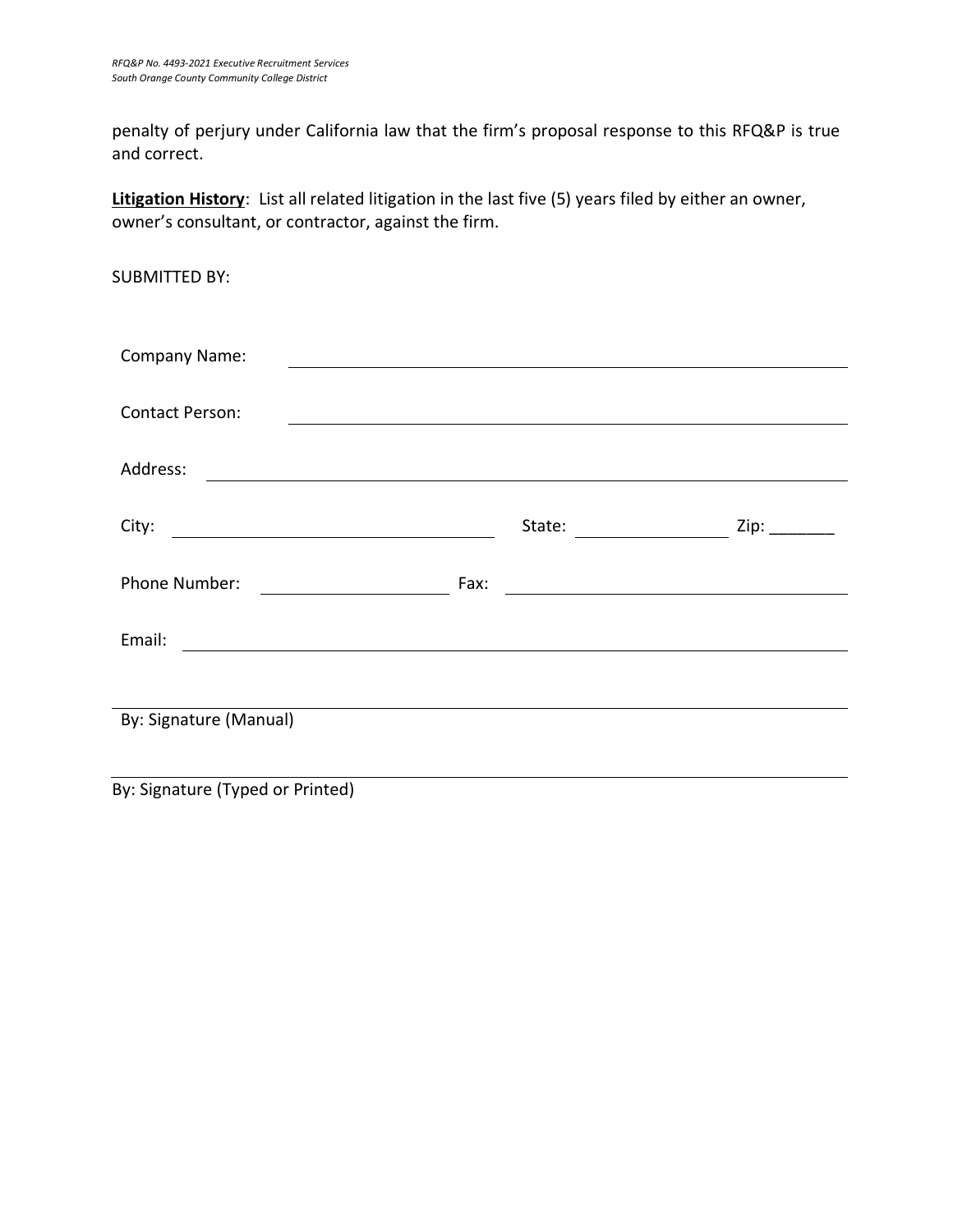### **PROPOSAL FORM E REFERENCES**

Each Proposer must be able to present both current and past evidence of satisfactory experience in providing services requested. List all four-year higher education and community college districts that you or your firm has contracted with in the last five (5) years for similar services. Include the name of the institution or district, contact person, email address, and phone number of individuals who can evaluate work that has been completed by the consultant(s)/firm/team member(s) in the past five (5) years. The District has prioritized collegiality and collaboration, and assessing how consultant(s) will function within that culture will be a critical evaluation component.

### **REFERENCES**

| Name of Entity:                                                                                                                 |                                                                                                                                                           |
|---------------------------------------------------------------------------------------------------------------------------------|-----------------------------------------------------------------------------------------------------------------------------------------------------------|
| <b>Contact Person:</b>                                                                                                          |                                                                                                                                                           |
| Address:                                                                                                                        |                                                                                                                                                           |
| City:<br><u> 1980 - Johann Barn, mars an t-Amerikaansk ferskeizh (</u>                                                          | State:<br>Zip:<br>$\begin{aligned} \mathcal{L}_{\text{max}}(\mathcal{L}_{\text{max}}) = \mathcal{L}_{\text{max}}(\mathcal{L}_{\text{max}}) \end{aligned}$ |
| Phone Number:                                                                                                                   | Fax:<br><u> 1989 - Johann Stoff, deutscher Stoff, der Stoff, der Stoff, der Stoff, der Stoff, der Stoff, der Stoff, der S</u>                             |
| Email:<br><u> 1989 - Andrea State Barbara, amerikan personal di sebagai personal di sebagai personal di sebagai personal di</u> |                                                                                                                                                           |
| Dates of Services:<br>From:                                                                                                     | To:<br><u> 1989 - Andrea Station Barbara, politik a politik (</u>                                                                                         |
| Types of Services Provided:                                                                                                     |                                                                                                                                                           |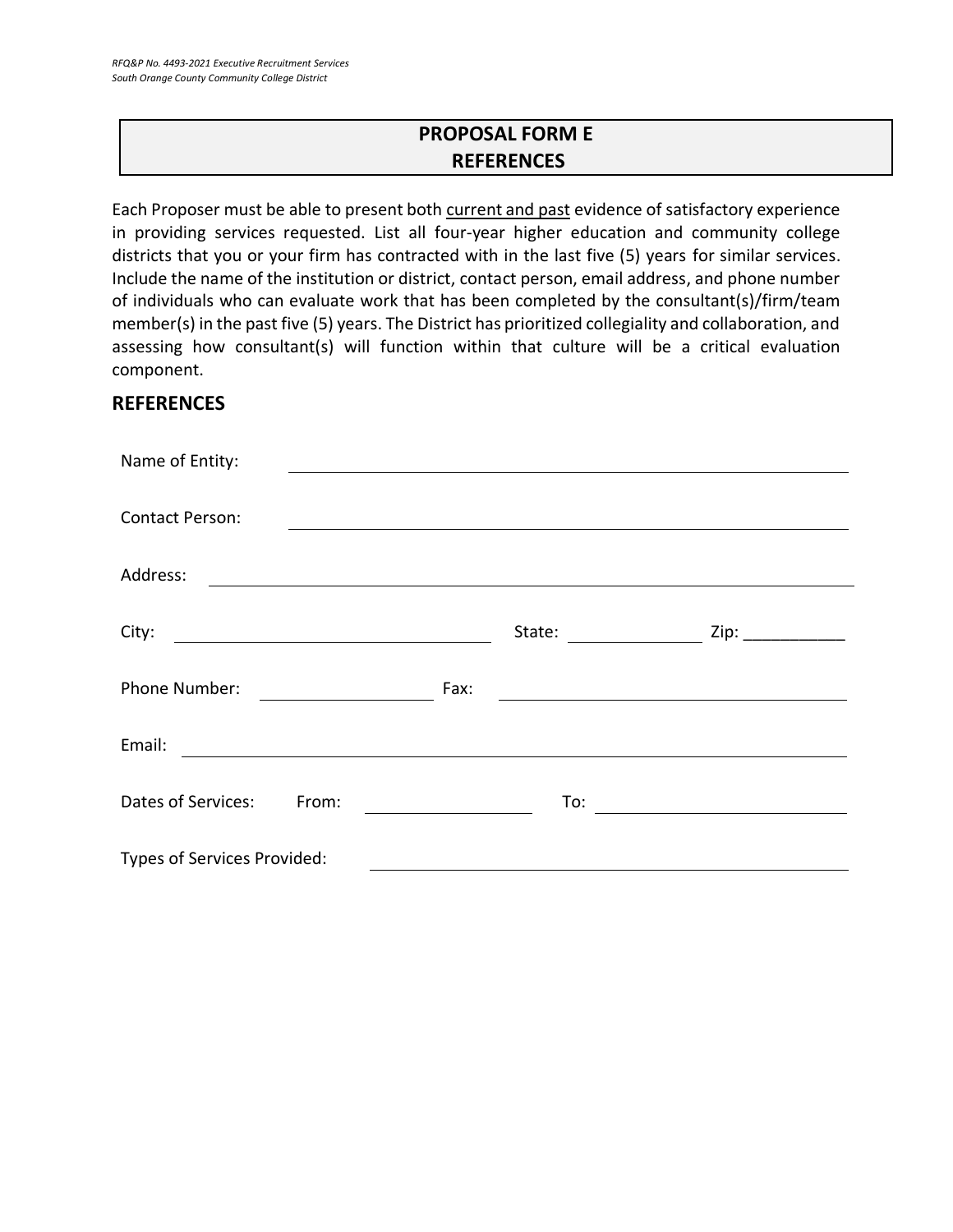### **PROPOSAL FORM F Addenda Acknowledgement**

**Addenda**: Changes or corrections to the proposal document will be issued via a numbered addendum format at the time of the pre-proposal conference or at least two (2) calendar days prior to submittal date. Record below the number(s) and date(s) of addenda received, if applicable.

| Addendum #_________ |  |
|---------------------|--|
| Addendum #_________ |  |
| Addendum #________  |  |
| Addendum #_________ |  |
| Addendum #________  |  |
| Addendum #_________ |  |
| Addendum #_________ |  |
| Addendum #________  |  |
| Addendum #_________ |  |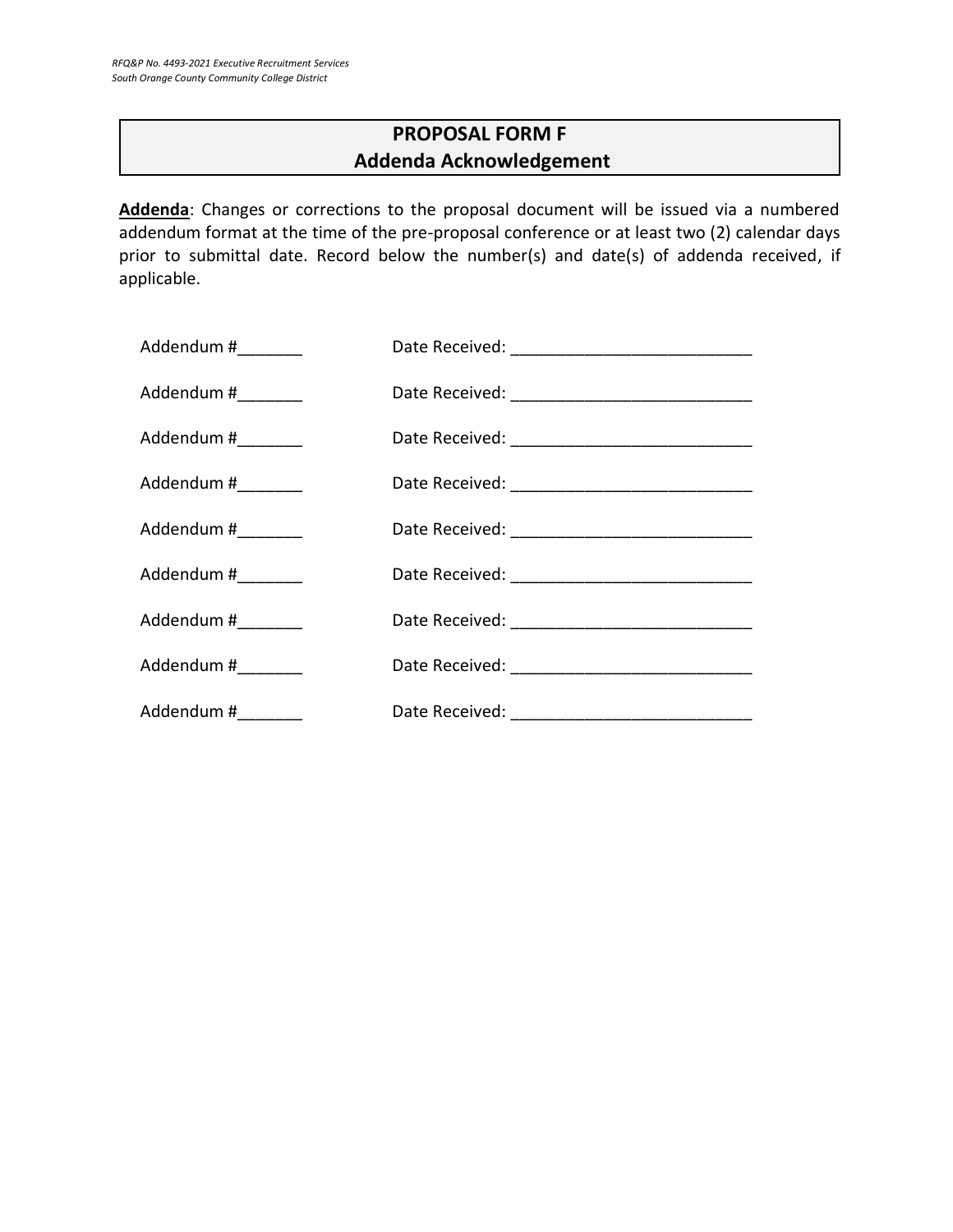### **APPENDIX A Non-Collusion Declaration**

### **NON-COLLUSION DECLARATION TO BE EXECUTED BY PROPOSER AND SUBMITTED WITH PROPOSAL**

|           | State of California |    |     |     |    |                                              |
|-----------|---------------------|----|-----|-----|----|----------------------------------------------|
|           |                     |    | SS. |     |    |                                              |
| County of |                     |    |     |     |    |                                              |
|           |                     |    |     |     |    | being first duly sworn, deposes and          |
| says      | that                | he | or  | she | IS |                                              |
|           |                     |    |     |     |    | the party making the foregoing proposal that |

the proposal is not made in the interest of, or on behalf of, any undisclosed person, Proposer, company, association, organization, or corporation; that the proposal is genuine and not collusive or a sham; that the Proposer has not directly or indirectly induced or solicited any other Proposer to put in a false or sham proposal, and has not directly or indirectly colluded, conspired, connived, or agreed with any Proposer or anyone else to put in a sham proposal, or that anyone shall refrain from submitting a proposal; that the Proposer has not in any manner, directly or indirectly, sought by agreement, communication, or conference with anyone to fix the proposal price of the Proposer or any other Proposer, or to fix any overhead, profit, or cost element of the proposal price, or that of any other Proposer, or to secure any advantage against the public body awarding the contract of anyone interested in the proposed contract; that all statements contained in the proposal are true; and, further, that the Proposer has not, directly or indirectly, submitted his or her proposal price or any breakdown thereof, or the contents thereof, or divulged information or data relative thereto, or paid, and will not pay, any fee to any corporation, Proposer, company association, organization, or to any member or agent thereof to effectuate a collusive or sham proposal.

I certify (or declare) under penalty of perjury that the foregoing is true and correct.

\_\_\_\_\_\_\_\_\_\_\_\_\_\_\_\_\_\_\_\_\_\_\_\_\_\_\_\_\_\_\_\_\_\_\_\_\_\_\_\_\_\_\_\_\_

\_\_\_\_\_\_\_\_\_\_\_\_\_\_\_\_\_\_\_\_\_\_\_\_\_\_\_\_\_\_\_\_\_\_\_\_\_\_\_\_\_\_\_\_\_

Print Name

Signature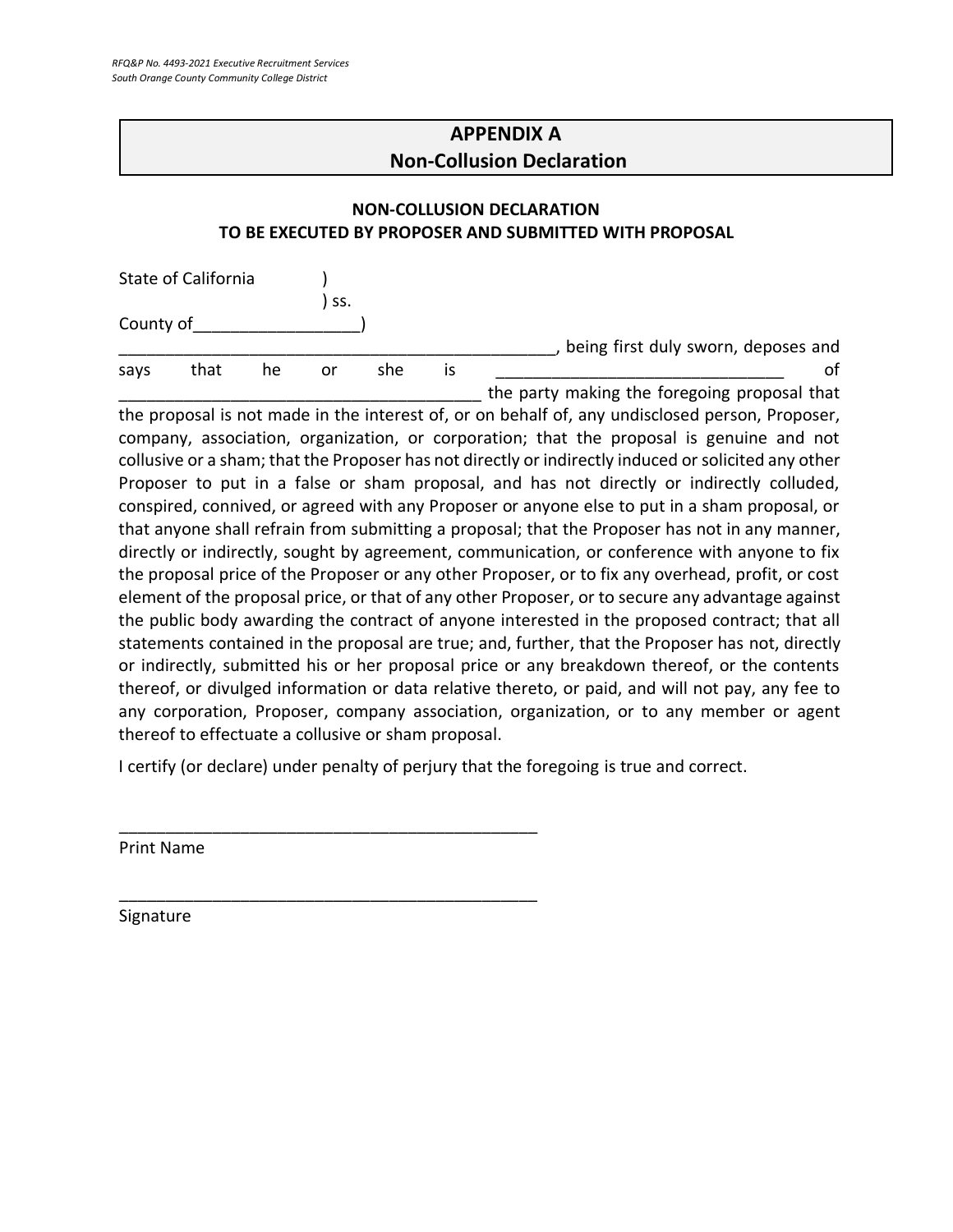### **APPENDIX B Equal Opportunity Affirmative Action Statement**

### **SOUTH ORANGE COUNTY COMMUNITY COLLEGE DISTRICT EQUAL OPPORTUNITY AFFIRMATIVE ACTION STATEMENT**

Proposer hereby certifies that in performing work or providing products for the District, there shall be no discrimination in its hiring or employment practices because of age, sex, race, color, ancestry, national origin, religious creed, physical handicap, medical condition, marital status, or sexual orientation, except as provided for in Section 12940 of the California Government Code. Proposer shall comply with applicable federal and California anti-discrimination laws, including but not limited to the California Fair Employment and Housing Act, beginning with Section 12900 of the California Government Code.

IN WITNESS WHEREOF, the undersigned has executed this Certificate of Non-Discrimination this day of , 2022.

| Name of individual, company or corporation                                                                                                                                                                                     |       |          |
|--------------------------------------------------------------------------------------------------------------------------------------------------------------------------------------------------------------------------------|-------|----------|
|                                                                                                                                                                                                                                |       |          |
| Title: $\frac{1}{\sqrt{1-\frac{1}{2}}\cdot\frac{1}{2}}$                                                                                                                                                                        |       |          |
| Address: and the state of the state of the state of the state of the state of the state of the state of the state of the state of the state of the state of the state of the state of the state of the state of the state of t |       |          |
|                                                                                                                                                                                                                                |       |          |
|                                                                                                                                                                                                                                | State | Zip Code |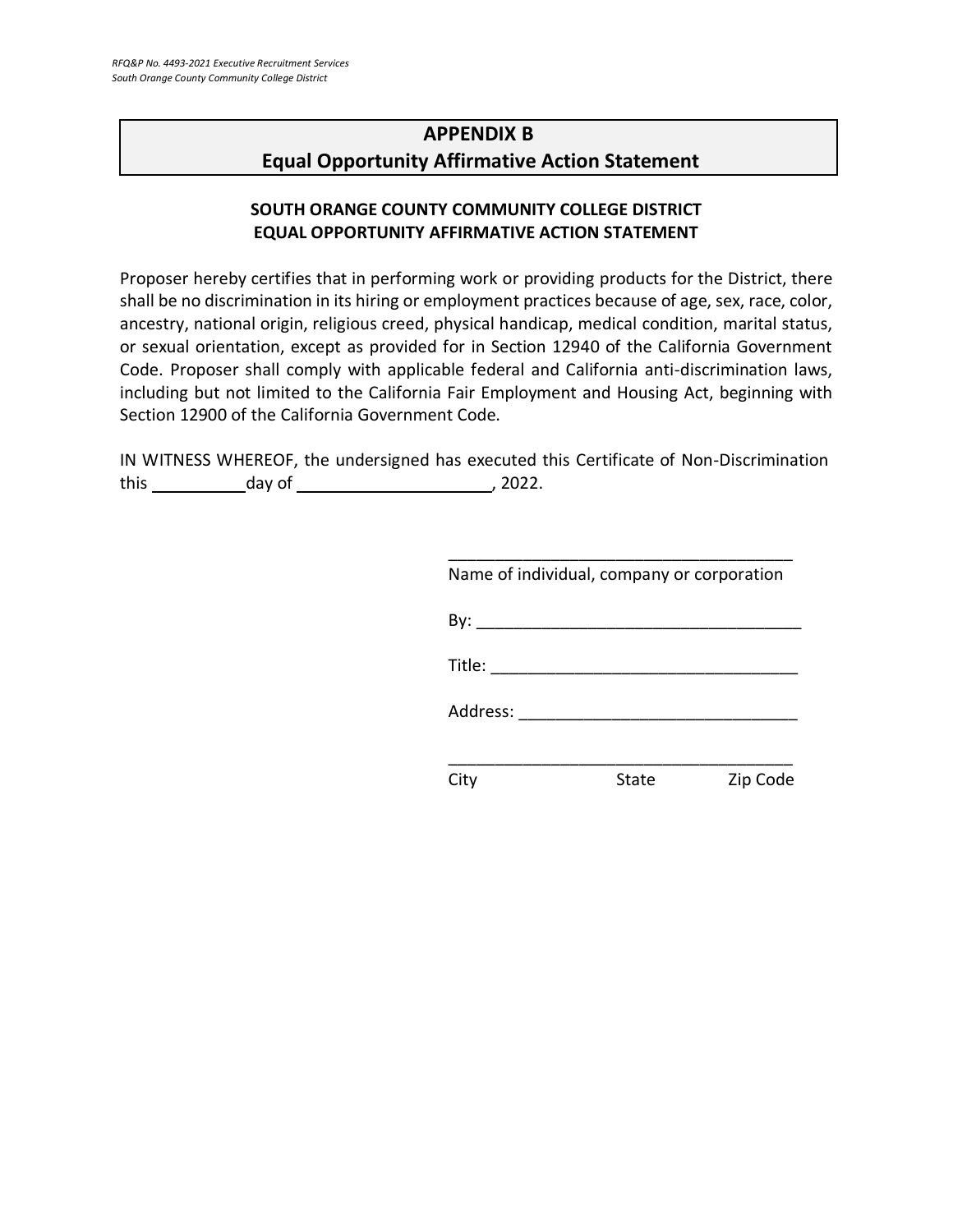### **APPENDIX C Chancellor's Job Description**

### **CHANCELLOR**

(Salary and non-mandated benefits are negotiated between the Chancellor and Board of Trustees as a separate contract)

#### **Overview**

The Chancellor of South Orange County Community College District ("District") is responsible for overseeing all functions, programs, services and operations of the District's two Colleges, Saddleback College and Irvine Valley College, ("Colleges") as well as development of the Advanced Technology and Education Park (ATEP), in accordance with federal and state regulations and policies adopted by the District's seven-member Board of Trustees ("Board"). The Chancellor provides executive direction, supervision and leadership to the District's academic and classified administrators and staff in all areas of administration, instruction, student services and other support services. The Chancellor has a primary leadership role for accreditation, ensuring that the District and Colleges meet or exceed eligibility requirements, accreditation standards, and commission policies at all times. The Chancellor assumes overall responsibility for the fiscal health and prudent operation of the District. The Chancellor ensures that the District and its Colleges continually improve to meet the diverse and changing needs of students and are actively engaged in outreach to community stakeholders.

The Chancellor fosters a culture of collaboration, mutual respect, innovation, and continuous improvement throughout the District; leads by example; actively participates in and supports District- wide participatory governance components and activities and other collaborative processes; encourages professional excellence among the staff and promotes an organizational culture of customer service, innovation, and quality services.

As Chief Executive Officer of the District, the Chancellor reports directly to the Board of Trustees and supervises the College Presidents, Vice Chancellors and other departmental staff. Responsibilities and duties include, but are not limited to, the following areas:

### **Educational Leadership**

- Works collaboratively with and provides leadership to the College Presidents to support the Colleges' primary role of teaching and learning, improving academic programs, and providing for optimum student access, success, and completion with wise use of resources.
- Works collaboratively with and provides leadership to District departments to provide centralized, efficient resources to the Colleges and support to the District's communities.
- Provides overall responsibility for the quality of all District programs, services, and activities and seeks opportunities to increase and maximize program funding sources to continually meet the needs of the District and its diverse communities.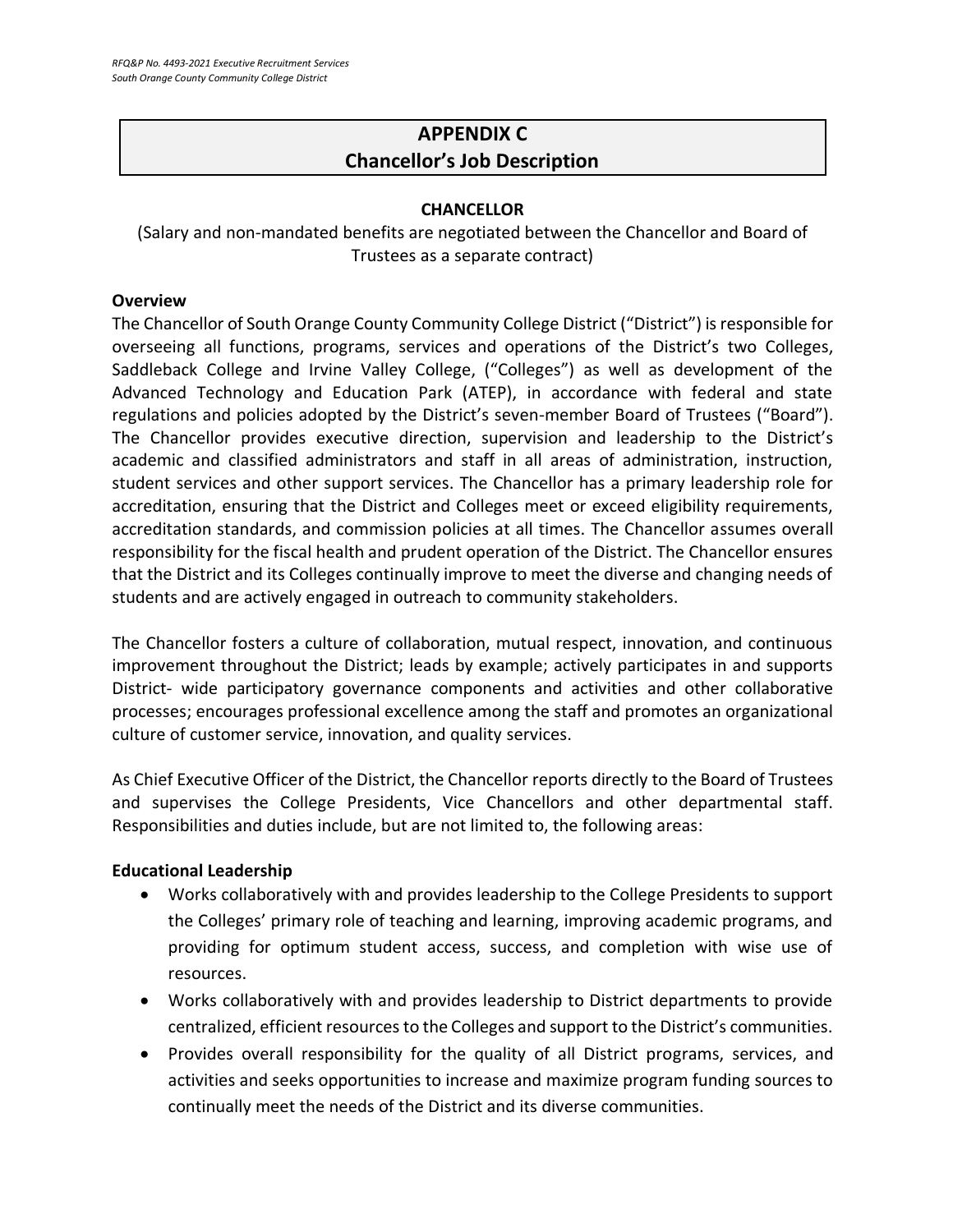- Participates in meetings at the state and national levels, such as CCLC and ACCT, and seeks relevant positions on boards and/or committees of significant educational leadership at the state and national levels. Participates in peer-to-peer CEO forums offered by CCLC and other professional organizations.
- Seeks opportunities to speak and provide influence at the community, state and national levels to bring visibility to the District, create good will, form partnerships and cultivate resources.
- Proposes and advocates for policy, legislation, fiscal and ancillary resources to sustain, enhance and develop new programs, services and opportunities.
- Expands partnerships with business, government, industry, community organizations, and educational organizations to meet changing needs and cultivate economic development in the community.
- Provides leadership and guidance for integrated, District-wide planning processes that are inclusive, collaborative, and ensure the highest quality instruction, student services, community services, and overall administration of the District within achievable resources.
- Develops and implements innovative opportunities that allow staff to acquire knowledge and skills for professional growth to enhance the overall quality of services that the District provides.

### **Management Leadership**

- Serves as an inspirational leader for all administrative, academic and classified staff and empowers, motivates and mentors personnel in developing new approaches, methodology and concepts in the field of education.
- Leads, develops, and evaluates the District executive team.
- Strengthens management systems for sound decision-making and effective policy implementation with emphasis on flexibility, accountability, and continuous improvement.
- Develops the District budget, provides oversight of the budget, and is responsible for the overall fiscal integrity of the District.
- Ensures the recruitment, employment, and retention of highly qualified and culturally diverse faculty and staff in accordance with Board policies.
- Builds consensus through collegial consultation and collaboration to cultivate and maintain healthy relationships in a multi-college District.
- Provides experience and leadership in developing long-range planning that frames the budget process, resource allocation, site development and education, staffing and facilities master planning of the District.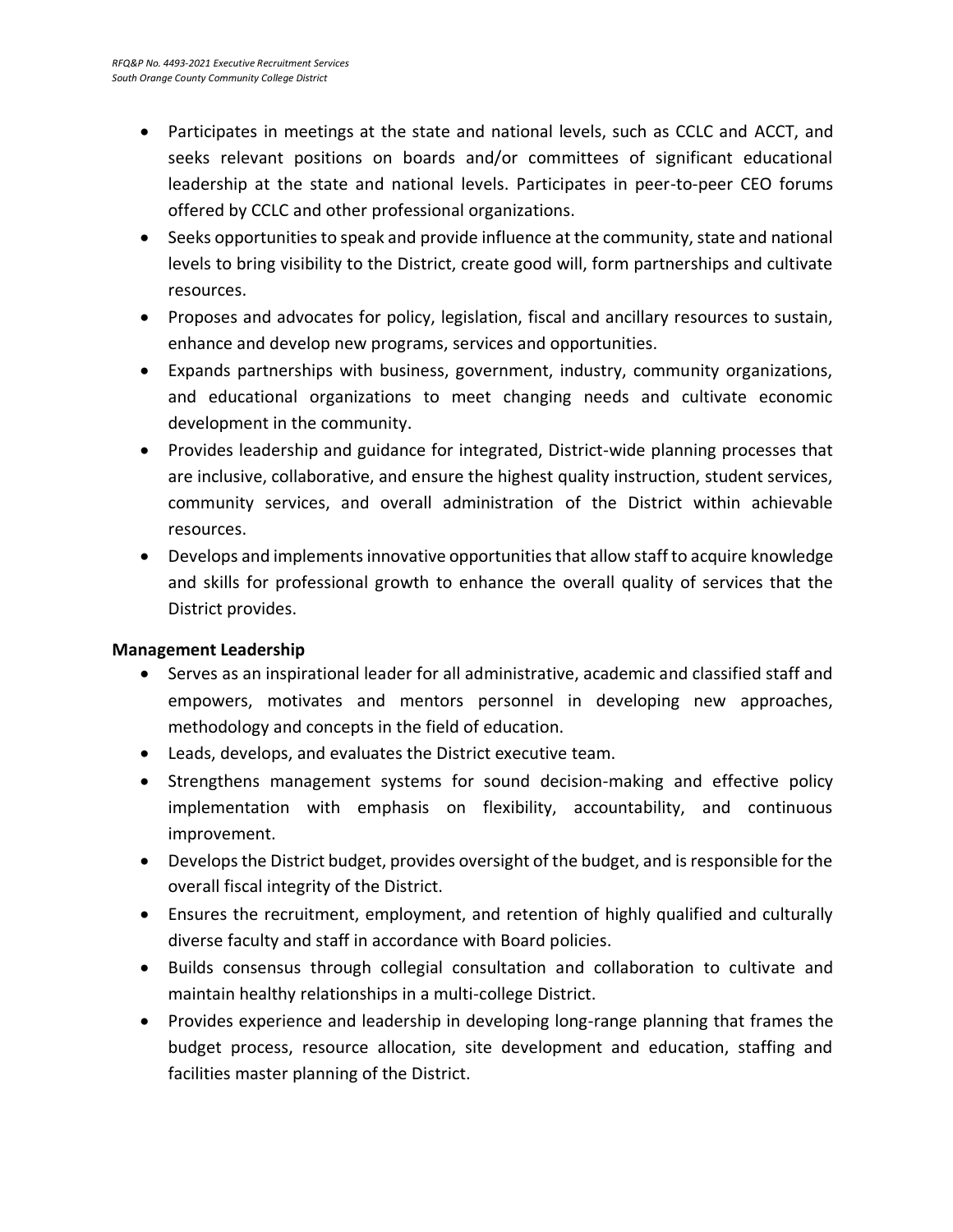- Inspires and leads internal constituencies to collaborate on developing a shared Districtwide vision that advances the organization while honoring the unique qualities of each entity inside the organizational structure.
- Ensures fiscal stability, student success and completion, student access and student equity through prudent management principles and responsible allocation of resources.
- Advocates for state and federal funding and creatively pursues alternative resource funding to ensure quality of programs and foster growth.
- Provides knowledge and leadership in organizational development, change management, human resources, facilities planning, information systems management, community and legislative relations, short and long term strategic planning, and fiscal management.

### **Governance and Process Leadership**

- Cultivates and inspires a climate of cooperation between the Colleges and the District Office by working with the Presidents and Vice Chancellors to encourage collegiality and unity. Collaborates on strengthening District-wide processes that best serve the organization.
- Values collaborative problem solving as integral to the collegial consultation process, as well as interest-based bargaining as a tool for effective employee-employer relations.

### **Community Leadership**

- Articulates and promotes a strong, innovative vision of the District to educational entities, community groups, business and industry, labor organizations, the California Community Colleges Chancellor's Office, other community colleges, University of California, California State University, private colleges and universities, city and county agencies, the California Legislature and U.S. governmental entities to advance the interests of the District and ensure quality educational and workforce investment.
- Engages and encourages District and College leaders to dialogue and pursue diverse interests in the community.
- Represents community needs and interests to internal constituencies.
- Provides leadership and support to expand revenue resources through fundraising, including developing strategic partnerships with government agencies, public officials, business and industry, major donors and foundations.
- Provides leadership support to fund development and cultivation efforts of the Saddleback College and Irvine Valley College Foundations.
- Serves as a visible spokesperson for the District in the local, state and national media.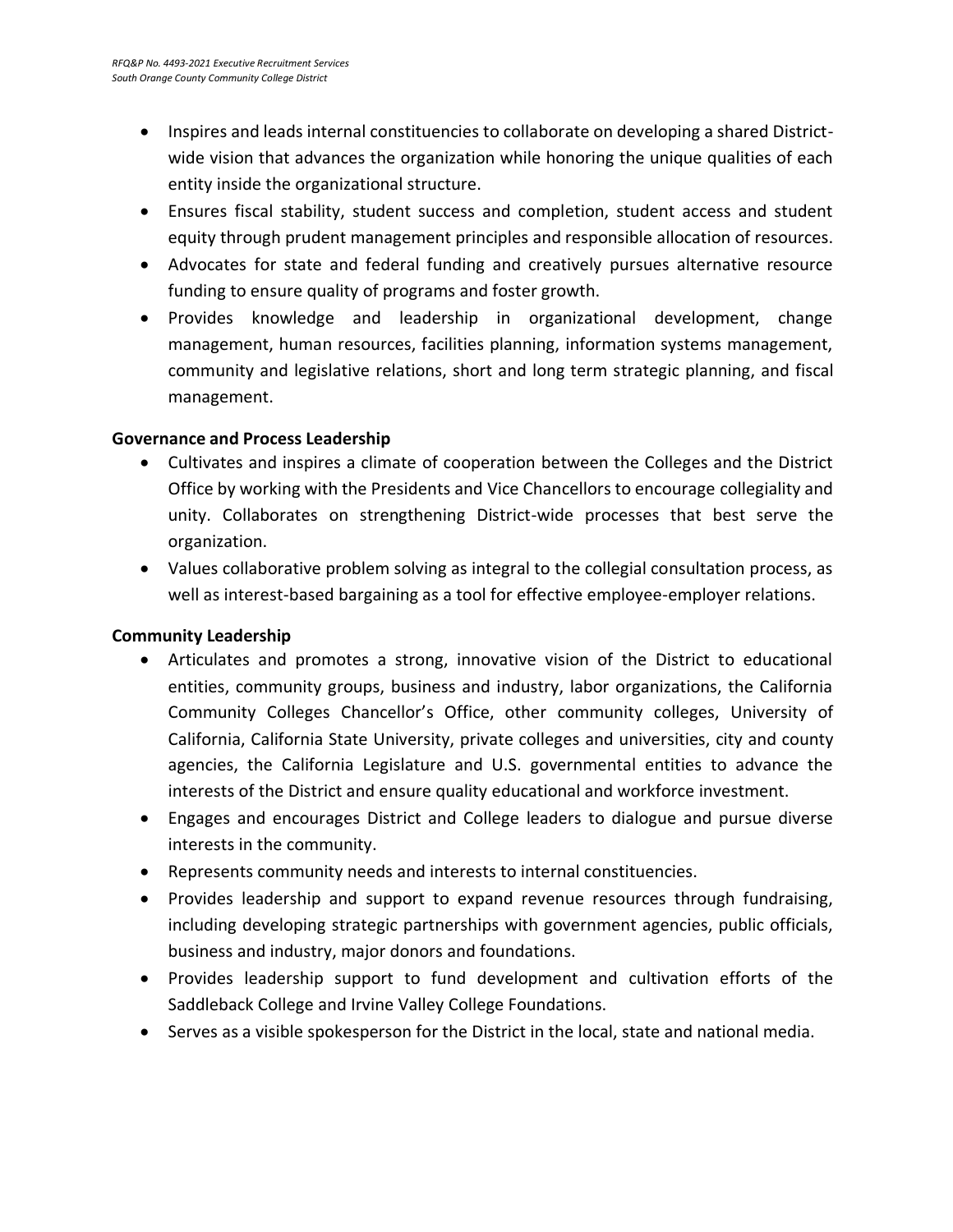### **Board Relations & Development**

- Works collaboratively with the Board on setting policy, providing prudent fiscal resource management, serving in various roles as District spokespersons and representatives of the community.
- Establishes a strong and trusting partnership with the Board of Trustees and creates a culture of mutual respect and open communication between the Board and Chancellor. Actively and regularly communicates with the Board as a whole and with individual Board members, and develops and strengthens the Chancellor/Board relationship.
- Guides the Board to continually examine priorities that balance autonomy and accountability for the Colleges; set appropriate District responsibilities and controls; and support policy-making and fiscal oversight from the Board.
- Advises, updates and seeks policy direction and support from the Board on a regular basis.
- Proactively communicates to the Board regarding the needs and activities of the District and Colleges.
- Executes delegated authority pursuant to Board direction and policy.
- Directs the preparation of all Board agendas in accordance with applicable laws.
- Provides leadership and professional expertise to assist the Board in annual goal setting, professional development, and self-evaluation. Ensures that the Board has a code of ethics and conflict of interest policy and that individual Board members adhere to the code.
- Provides orientation and ongoing training for the Board, and is responsible for the proper conduct and related documentation of Board meetings in compliance with applicable law.
- Works collaboratively with the Board in developing long-range goals and objectives based on a shared vision of the future of the District and assists the Board in periodic evaluation of the District's success in meeting goals and objectives.
- Implements the Board's goals and objectives through collegial consultation processes and appropriate division of roles and responsibilities.
- Systematically promotes the enhancement of the Board's knowledge of the District's programs, services, and processes.
- Ensures that the Board acts in a manner consistent with its policies and bylaws and that it meets to have a program that regularly assesses its policies and bylaws for effectiveness in fulfilling the District mission and revises them as necessary.
- Ensures that the District and Colleges are accomplishing their goals for student success and completion and that the Board regularly reviews key indicators of student learning and achievement and institutional plans for improving academic quality.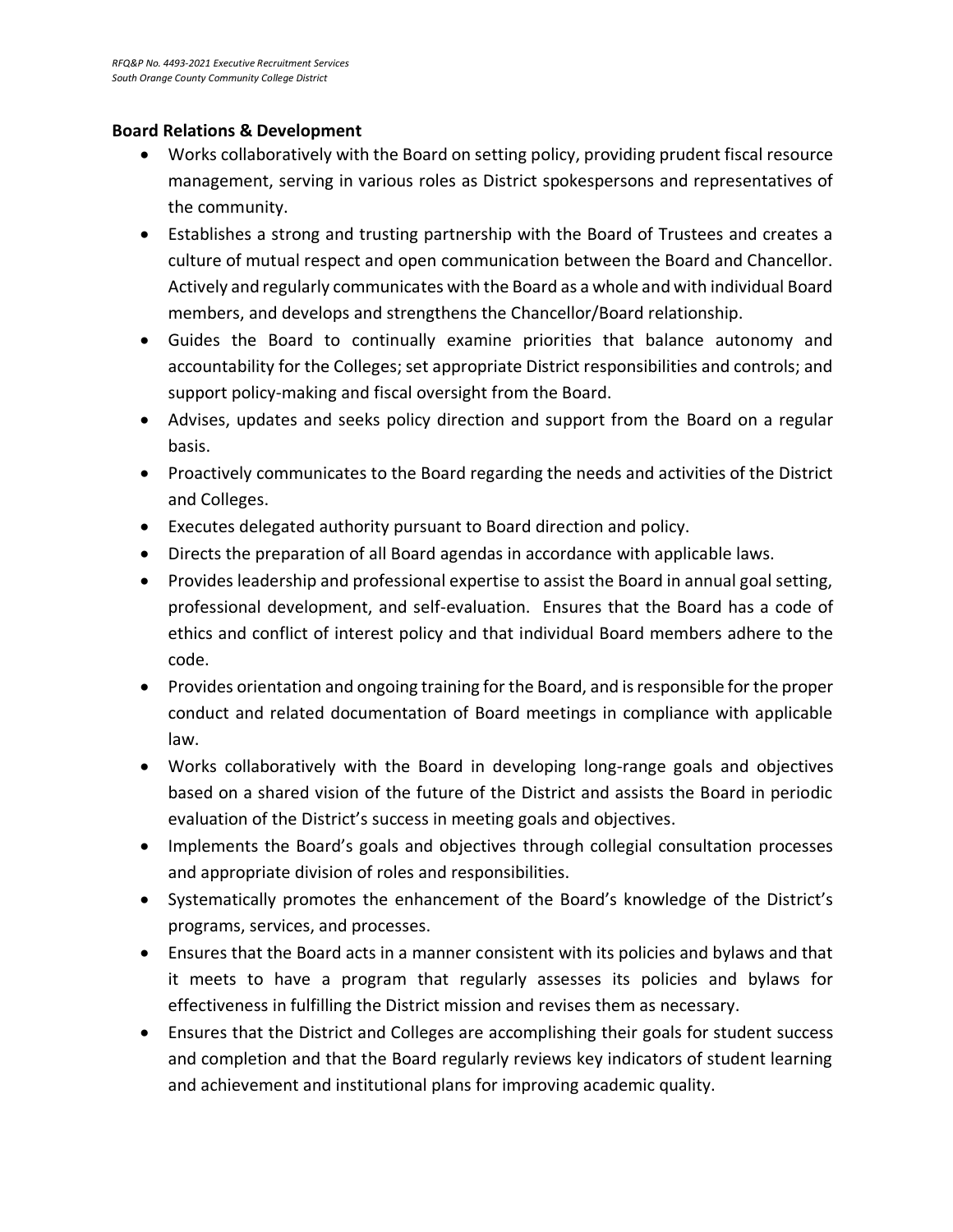• Provides leadership in evaluation of Board roles and functions in the accreditation process.

### **Professional Characteristics**

- Demonstrated understanding of and commitment to the community college philosophy and an awareness of contemporary issues, trends, and legislation in higher education.
- Experience and leadership skills to form a shared vision in the development and maintenance of a strategic master plan that frames budget processes, resource allocation, site development, and facilities planning.
- Experience advocating and participating in collegial consultation and consensus building and promoting collegiality and respect among all District constituencies.
- Experience maintaining a prudent financial management system, aggressively advocating for state and federal funding, and creatively pursuing alternative resource development activities.
- Demonstrated leadership role in economic development including expanding partnerships with business, industry, government, and other educational institutions.
- Demonstrated leadership in Board stewardship, advising a governing Board as policies are developed and reviewed, and interpreting these policies for staff and community.
- Demonstrated experience in encouraging and recognizing the uniqueness of separate colleges in a multi-college district.
- Substantial experience delivering public speeches and overseeing effective communications to a wide array of educational, academic, community and business audiences.
- Experience in effectively utilizing research-based planning and decision making.
- Demonstrated understanding of development of strong educational programs.
- Experience in a variety of college-related roles in instruction and/or student services.
- Demonstrated productive community involvement and commitment to serving a diverse community and student population.
- Experience in local, state and national legislative advocacy.
- Experience with collective bargaining and laws and regulations in a higher education environment.

### **Personal Characteristics**

- Provides strong, dynamic and energetic leadership to inspire and evoke the respect of students, faculty, staff, the Board and the community.
- Demonstrates outstanding interpersonal, public speaking, and written communication skills.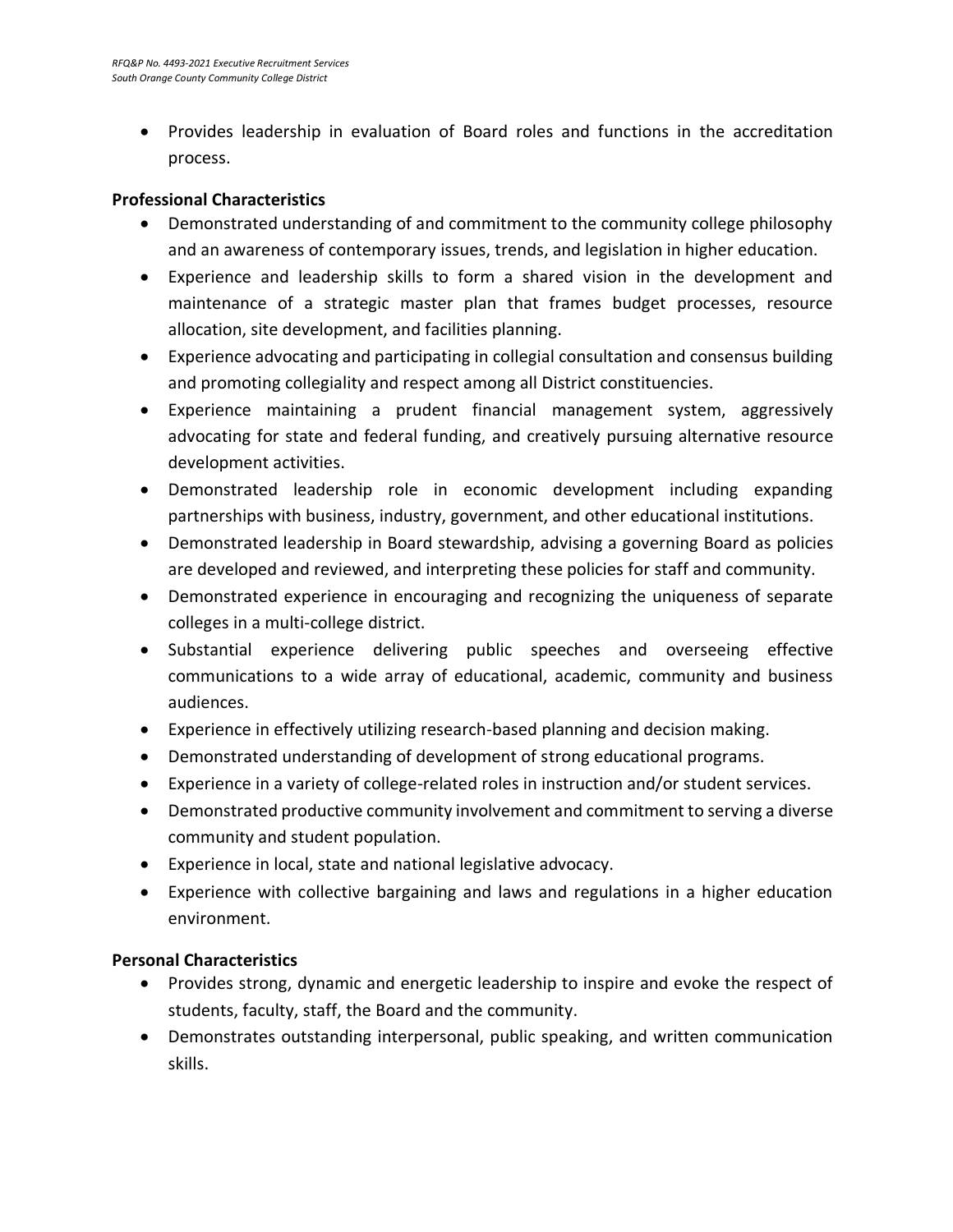- Creates a positive environment of cooperation and mutual support among faculty, staff, students, administration and the Board and is able to resolve conflicts skillfully.
- Brings ethical principles to the organization that value integrity, honesty, trustworthiness, open communication, transparency, humility and flexibility.
- Employs specialized skills to build strong, effective teams and create institutional improvement.
- A true leader who embraces transparency and open communications with the Board of Trustees.

### **QUALIFICATIONS**

### **Educational and Experience Guidelines:**

Any combination of education and experience that would likely provide the required knowledge and abilities is qualifying. A typical way to obtain the knowledge and abilities would be:

### **Minimum Qualifications**

### **Education**

An earned master's degree from an accredited college or university in business or public administration or related field.

### **Experience**

At least five years of demonstrated senior level experience in directing major components of a large and complex organization, preferably a multi-campus higher educational institution with a broad variety of instructional and student services programs, technology support services, resources and facilities, including at least three years' experience at the level of Chief Executive Officer, Chancellor, Deputy Chancellor, Vice Chancellor, College President, Superintendent or Assistant Superintendent in a system or organization of comparable complexity. Experience working with a Board that has a diversity of opinions with an effective governance model.

### **Desired Qualifications**

An earned doctorate from an accredited college or university.

- Experience in teaching, student services and/or support for the roles of faculty, instruction, student services, and a higher educational environment.
- Experience and/or demonstrated ability to understand shared governance and collective bargaining in a collegial environment.
- Experience in and/or demonstrated knowledge of the role of community colleges in economic and workforce development.

### **Knowledge of:**

• Budget preparation, control and administration for a large, multi-faceted public organization.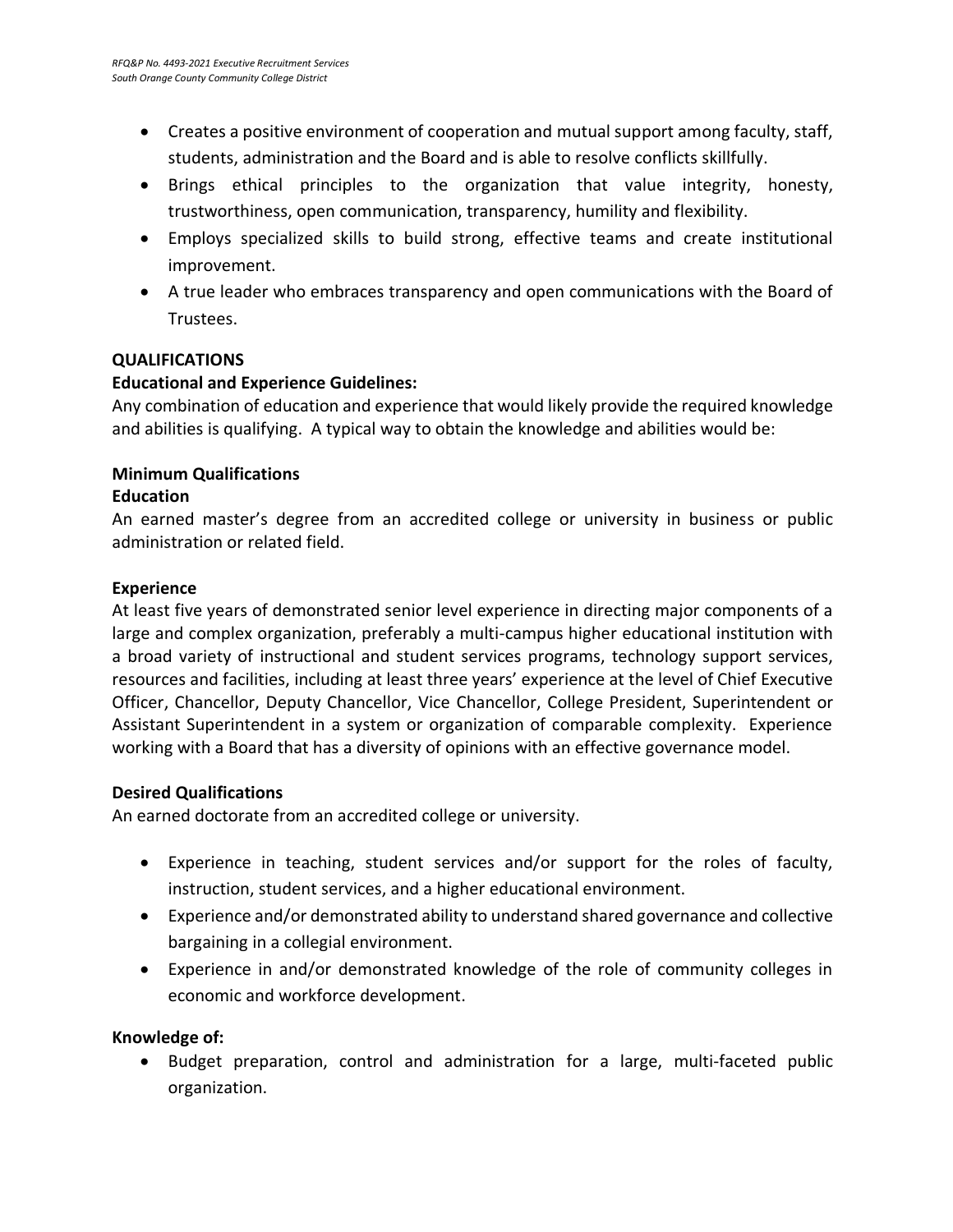- A collective bargaining environment and practices of shared governance.
- Contract negotiations and employee grievances at the community college level.
- Community college philosophy and an awareness of contemporary issues, trends and legislation in higher education.
- Current management information systems, functions, operations and equipment, including hardware and software applications.
- Instructional program development and implementation at the community college level.
- Interpersonal skills including tact, patience and diplomacy.
- Local economic conditions, community leaders and service organizations.
- Local, State and federal laws, codes and regulations related to public and community college administration, including the California Education Code and the California Government Code.
- Compliance requirements, including accreditation standards.
- Needs, interests and concerns of various groups of community college students.
- Oral and written communication skills.
- Organizational development theory, strategic change management, human resources, facilities planning, informational systems management, community and legislative relations, short and long term strategic planning, and fiscal management.
- Participatory governance at the community college level.
- Policies, objectives, procedures, organization, operations, guidelines, programs and services applicable to the administration of a multi-campus California Community College District.
- Principles and practices of community college administration.
- Principles and practices of effective executive leadership.
- Principles and practices of training, supervision and performance evaluation.
- Principles, theories, practices, methods and procedures of public administration specifically related to higher education.
- Progressive discipline procedures and documentation.
- Public speaking techniques.
- Roles of developing technologies in learning and administration.
- Sound fiscal management policies as related to public institutions.
- Student enrollment trends and demographic statistics of the community.
- The role of community colleges in economic development.
- Trends in academic, vocational, community and contract education.

### **Ability to:**

• Establish a strong and trusting partnership with the Board.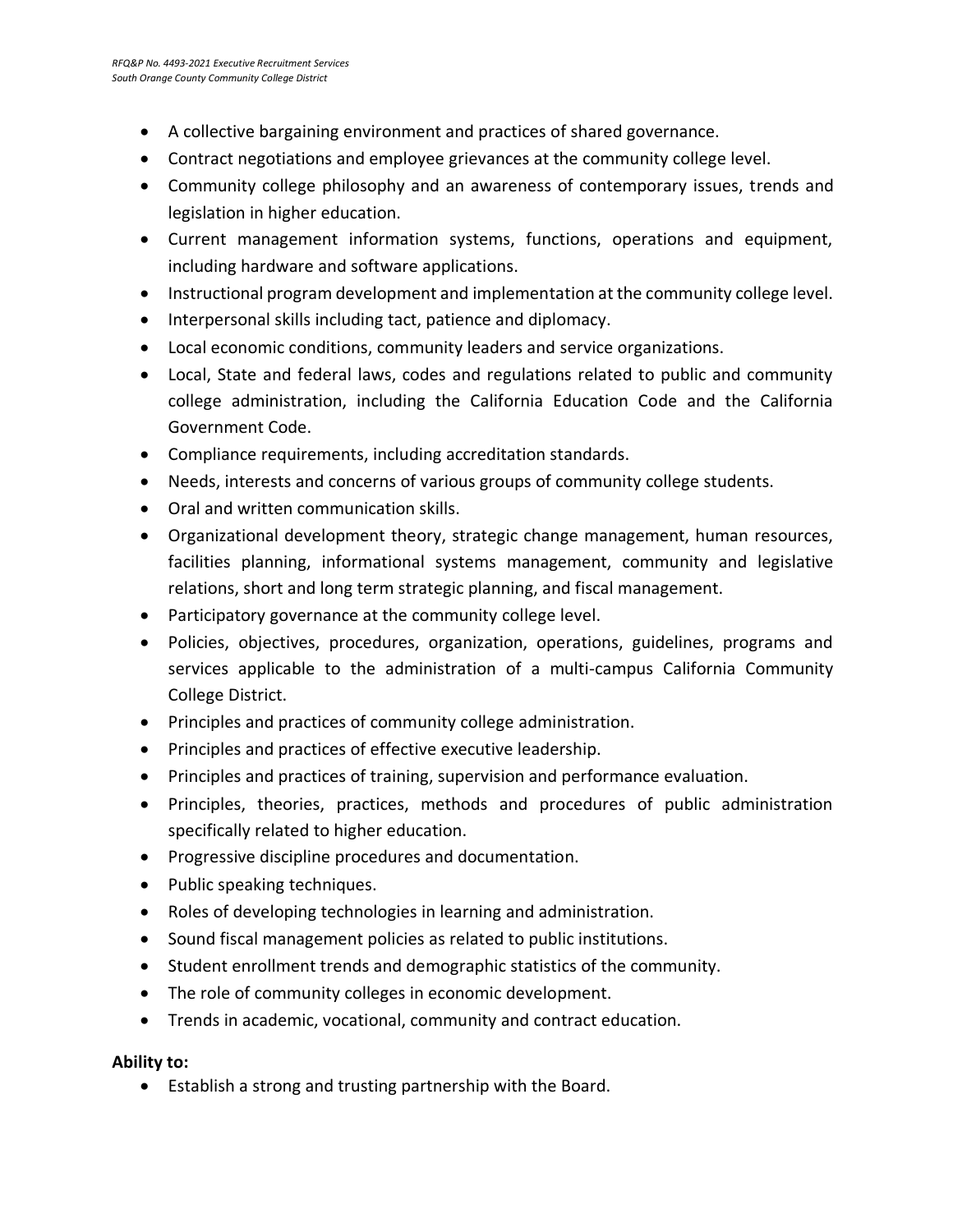- Create an atmosphere of mutual respect, and open communication between the Board and constituencies.
- Analyze problems, identify alternative solutions, project consequences of proposed actions and implement recommendations in support of goals.
- Assure the development, approval and administration of a consolidated and balanced annual District budget according to legal timelines.
- Assure the preparation, maintenance and retention of all required District reports, files and data.
- Assure the timely negotiation of all collective bargaining agreements as mandated for California Community Colleges.
- Use ethical principles that value integrity, honesty, open communication, transparency, humility, evidence-based, and flexibility in all District matters.
- Be goal and results oriented, employ specialized skills required to build strong teams, create institutional improvement and change.
- Be trustworthy, approachable with excellent interpersonal skills.
- Be fiscally responsible, resourceful and creative in ways that will generate new revenue.
- Be politically astute and communicate effectively with local, State, and federal legislators.
- Build a sense of community within the District and establish viable linkages with external communities.
- Build and lead a diverse and highly skilled leadership team, while promoting the development and advancement of all faculty and staff.
- Communicate clearly, concisely and effectively, both orally and in writing, with diverse constituencies within and outside of the District.
- Confer with legislators, community business leaders and others regarding funding sources, cooperative instructional relationships, and other matters.
- Develop and maintain a complex organizational structure that supports effective and efficient results, while encourage collaboration, creativity and innovation in a value added environment.
- Create and maintain administrative and faculty environments that encourage and support innovation.
- Delegate responsibility and authority while maintaining accountability.
- Demonstrate dynamic, well-organized and visionary leadership.
- Demonstrate strong educational leadership skills which evoke the respect of students, faculty, staff, the Board, and the community.
- Demonstrate leadership in advising a Board as policies are developed and reviewed, and interpreting these policies for staff and community.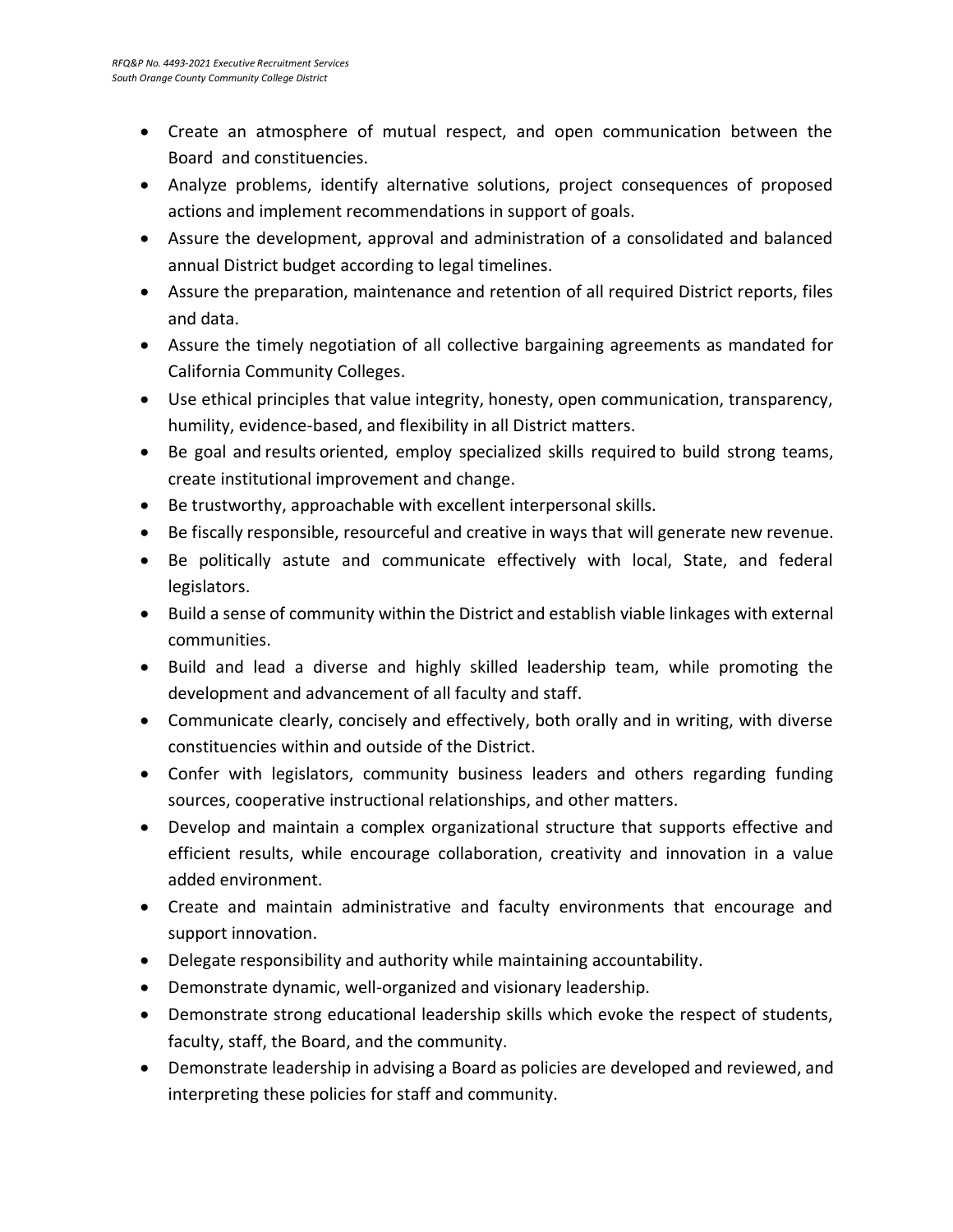- Demonstrate creativity, innovation, forward thinking, flexibility, and persistence.
- Demonstrate leadership role in economic development in expanding partnerships with business, industry, government, and other educational institutions.
- Demonstrate sensitivity to and understanding of the diverse academic, socioeconomic, cultural, disability, and ethnic backgrounds of community college students.
- Demonstrate a strong understanding of complex fiscal issues facing California Community Colleges and create strategic plans.
- Pursue and successfully obtain government and grant funding, and other fiscal resources.
- Develop and implement policy recommendations which will implement the District's master plan and other goals and objectives in accordance with local, State and federal laws and the needs of the college community.
- Develop and maintain a visible presence on the campuses and in the community.
- Earn the respect and confidence of others.
- Encourage professional excellence among the staff and promote an organizational culture of customer service, innovation, and quality services.
- Envision, plan, develop, organize, coordinate, direct, administer, monitor, control, review and evaluate all functions, programs, services and activities of the District including administration, instruction and student services.
- Establish and maintain a climate of trust and collegiality.
- Establish and maintain cooperative and effective working relationships with those contacted in the course of work.
- Exercise initiative and work independently with little or no direction from the Board.
- Exhibit excellent leadership ability, exceptional interpersonal and communication skills.
- Exhibit a collaborative management style that is consultative and inclusive.
- Exhibit decisiveness, energy, self-confidence, and accountability.
- Identify needs and priorities and make decisions in a climate of competing interests. Listen intently and communicate effectively with others in an inspirational, open and responsive manner.
- Maintain current knowledge of the educational and vocational needs of the community.
- Maintain rapport with faculty and staff of the District's Colleges.
- Make effective public presentations.
- Prepare oral and written reports and recommendations.
- Provide leadership and executive direction to administrators, managers, supervisors, faculty and support staff.
- Relate effectively to people of varied academic, cultural and socio-economic background using tact, diplomacy and courtesy.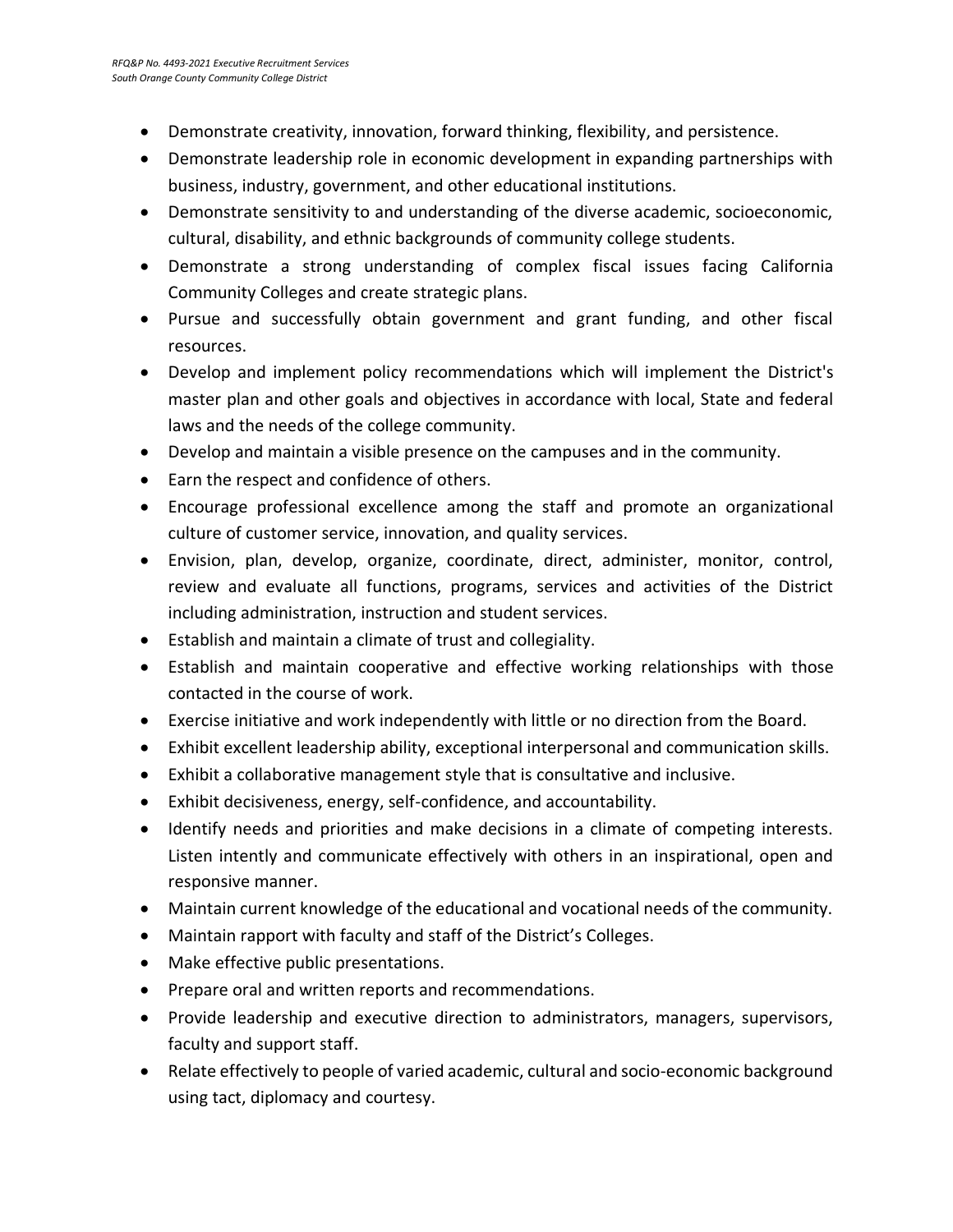- Remain student oriented, listening to and caring about students' needs and concerns.
- Review and analyze complex financial, statistical and narrative data regarding all aspects of the District.
- Select, train, lead, direct, supervise and evaluate the performance of subordinates effectively.
- Support, promote, invest, and nurture the teaching and learning process.
- Understand and effectively and collaboratively work in a complicated multi-college environment, as well as within a system of community college districts.
- Understand and implement mandated participatory governance.
- Understand and support interest-based approaches to problem solving and conflict resolution.
- Work in a complex and large multi-college district with distinct organizational cultures and needs.
- Work effectively with diverse populations, maximizing the benefits of diversity.
- Work productively with an elected seven-member Board of Trustees.

### **Work Environment and Physical Demands**

The work environment and physical demands described here are representative of those required by an employee to perform the essential functions of this job successfully. Reasonable accommodations may be made to enable individuals with disabilities to perform the essential functions.

### Work Environment:

Duties are primarily performed in an office environment or in meetings at a District or community location. The incumbent is subject to frequent interruptions and contact in person and on the telephone with executives, administrators, faculty, members of the Board of Trustees, community and State and federal leaders and the general public. Frequently must travel to other offices or locations to attend meetings and conduct work. Must attend afternoon or evening Board meetings.

### Physical Demands:

Typically must sit for long periods, walk short distances on a regular basis, see clearly to read normal and

fine print and operate computer keyboard, speak clearly and distinctly to provide information in person or on the telephone, hear and understand voices over telephone and in person to exchange information and make presentations, use hands and fingers to operate an electronic keyboard or other office machines, travel to various locations to attend meetings and conduct work and lift, carry and/or move objects weighing up to 10 pounds. Must remember key information and concentrate for long periods of time.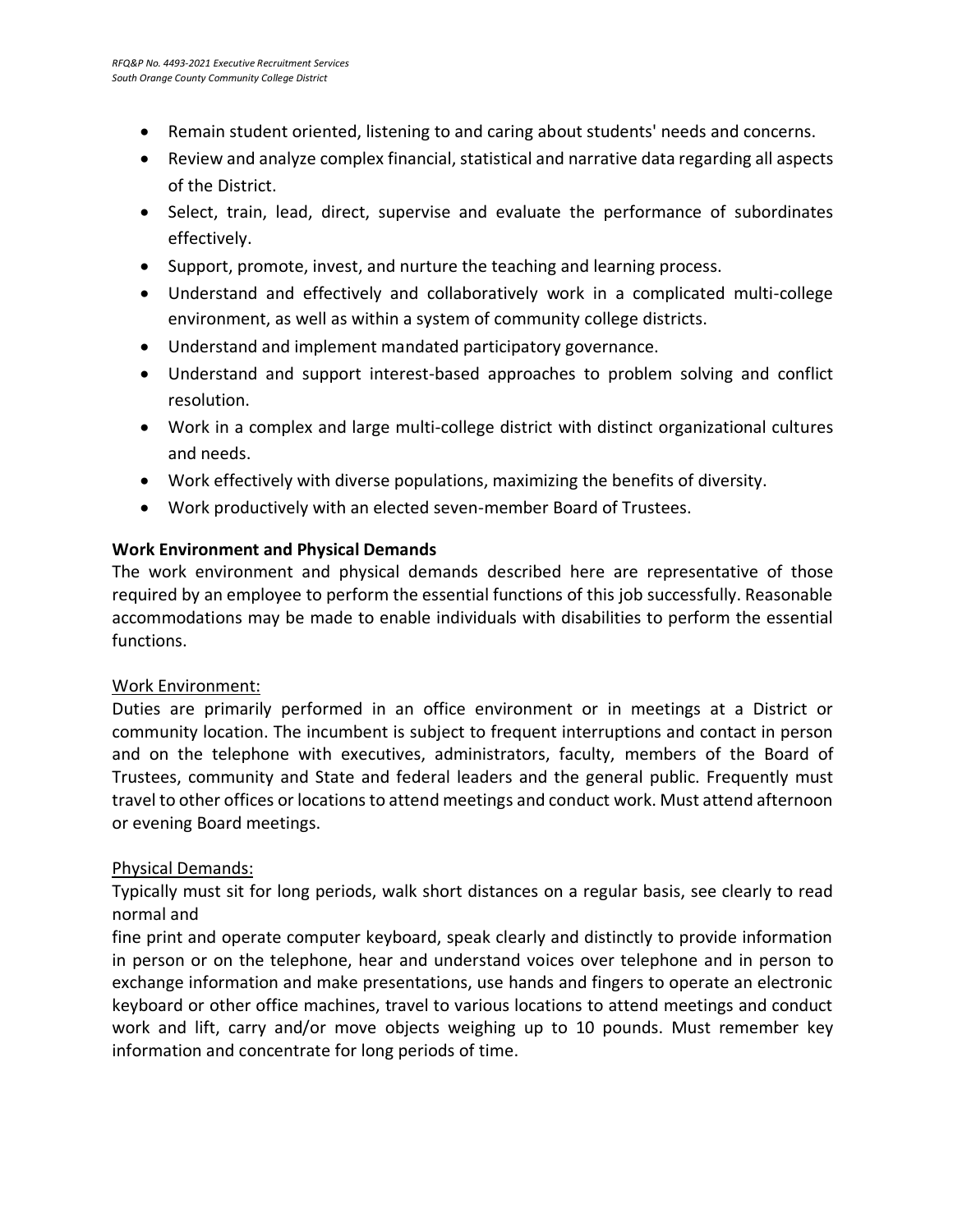### **Compensation**

Salary, length of contract, and other terms and conditions of employment are negotiable and will be competitive with those of similar districts in California.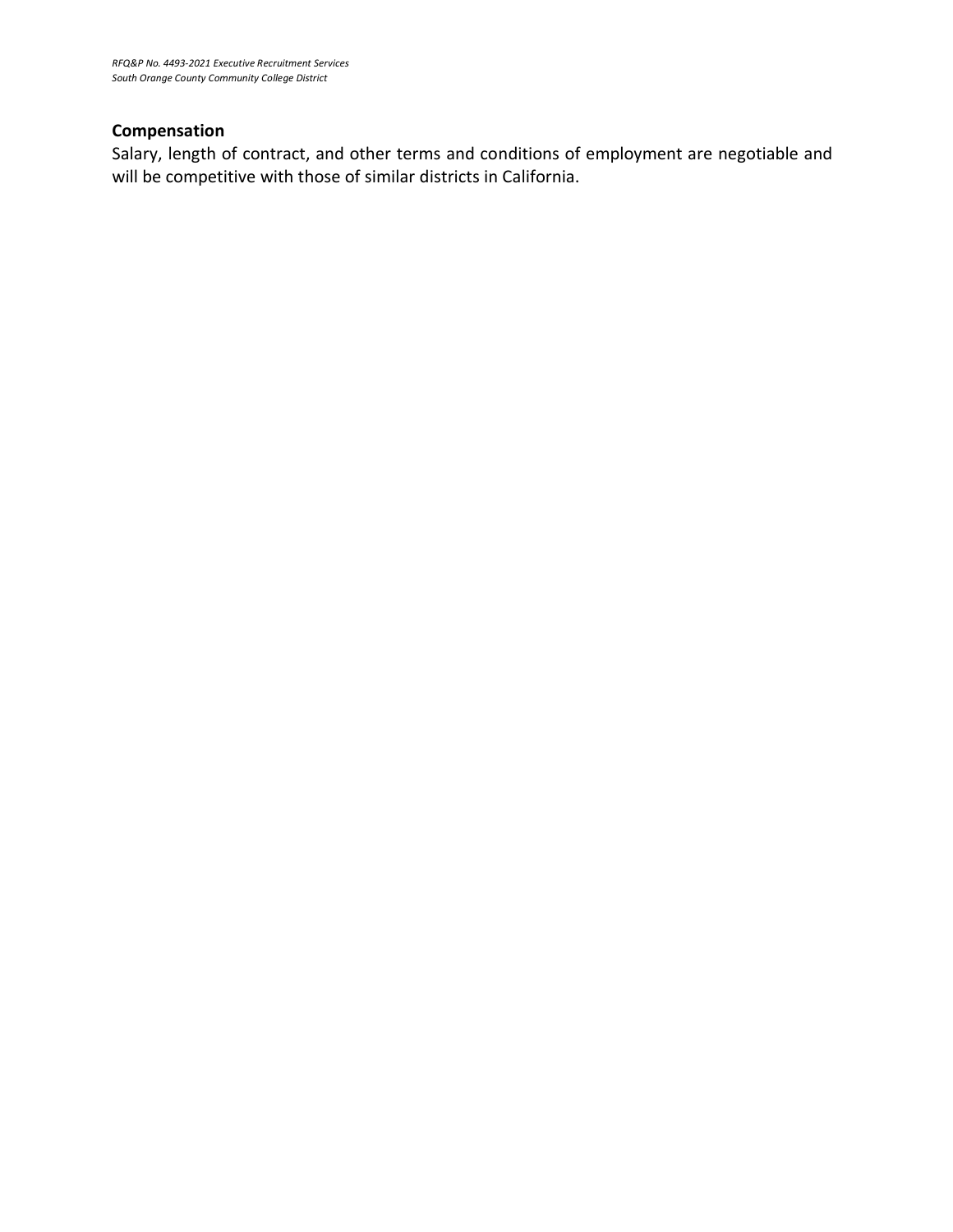### **APPENDIX D Ideal Qualities and Attributes**

### **CHANCELLOR SEARCH IDEAL QUALITIES AND ATTRIBUTES**

- Experience working with a Board that has a diversity of opinions with an effective governance model.
- A true leader who continuously engages the Board on seeking input and direction on policies and the future strategic direction of the District.
- Demonstrated experience successfully leading a complex organization and/or public agency.
- An exceptional communicator to a broad range of audiences including a Board of Trustees, community groups, elected officials, faculty, staff and students.
- Experience in teaching, student services, and/or support for the roles of faculty, instruction, student services, and a higher educational environment.
- Experience and/or demonstrated ability to embrace shared governance and collective bargaining in a collegial, transparent environment.
- Experience in and/or demonstrated knowledge of the role of a community college in economic and workforce development.
- Demonstrated experience establishing a strong and trusting partnership with a Board of Trustees and/or Board of Directors.
- Demonstrated experience creating an atmosphere of mutual respect, and open communication between the Board and constituencies.
- Demonstrated experience delegating responsibility and authority while maintaining accountability.
- Demonstrated experience executing dynamic, well-organized and visionary leadership.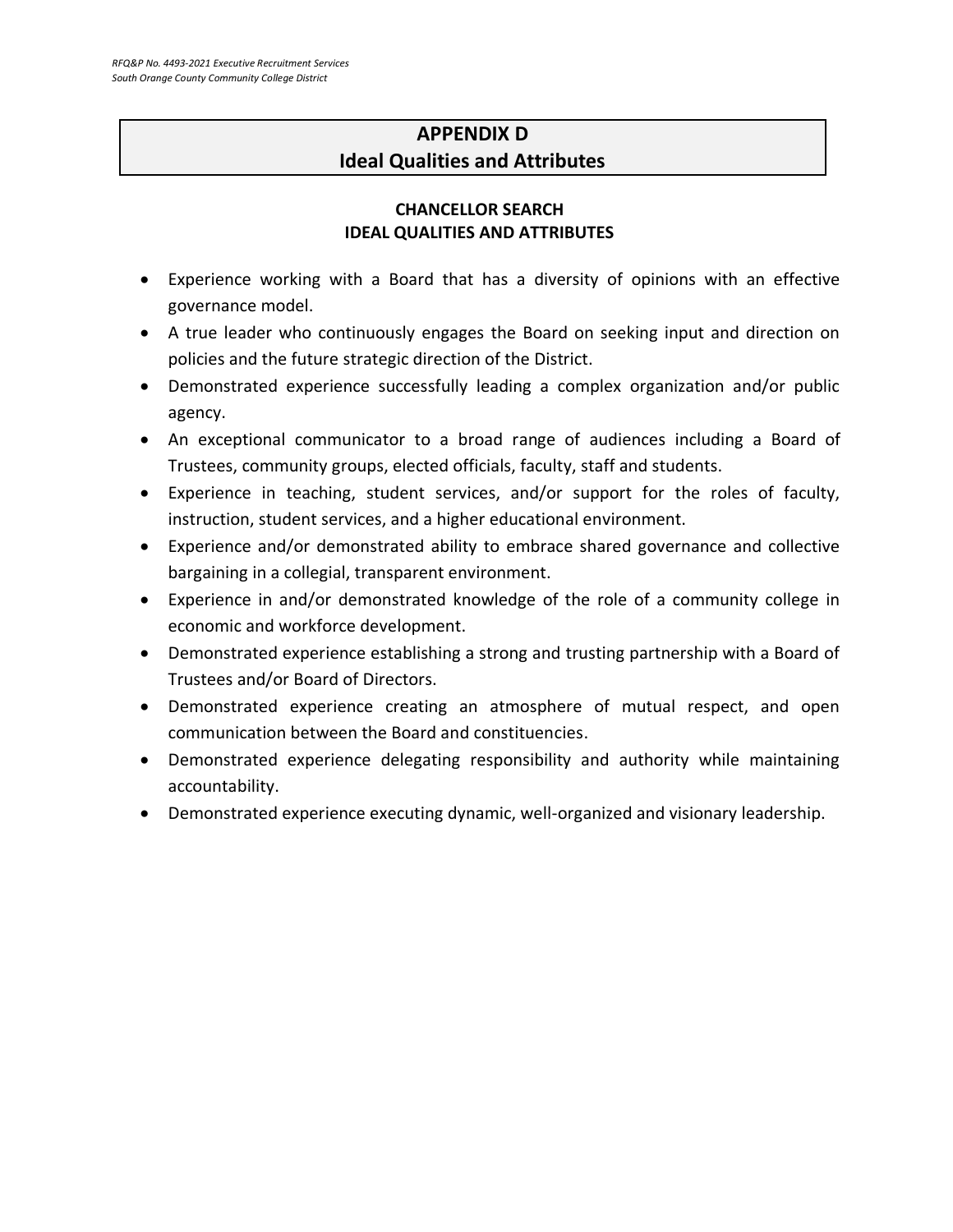### **APPENDIX E Chancellor's Search Timeline**

#### **CHANCELLOR'S SEARCH TIMELINE 2021-22**

#### **FALL SEMESTER 2021**

- November 8, 2021 Board Sub-Committee reviewed and edited BP/AR 2431 *Recruitment: Chancellor* and BP 2435 – *Evaluation of the Chancellor.*
- November 19, 2021 Board Policy and Administrative Regulation Advisory Council (BPARC) reviewed, and recommended changes to BP/AR 2431 – *Recruitment: Chancellor* and BP 2435 – *Evaluation of the Chancellor.*
- December 2, 2021 Chancellor's Council reviewed and approved BP/AR 2431 *Recruitment: Chancellor* and BP 2435 – *Evaluation of the Chancellor.*
- December 13, 2021 Regular Meeting of the Board of Trustees in open session:
	- Board receives BP 2431 *Recruitment: Chancellor* and BP 2435 – *Evaluation of the Chancellor* for review and study and AR 2431 – *Recruitment: Chancellor* for information purposes.
	- Board edits and finalizes Job Description.
	- Board discusses desirable qualities and attributes for new Chancellor.
	- Board provides direction on search firm.

#### **SPRING SEMESTER 2022**

January 24, 2022 Regular Meeting of the Board of Trustees – in open session:

- Board edits and finalizes Position Brochure and Position Announcement.
- Board appoints a community member to the Search Committee.
- Board appoints the Board designee, as defined in AR 2431 *Recruitment: Chancellor*, to oversee the search process.
- Jan. 25 Mar. 24, 2022 Position Advertised District receives applications.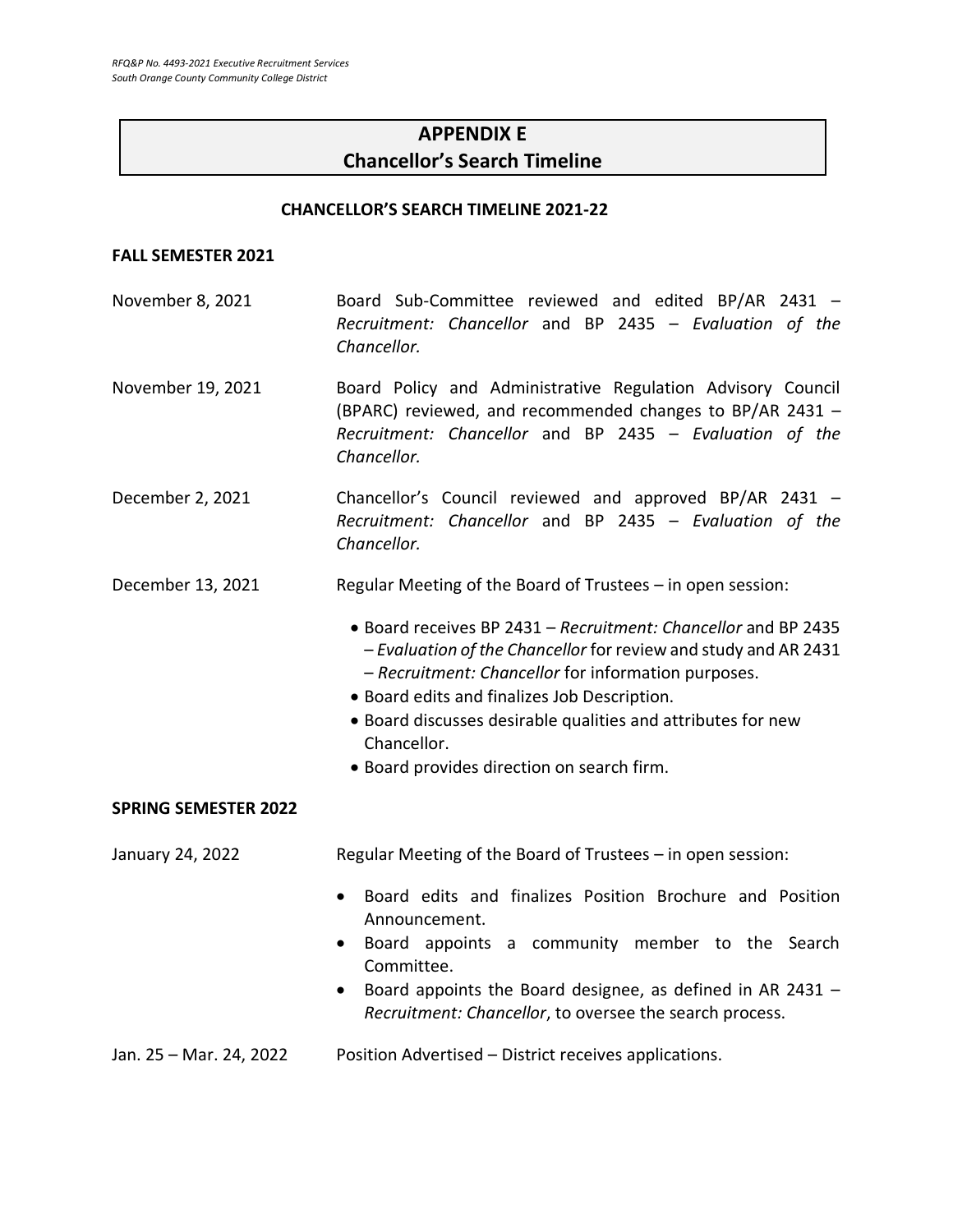| March 18 & 29, 2022     | Search Committee meets to finalize interview questions, writing<br>assessment, presentation prompt, and criteria for rating<br>applications.                                                                                                                                                                                                                                                                                                                                                           |
|-------------------------|--------------------------------------------------------------------------------------------------------------------------------------------------------------------------------------------------------------------------------------------------------------------------------------------------------------------------------------------------------------------------------------------------------------------------------------------------------------------------------------------------------|
| March 28-30, 2022       | HR prepares applications for review.                                                                                                                                                                                                                                                                                                                                                                                                                                                                   |
| April 1-11, 2022        | Committee completes application screening                                                                                                                                                                                                                                                                                                                                                                                                                                                              |
| April 12, 2022          | Committee chair (and any committee members wishing to be<br>present) meet to draw the line and determine number of<br>candidates to interview                                                                                                                                                                                                                                                                                                                                                          |
| April 13-25, 2022       | HR conducts internet and other publicly available searches on first<br>level interviewees.                                                                                                                                                                                                                                                                                                                                                                                                             |
| April 26-28, 2022       | Committee Interviews Candidates (first level interviews).                                                                                                                                                                                                                                                                                                                                                                                                                                              |
| April 28, 2022          | HR provides search report to Committee and Committee<br>recommends candidates for second level/final interviews with<br>Board.                                                                                                                                                                                                                                                                                                                                                                         |
| April 28 - May 12, 2022 | Consultants conduct in-depth reference check on finalists.                                                                                                                                                                                                                                                                                                                                                                                                                                             |
| May 10-12, 2022         | Finalist Interview Week - Campus Forums (one at IVC, one at SC).                                                                                                                                                                                                                                                                                                                                                                                                                                       |
|                         | Finalist Interview with Chancellor's Council.                                                                                                                                                                                                                                                                                                                                                                                                                                                          |
|                         | Special Meeting of the Board of Trustees - in closed session:                                                                                                                                                                                                                                                                                                                                                                                                                                          |
|                         | Finalist Interviews with Board of Trustees.<br>$\bullet$                                                                                                                                                                                                                                                                                                                                                                                                                                               |
| May 23, 2022            | Regular Meeting of the Board of Trustees - in closed session:                                                                                                                                                                                                                                                                                                                                                                                                                                          |
|                         | Board discussion regarding Chancellor search finalists;<br>Board provided in-depth reference check information;<br>Board decides whether to conduct site visit;<br>Board decides whether to hold further interviews with desired<br>$\bullet$<br>candidate;<br>Board decides if offer will be made; and/or<br>$\bullet$<br>Board authorizes the Consultant, Chancellor, and/or the Vice<br>$\bullet$<br>Chancellor of Human Resources to negotiate and finalize<br>contract with Legal Counsel review. |
| June 6-9, 2022          | Site Visit (if desired).                                                                                                                                                                                                                                                                                                                                                                                                                                                                               |
| June 28, 2022           | Regular Meeting of the Board of Trustees - in open session:                                                                                                                                                                                                                                                                                                                                                                                                                                            |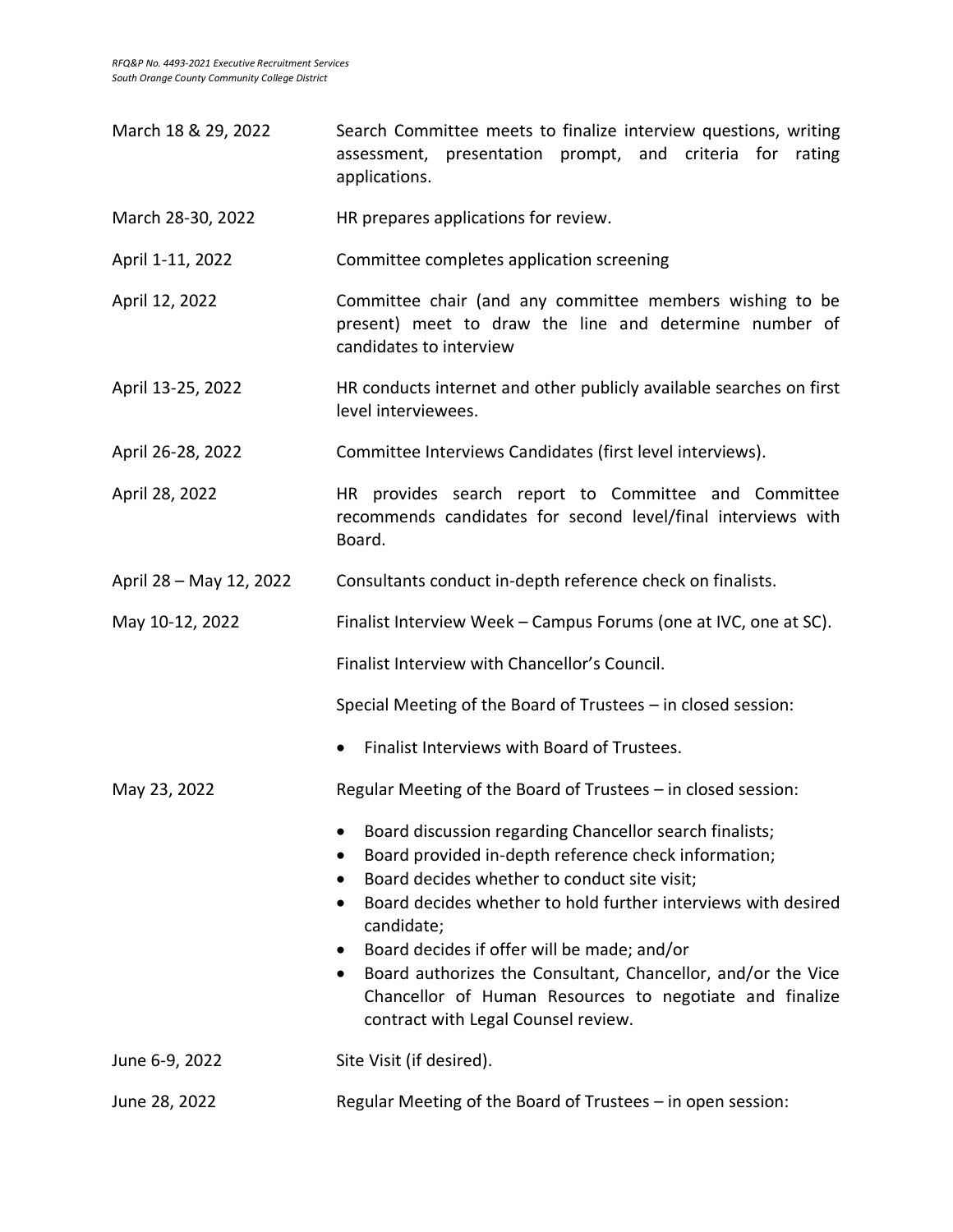- Board appoints successful finalist;
- Board approves new Chancellor's contract; and
- Board introduces the new Chancellor.

August 1, 2022 New Chancellor projected start date (will be negotiated).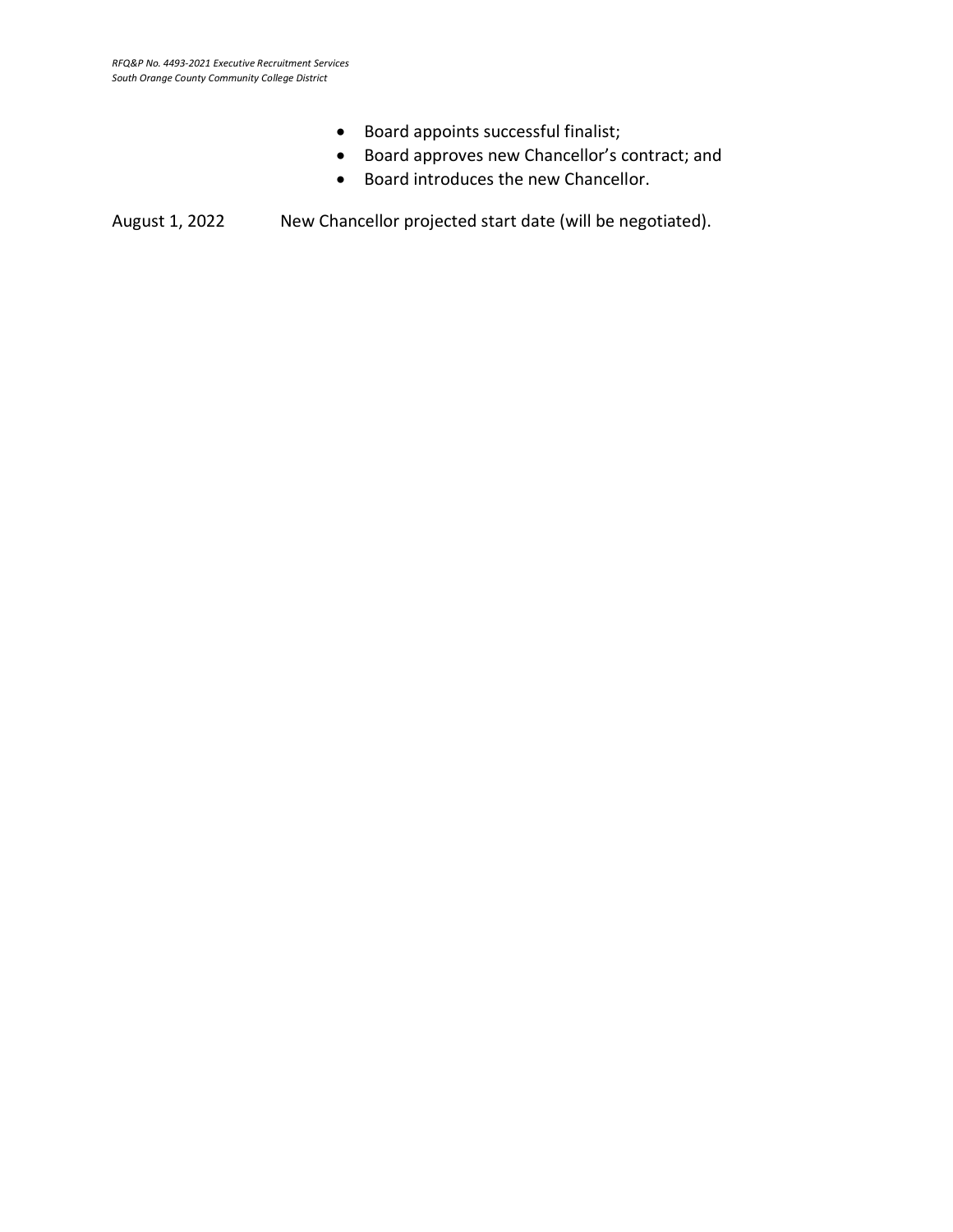### **APPENDIX F Sample Agreement Executive Recruitment Services - Chancellor**

The Proposer shall thoroughly review the below Agreement. As part of the proposal submission, indicate in a separate Tab of the RFQ&P Response the Proposer's acceptance of all terms and conditions set forth in the Agreement. If there is any term or condition of the Agreement, which a Proposer requests to be modified, the Proposer must: (i) specifically identify such term or condition; and (ii) set forth the specific text of the modification requested for each such term or condition. Notwithstanding any requested modification to any term or condition of the Agreement, no such modifications are binding on the District or enforceable against the District unless the District affirmatively and specifically accepts any such requested modification. Any Proposer whose RFQ&P Response does not identify requested modifications to terms or conditions of the Agreement will be deemed to have agreed to all terms and conditions set forth therein; if awarded the Agreement, such Proposer must execute the Agreement in the form and content attached hereto subject only to elements of such Proposer's RFQ&P Response accepted by the District.

Proposer agrees to the Agreement's terms and conditions with no exceptions.

YES □ NO □

If no, pursuant to the above instructions, submit all exceptions in a separate tab.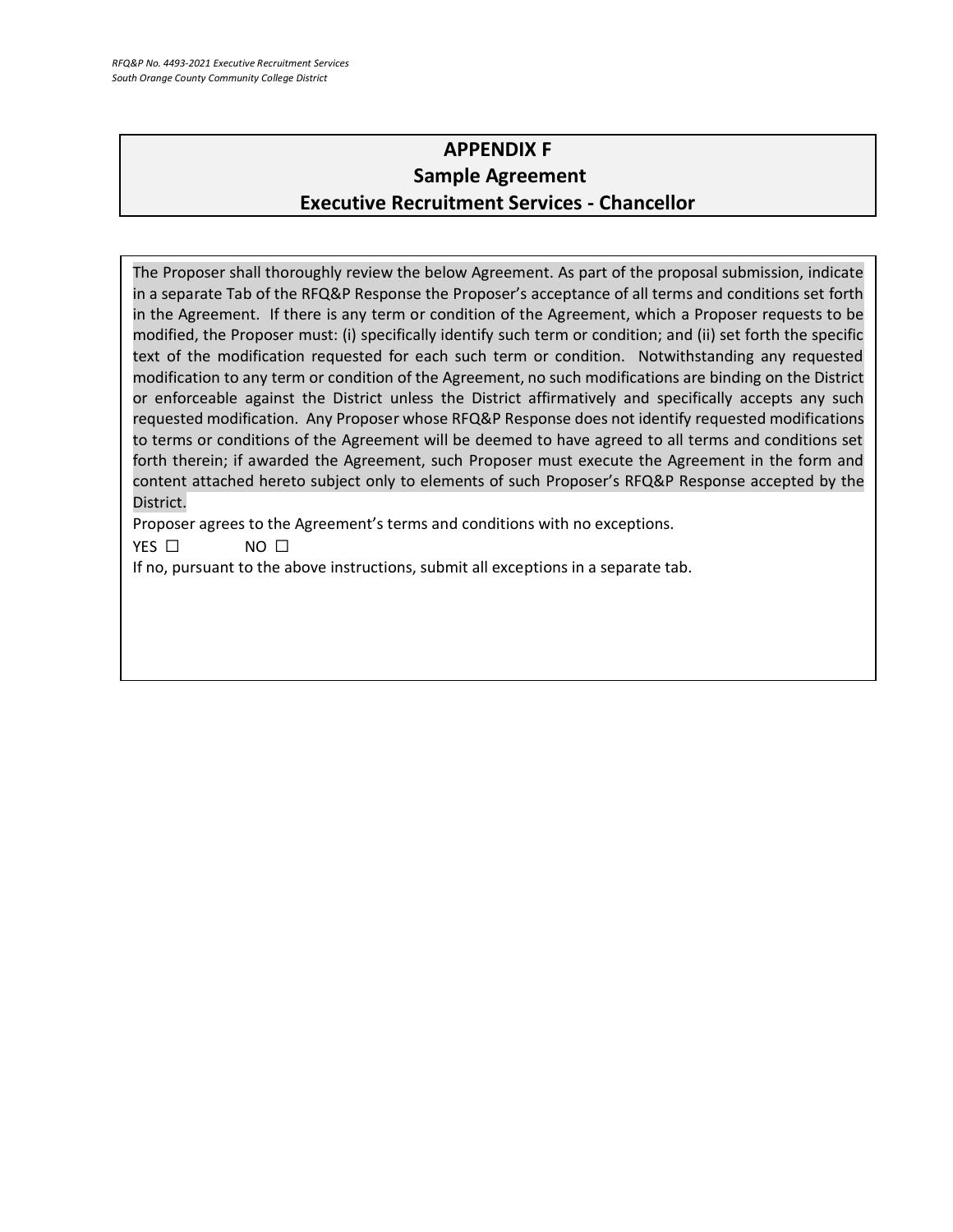

#### **SOUTH ORANGE COUNTY COMMUNITY COLLEGE DISTRICT**

#### **PROFESSIONAL SERVICES AGREEMENT**

This Professional Services Agreement ("Agreement") is between South Orange County Community College District ("District"), a California community college district and political subdivision of the State of California, and **[[ Name (Primary Second Party) ]]** ("Consultant"). District and Consultant are also referred to collectively as the "Parties" and individually as "Party."

WHEREAS, District is authorized by Section 53060 of the California Government Code to contract with and employ any persons for the furnishing of special services and advice in financial, economic, accounting, engineering, legal or administrative matters, if such persons are specially trained and experienced and competent to perform the special services required; and

WHEREAS, District is in need of such special services and advice; and

WHEREAS, Consultant is specially trained and experienced and competent to perform the special services required by the District, and such services are needed on a limited basis;

NOW, THEREFORE, in consideration of these mutual promises, the Parties agree as follows:

- 1. **STATEMENT OF SERVICES.** Consultant's services will be performed, findings obtained, reports and recommendations prepared in accordance with generally and currently accepted principles and practices of Consultant's profession. Services to be provided by Consultant ("Services"): The Consultant's Services shall consist of those services performed by the Consultant and Consultant's employees as enumerated in this Agreement, along with all aspects of services as identified in RFQ&P 4493- 2021 Executive Recruitment Services - Chancellor, referenced herein and made a part hereof as Attachment A and Consultant's Proposal, referenced herein and made a part hereof as Attachment B. The Agreement, Attachment A and Attachment B shall collectively be defined as the "Services." The Parties understand and agree that the Agreement along with the Final Fee and Rate Proposal (Attachment C) shall be the prevailing and governing documents and that Attachments A and B are intended to cooperate and be complementary.
- 2. **TERM.** This Agreement shall commence on **January 25, 2022**, and shall continue in full force and effect thereafter until and including **June 30, 2022** ("Term"), unless this Agreement is terminated during the Term pursuant to this Agreement.

#### 3. **PAYMENT.**

- A. Amount of Compensation. District agrees to pay Consultant, as full consideration and compensation for Consultant's performance of the Services under this Agreement, a total amount not to exceed **[[ Contract Total Amount (Spelled Out) ]]** Dollars \$**[[ Contract Total Amount ]]** ("Contract Amount"). Additional details:**N/A.**
- B. District shall not be liable to Consultant for any costs or expenses paid or incurred by Consultant in performing Services for the District, unless otherwise specifically stated in this Agreement.
- C. Reimbursement of Expenses. The District recognizes that certain costs and expenses associated with the Services performed are reimbursable to the Consultant. Provided that the Consultant obtains the District's prior written approval, costs and expenses will be reimbursed to the Consultant in accordance with this Article. The District's prior written authorization is an express condition precedent to any reimbursement to the Consultant of such costs and expenses, and no claim for any additional compensation or reimbursement shall be valid absent such prior written approval by the District and calculated in accordance with the rates set forth. The Consultant's mileage and travel time shall not be considered as an allowable reimbursable expense. The descriptive categories of expenses that may be considered for reimbursement are as follows, and any other reimbursable expenses must be approved in writing by the District:
	- 1) Approved reproduction of reports and/or other documents in excess of the copies required by this Agreement;
	- 2) Fees advanced for securing approval of authorities in connection with the Services rendered pursuant to this Agreement;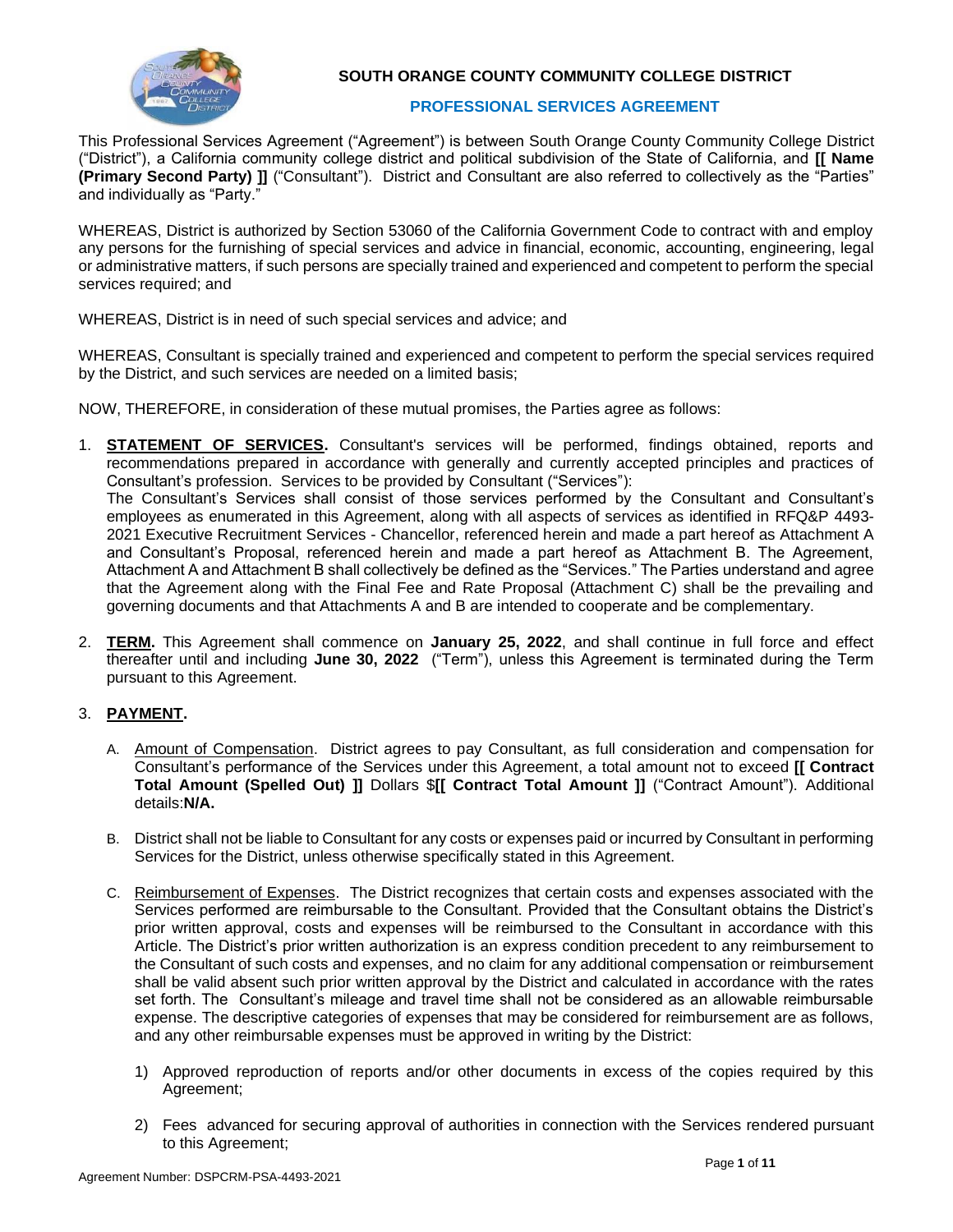- 3) Cost of UPS, Federal Express, and other deliverables; and
- 4) Cost of subconsultants hired by Consultant with prior written approval of District.
- D. Method and Schedule of Payment. District shall pay to Consultant the Contract Amount pursuant to invoice from Consultant in accordance with this Agreement.

Invoices. Upon satisfactory completion and acceptance of Services, Consultant shall submit to the District detailed billing information regarding the Services provided for the billing period, not more than once per month, and, if applicable, District-authorized expenses incurred during the billing period to [AccountsPayable@socccd.edu](mailto:AccountsPayable@socccd.edu) or mail to South Orange County Community College District, 28000 Marguerite Parkway, Mission Viejo, CA 92692, Attn: Accounts Payable. **To ensure prompt and accurate payment, all invoices related to this Agreement shall reference the following Agreement Number: DSPCRM-PSA-4493-2021.**

All District-authorized expenses shall be documented with original receipts and shall be pre-approved in writing by District, unless such expenses are specifically authorized by this Agreement. Invoices shall include the invoice date, date(s) of service(s), District's purchase order number, and Consultant's taxpayer identification number. Invoices shall be paid on a "net 30-day basis" for Services satisfactorily rendered (as determined by the District) pursuant to this Agreement. If payment term differs, it must be noted in Article 3A. An invoice cannot be paid unless this Agreement has been signed by Consultant and has been properly executed by District.

- 4. **MATERIALS AND EXPENSES.** Consultant shall furnish, at their own expense, all labor, materials, equipment, supplies and other items necessary to complete the Services to be provided pursuant to this Agreement. District shall not be liable to Consultant for any costs or expenses paid or incurred by Consultant in performing Services for District. Consultant's Services will be performed, findings obtained, reports and recommendations prepared in accordance with generally and currently accepted principles and practices of their profession.
- 5. **TRANSPORTATION.** Consultant hereby acknowledges and understands that it is their responsibility to arrange for transportation to provide all Services necessary and/or required by this Agreement and is solely responsible for all associated costs. The District is in no way responsible for, nor does District assume any liability for, any injury or loss, which may result from Consultant's transportation for which the Consultant shall indemnify the District in accordance with the Hold Harmless and Indemnification provision herein.
- 6. **TAXES.** Consultant acknowledges and agrees that it is their sole responsibility to report as income their compensation received from the District and to make the requisite tax filings and payments to the appropriate federal, state, and/or local taxation authorities. No part of Consultant's compensation shall be subject to withholding by the District for the payment of social security, unemployment, disability insurance, or any other similar state or federal tax obligation.
- 7. **CALIFORNIA STATE TAX WITHHOLDING FOR NONRESIDENTS OF CALIFORNIA.** It is mutually understood that if Consultant is a nonresident of California, which may include California nonresidents, corporations, limited liability companies, non-profits, and partnerships that do not have a permanent place of business in the State of California, the District is obligated to abide by California Franchise Tax Board (FTB) withholding requirements. The District is required to withhold from all payments or distributions of California source income made to a nonresident when payments or distributions are greater than One Thousand Five Hundred Dollars (\$1,500) for the calendar year unless the District receives authorization for a waiver or a reduced withholding rate from FTB. As of January 1, 2008, the standard withholding amount for all payments to nonresident California Consultants is Seven Percent (7%). District will deduct the amount ordered by the State of California from the payment hereunder and will pay such amount directly to the Consultant's California State Income Tax Account, settlement of which must be made by Consultant directly with the State of California through Withholding Coordinator, Franchise Tax Board, P.O. Box 651, Sacramento, California, 95812-0651; telephone (916) 845-6262. Completion and submission of the appropriate form shall be the obligation of the nonresident Consultant and Consultant shall defend, indemnify and hold harmless the District against any loss, expense, or liability arising out of Consultant's acts or omissions with respect to this nonresident requirement. Consultant shall provide all necessary documentation and information to help District comply with all tax requirements related to California nonresidents.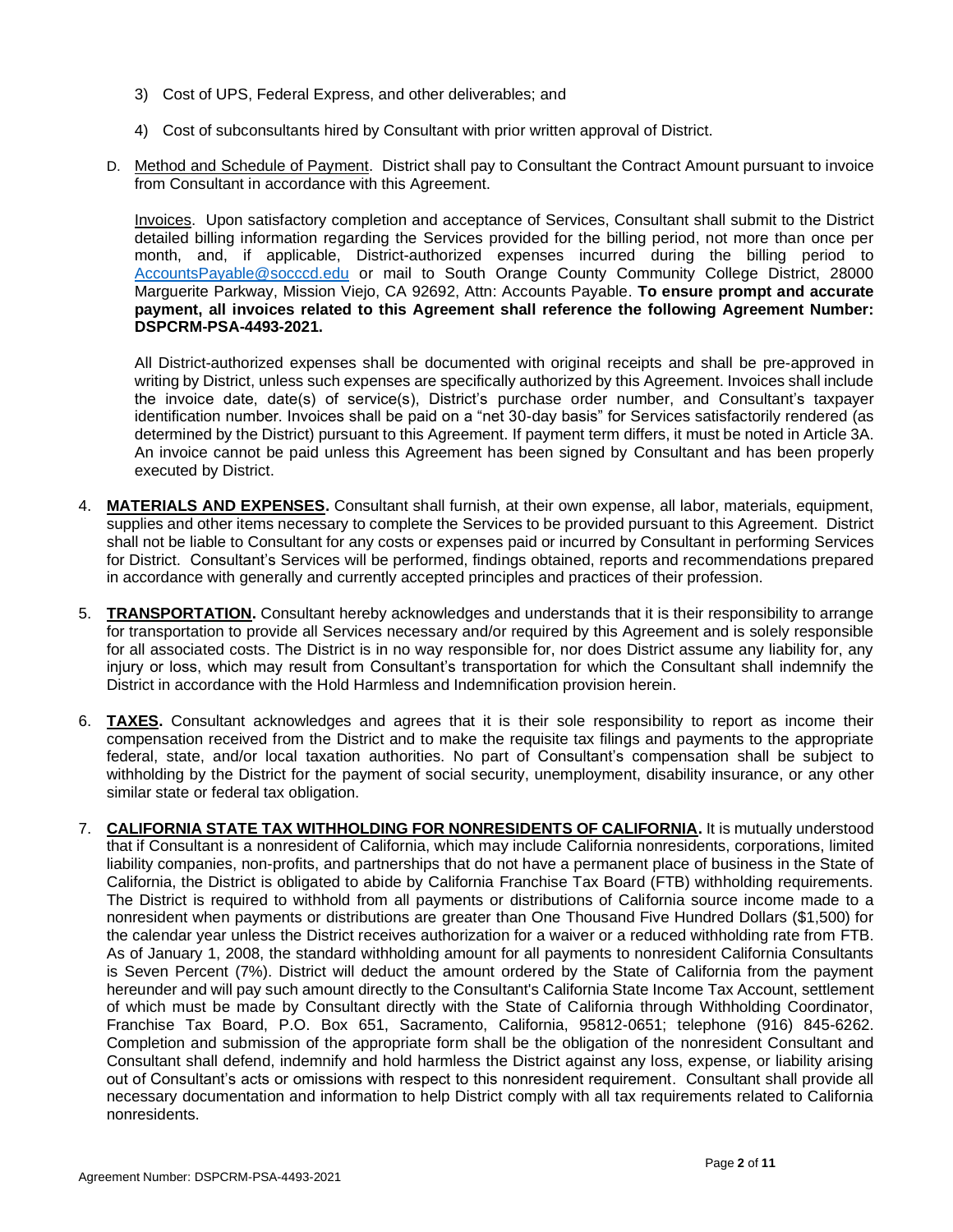8. **STANDARD OF CARE AND PROFESSIONAL CONDUCT.** The Consultant shall perform all Services hereunder in a professional manner, using the degree of care and skill ordinarily exercised by, and consistent with, the current professional practices and standards of a professional practicing in California. The Consultant will furnish, at its expense, the Services that are set forth in this Agreement and represents that the Services are within the technical and professional areas of expertise of the Consultant or any subconsultant the Consultant has engaged or will engage to perform the Services. If the District desires, the District shall request in writing, the Consultant to provide Services in addition to, or different from, the Services described herein. The Consultant shall advise the District in writing of any Services that, in the Consultant's opinion, lie outside of the technical and professional expertise of the Consultant. The Services completed herein must meet the approval of the District and shall be subject to the District's general right of inspection to secure the satisfactory completion thereof.

Consultant or Consultant's employees, subconsultants, or volunteers who are determined by the District to be uncooperative, incompetent, a threat to the adequate or timely completion of the Services described herein, a threat to the safety of persons or property, or any of Consultant's employees, subconsultants, or volunteers who fail or refuse to perform the Services in a manner acceptable to the District, shall be promptly removed by the Consultant and shall not be contracted to perform this or any future Services for the District.

- 9. **AUDIT AND INSPECTION OF RECORDS.** At any time during the normal business hours and as often as District may deem necessary, Consultant shall make available to District for examination at District's place of business as specified herein, all data, records, investigation reports and all other materials respecting matters covered by this Agreement and Consultant will permit the District to audit, and to make audits of all invoices, materials, payroll, records of personnel and other data related to all matters covered by this Agreement.
- 10. **TIME IS OF THE ESSENCE.** Time is of the essence with respect to all provisions of this Agreement.
- 11. **TERMINATION.** Either Party may, at any time, with or without cause, terminate this Agreement by providing at least thirty (30) days written notice to the other Party prior to the requested termination date. In such case, District shall compensate Consultant only for Services satisfactorily rendered to the date of termination. If District terminates for cause, it shall be entitled to compensation from Consultant for all costs associated with addressing and rectifying Consultant's noncompliance with this Agreement. Written notice by District shall be sufficient to stop further performance of Services by Consultant. In such case, notice shall be deemed given when received by the Consultant or no later than three (3) days after the day of mailing, whichever is sooner.
- 12. **HOLD HARMLESS & INDEMNIFICATION.** To the fullest extent permitted by law, the Consultant and its subconsultants shall defend (with counsel of District's choosing), indemnify, and hold harmless the District, its Board of Trustees, officers, agents, employees, representatives, and volunteers (collectively "Indemnified Parties") from any and all claims, demands, causes of action, costs, expenses, liabilities, losses, in law or equity, property damage, personal injury, damages, or injuries/illnesses (including COVID-19) of any kind, including wrongful death, in any manner arising out of, pertaining to, or incident to any alleged acts, errors or omissions, negligence, recklessness or willful misconduct of Consultant, its officials, officers, agents, employees, representatives, subconsultant, or volunteers, in connection with the performance of the Consultant's Services of this Agreement or obligations hereunder, including without limitation the payment of all consequential damages, expert witness fees, attorney's fees, and other related costs and expenses. In the event any article sold and delivered hereunder is covered by any patent, copyright, or application thereof, Consultant and its subconsultants shall defend, indemnify, and hold harmless South Orange County Community College District, its Board of Trustees, officers, agents, employees, representatives, and volunteers from any and all losses, costs or expenses resulting from claims, suits or judgments rendered for violation of rights under such patents, copyright, or application. Consultant shall reimburse the District, its Board of Trustees, officers, agents, employees, representatives, and/or volunteers for all legal expenses and costs incurred by each of them in connection therewith or in enforcing the indemnity provided herein. This hold harmless and indemnification includes, but is not limited to, compensatory damages, regulatory fines, penalties, and extra-contractual liability. In no event shall the District, its Board of Trustees, officers, agents, employees, representatives, and/or volunteers be liable for any loss of Consultant's and/or its subconsultants' business, revenues or profits, or special, consequential, incidental, indirect or punitive damages of any nature, even if the District its Board of Trustees, officers, agents, employees, representatives, and/or volunteers have been advised in advance of the possibility of such damages.
	- A. Consultant and its subconsultants' obligation to indemnify the District, its Board of Trustees, officers, agents, employees, representatives, and/or volunteers shall not be restricted to insurance proceeds, if any, received by the District, its Board of Trustees, officers, agents, employees, representatives, and/or volunteers.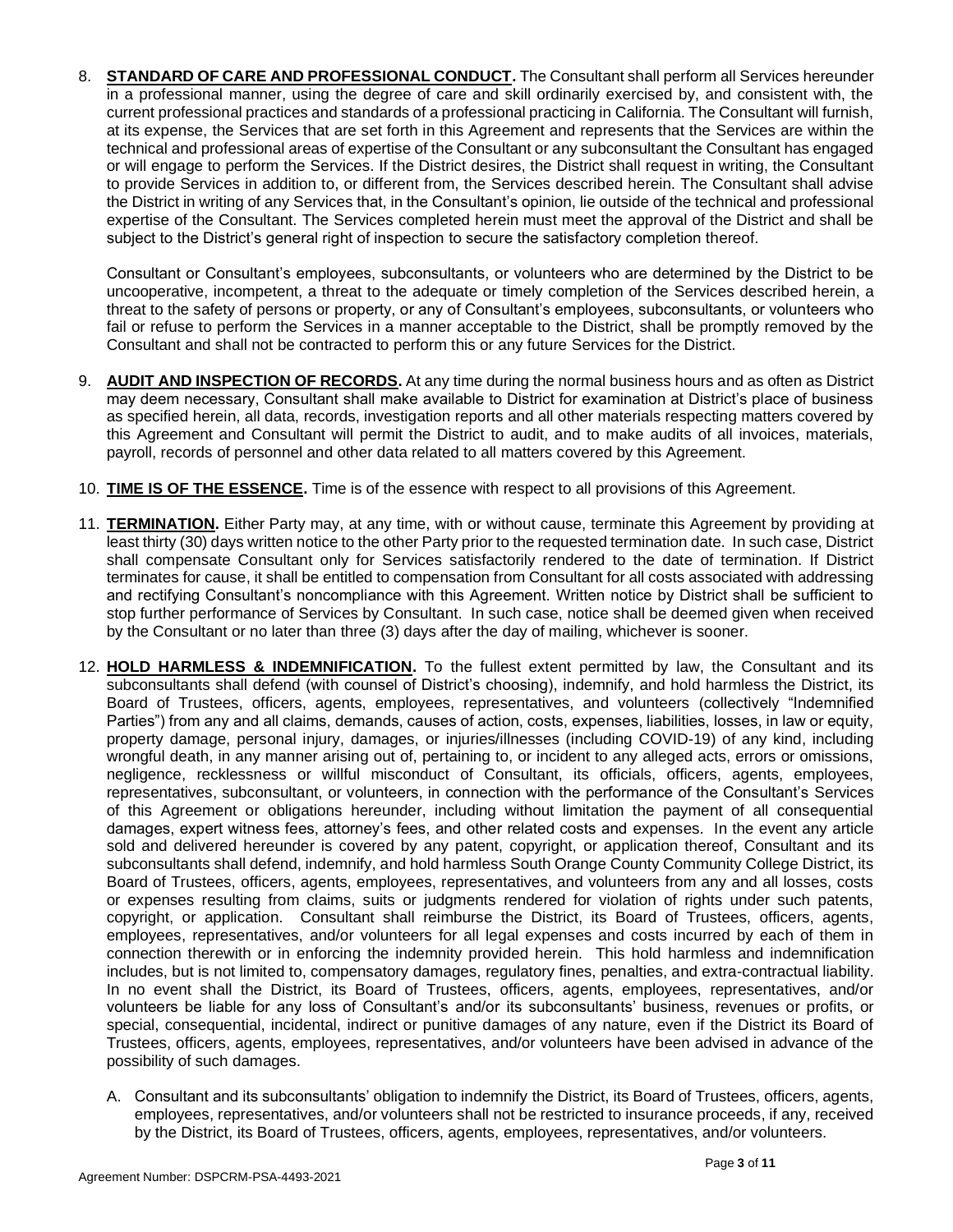- B. The Parties understand and agree that this shall be the sole indemnity, as defined by California Civil Code § 2772, governing this Agreement. Any other indemnity that may be attached to this Agreement as an Exhibit shall be void and unenforceable between the Parties.
- C. Neither termination of this Agreement nor completion of the acts to be performed under this Agreement shall release Consultant and its subconsultants from its obligations to indemnify as to any claims or causes of action asserted so long as the event(s) upon which such claim or cause of action is predicated shall have occurred prior to the effective date of termination or completion.
- 13. **INSURANCE.** The Consultant and its subconsultants shall maintain in full force and effect throughout the term of this Agreement the following policies of insurance with no less than the limits set forth herein. District may adjust, Consultant's required minimum coverage limits set forth herein at the commencement of a renewal term by providing Consultant and subconsultant (if applicable) written notice.
	- A. A.M. Best Financial Rating. Policies of insurance required herein shall be issued by insurers with an A.M. Best financial rating of A:VII or better.
	- B. Admitted Carrier(s). Policies of insurance shall be afforded by insurers who are admitted licensed to transact business in the State of California.
	- C. Workers' Compensation and Employer's Liability. . Pursuant to Labor Code §3700, the Consultant and its subconsultants shall each purchase and maintain Workers' Compensation insurance with a statutory limit and Employer's Liability insurance of not less than One Million Dollars (\$1,000,000) for Each Accident, One Million Dollars (\$1,000,000) for Disease - Each Employee, and One Million Dollars (\$1,000,000) for Disease - Policy Limit.
	- D. Commercial General Liability. Insurance with limits of not less than One Million Dollars (\$1,000,000) per occurrence and Two Million Dollars (\$2,000,000) general aggregate to cover losses including, but not limited to blanket contractual, broad form property damage, products & completed operations, personal injury, and wrongful death.
	- E. Automobile Liability. Insurance with combined single limits of not less than One Million Dollars (\$1,000,000) per occurrence and Two Million Dollars (\$2,000,000) general aggregate to cover losses involving "Any Auto".
	- F. Professional Liability aka Errors and Omissions. Consultant and its subconsultants shall each procure and maintain throughout the term of this Agreement, Professional Liability insurance with limits of not less than One Million Dollars (\$1,000,000) per occurrence or claim and Two Million Dollars (\$2,000,000) general aggregate to cover against liability claims/lawsuits related to the professional Services as stated herein. If coverage is written on a claims made and reported form, such coverage shall contain an Extended Reporting Period (aka tail coverage) for a minimum of two (2) years following the termination date of this Agreement.
	- G. Additional Insured Endorsement. Consultant and its subconsultants shall each issue District an endorsement naming District, its Board of Trustees, officers, agents, employees, representatives, invitees, and volunteers as Additional Insureds to Consultant's and Consultant's subconsultants Commercial General Liability and Automobile Liability insurance policies.
	- H. Primary and Non-Contributory Endorsement. Consultant and its subconsultants insurance coverage and limits shall be primary and any of the District's insurance coverage and limits shall be non-contributory.
	- I. Waiver of Subrogation Endorsements. Consultant and its subconsultants shall each issue District an endorsement waiving all rights of subrogation against the District, its Board of Trustees, officers, agents, employees, representatives, invitees, and volunteers with respect to Consultant and subconsultant's commercial general liability, automobile liability, and workers' compensation policies.
	- J. No Cancellation or Material Modification. Policies of insurance and accompanying endorsements required by this Agreement shall not be cancelled or materially modified, except upon thirty (30) days' advance written notice to District. Written notice of cancellation or material modification shall be from the insurer(s) issuing the policy(ies) of insurance to the District.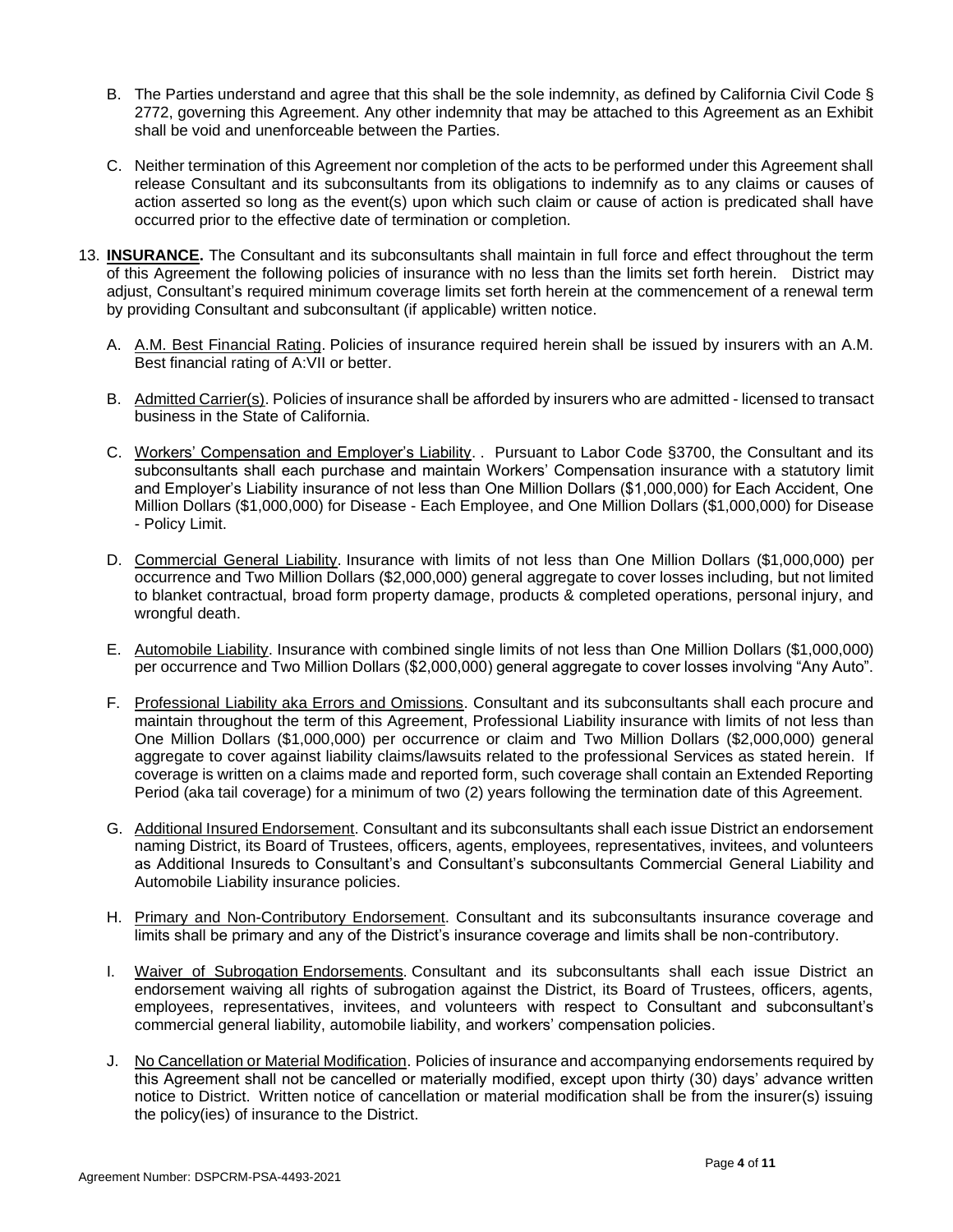- K. Certificate(s) of Insurance and Endorsement(s). Certificate(s) and Endorsement(s) evidencing the required coverages and limits set forth herein shall be provided to District upon Consultant's execution of this Agreement. No work shall commence by Consultant or its subconsultants until the required certificate(s) of insurance and endorsement(s) have been furnished to the District.
- 14. **PUBLIC RETIREMENT SYSTEM RETIREES.** Consultant must disclose to the District if Consultant has retired from the California State Teachers' Retirement System ("CalSTRS") or the California Public Employees' Retirement System ("CalPERS"). Pursuant to California Education Code Section 24214 and 24214.5, there are postretirement limitations on earnings if Consultant has retired from CalSTRS and hours worked limitations if Consultant has retired from CalPERS. If Consultant has retired from either CalSTRS or CalPERS, Consultant should be aware that the District is required to report all payments under this and any additional Agreements in any given year (July 1 – June 30).
- 15. **INDEPENDENT CONTRACTOR.** Consultant, in the performance of this Agreement, shall be and act as an independent contractor and not an employee of the District. Consultant and its subconsultants, understand and agree that they shall not be considered officers, agents, employees, or volunteers of the District, and are not entitled to benefits of any kind or nature normally provided employees of the District and/or to which District's employees are normally entitled, including, but not limited to, State Unemployment Compensation or Workers' Compensation. Consultant assumes the full responsibility of their actions and/or liabilities including those of their employees or agents as they relate to the Services to be provided under this Agreement. Consultant shall assume full responsibility for withholding and payment of all federal, state, local and applicable income taxes; workers' compensation; contributions, including but not limited to, unemployment insurance and social security with respect to Consultant and Consultant's employees. Consultant should be aware that the IRS regulations require District to report total income exceeding six hundred dollars (\$600) under this and any additional Agreements in any given year. The District will not withhold taxes, unemployment insurance or social security for Consultant or Consultant's employees or subconsultants. Consultant agrees to defend, indemnify and hold the District, its Board of Trustees, officers, agents, employees, representatives, and volunteers harmless from and against any and all liability arising from any failure or alleged failure of Consultant to withhold or pay any applicable tax, unemployment insurance or social security when due or any failure or alleged failure to comply with any applicable regulation applicable to Consultant's employees or subconsultants.
- 16. **USE OF SUBCONSULTANTS.** The obligations of the Consultant pursuant to this Agreement shall not be assigned by the Consultant without the express written approval of the District. Consultant must obtain District's prior written approval to use any subconsultants while performing any portion of this Agreement and such approval may be conditioned on approval of the subcontract between Consultant and subconsultant. Such approval must include approval of the proposed subconsultant and the terms of compensation. If written approval for Consultant's use of a subconsultant is provided by the District, Consultant warrants that said subconsultant shall have sufficient skill and experience to perform the Services assigned to them. Consultant further represents that its subconsultants have all licenses, permits, qualifications, and approvals of whatever nature that are legally required to perform the Services, and that such licenses and approvals shall be maintained throughout the term of this Agreement. District retains the right to obtain copies of subconsultant's insurance coverage at any time. Nothing in this Article shall be interpreted as creating a contractual relationship between District and any approved subconsultant. Notwithstanding District's approval of any subconsultant's contract, Consultant shall remain solely responsible for any harm, damage, or claim arising from any subconsultant's acts or omissions as set forth in the Hold Harmless and Indemnification provision herein.
- 17. **ASSIGNMENT.** The obligations of the Consultant pursuant to this Agreement shall not be assigned by the Consultant without the express written approval of the District.
- 18. **EMPLOYMENT WITH PUBLIC AGENCY.** If Consultant is an employee of another public agency, Consultant agrees that they will not receive salary or remuneration, other than vacation pay, for the actual time in which Services are actually being performed pursuant to this Agreement.
- 19. **REPRESENTATIONS AND WARRANTIES.** Consultant on its own behalf and on behalf of all its employees, makes the following certifications, representations, and warranties for the benefit of the District. In addition, Consultant acknowledges and agrees that the District, in deciding to engage Consultant pursuant to this Agreement, is relying upon the truth and validity of the following certifications, representations and warranties and their effectiveness throughout the term of this Agreement and the course of Consultant's engagement hereunder: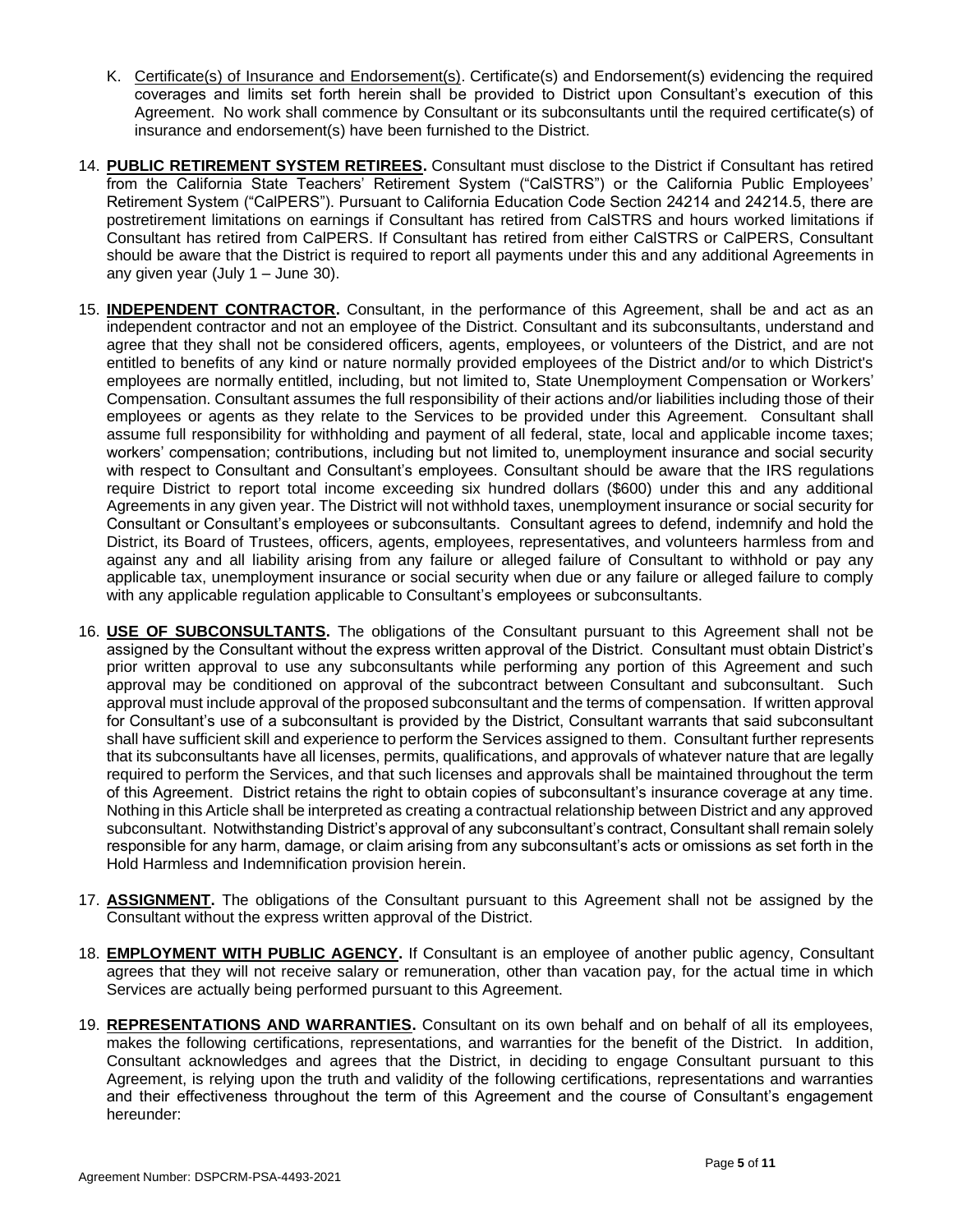Consultant and its employees are qualified in all respects to provide to the District all of the Services contemplated by this Agreement and, to the extent required by any applicable laws, Consultant and its employees have all licenses, permits, qualifications, and/or governmental approvals that are legally required to perform the Services as described herein. Such licenses, permits, qualifications, and/or governmental approvals shall be maintained throughout the term of this Agreement.

Consultant, in providing the Services and in otherwise carrying out its obligations to the District under this Agreement, shall, at all times, comply with all applicable federal, state, and local laws, rules, regulations, and ordinances, including workers' compensation and equal protection and non-discrimination laws. Consultant shall be liable for all violations of such laws and regulations in connection with the Services as described herein.

20. **EQUAL OPPORTUNITY/NON-DISCRIMINATION.** Consultant shall not discriminate against any individual with respect to their compensation, terms, conditions, or privileges of employment; or discriminate in any way which would deprive or tend to deprive any individual of employment opportunities or otherwise adversely affect their status as a consultant because of such individual's race, color, religion, sex, national origin, age, disability, medical condition, marital status, veteran status, or any other category protected by law.

Consultant shall ensure that all Services and benefits rendered to the District, its Board of Trustees, officers, agents, employees, representatives, students, consultants/contractors, and volunteers are provided free of any form of harassment and without regard to race, color, religion, sex, age, disability, medical condition, marital status, national origin, veteran status, or any other category protected by law. Consultant shall comply with Americans with Disabilities Act and the Rehabilitation Act of 1973, as amended.

21. COMPLIANCE WITH APPLICABLE LAWS, POLICIES, PROCEDURES, RULES **REGULATIONS.** Consultant shall comply with District's policies, procedures, rules, regulations and/or guidelines that include but are not limited to a smoke, alcohol, and controlled substances free campus, conflict of interest, workplace violence, code of conduct, harassment and discrimination prevention and drug-free environment.

Consultant agrees to comply with all federal, state and local laws, rules, regulations, and ordinances that are now and may in the future become applicable to Consultant, Consultant's business, equipment and personnel engaged in Services covered by this Agreement or accruing out of the performance of such Services. Additionally, Consultant shall strictly comply with all health and safety guidelines consistent with Cal/OSHA and CDC.

COVID-19 Related Responsibilities. Consultant shall respond to all potential COVID-19 exposure events immediately. If a possible COVID-19 infection or potential exposure event occurs involving Consultant and any of its employees performing Services on District property pursuant to the terms of this Agreement, Consultant shall immediately notify the District. While the confidentiality of all medical conditions must be maintained in accordance with applicable law, the District reserves the right to inform any District staff, employees, students, and/or visitors that an unnamed individual has been diagnosed with COVID-19 if any of the District's staff, employees, students, or visitors might have been exposed to the disease so such individual(s) may take measures to protect their own health.

Consultant and its subconsultant shall ensure that its employees will at all times comply with COVID-19 Addendum - *Contractor Protocols While on District Property During COVID-19 Pandemic*.

- 22. **CERTIFICATION REGARDING THE CALIFORNIA PENAL CODE SECTION 290.** By executing this Agreement, Consultant agrees to comply with the rules and regulations of the Sex Offender Registration Act, California Penal Code Section 290.95. Consultant certifies and understands that every person required to register under Section 290 shall disclose their status as a registrant, upon application or acceptance of a position, to that person, group, or organization. Furthermore, no person who is required to register under Section 290 because of a conviction for a crime where the victim was a minor under sixteen (16) years of age shall be an employer, employee, or independent Consultant, or act as a volunteer with any person, group, or organization in a capacity in which the registrant would be working directly and in an unaccompanied setting with minor children on more than an incidental and occasional basis or have supervision or disciplinary power over minor children. A violation of this section is a misdemeanor punishable by a fine not exceeding One Thousand Dollars (\$1,000), by imprisonment in a county jail not to exceed a period of six (6) months, or by both that fine and imprisonment.
- 23. **PROFANITY PROHIBITED.** Profanity of any kind, including, but not limited to, racial, ethnic, or sexual slurs or comments which could be considered harassment on any District property or any property while Consultant and/or subconsultant are performing Services described herein is prohibited.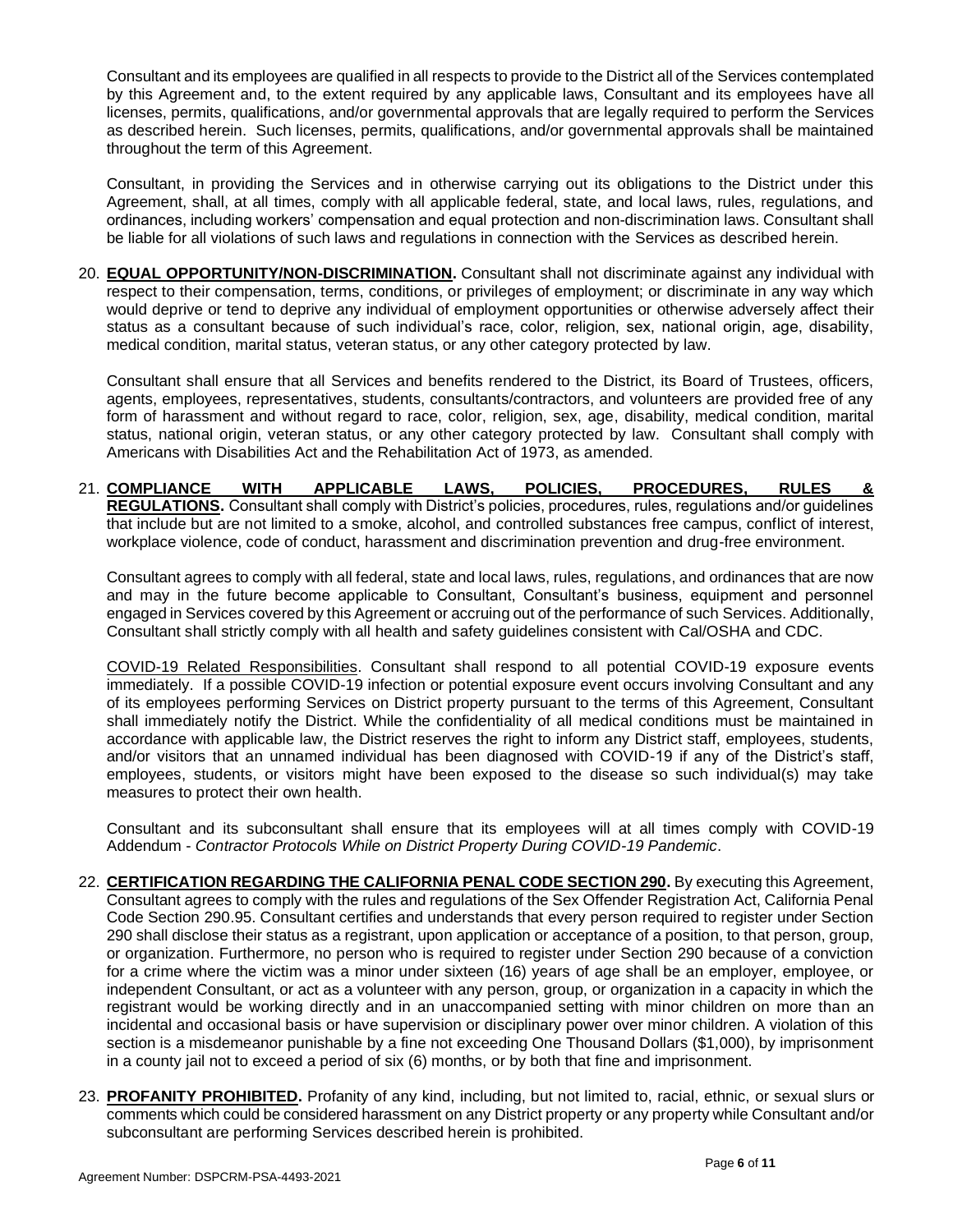- 24. **MANDATORY DRESS CODE.** Appropriate attire is mandatory. Therefore, clothing with inappropriate language/suggestions/gestures graphics, indecent exposure, tank tops, cut-offs, and shorts are not allowed. Additionally, what is written or pictured on clothing must comply with the requirements of acceptable language as stated in the above Article.
- 25. **TRADEMARK/LOGO USE.** Consultant must obtain written approval from District's Public and Government Affairs, Public Information Office ("PIO") to use the District's name and/or logos in any advertisements, promotions, press releases or other media. In the event permission is granted, PIO will furnish Consultant with camera-ready artwork for such use. District, at its sole discretion, may limit or otherwise place conditions on Consultant's use of District's name, and/or logos in which case such limitations shall be incorporated into this Agreement. Consultant shall not revise, change, or otherwise alter any material related to District's name and/or logo without written consent from District.

#### 26. **ORIGINALITY OF WORK.**

- A. Matters Produced Under this Agreement. Consultant understands and agrees that all matters produced under this Agreement shall become the property of District and cannot be used without District's express written permission. District shall have all rights, titles and interests in said matters, including the right to secure and maintain the copyright, trademark and/or patent of said matter in the name of the District. Consultant consents to use of Consultant's name in conjunction with the sale, use, performance, and distribution of the matters, for any purpose and in any medium.
- B. Consultant Use of Other Copyright/Trademark/Patent Materials. Consultant is responsible for arranging and paying for all rights and copyrights necessary and for all costs arising from the use of any material covered by copyright, patent, trademark or franchise. Consultant agrees to defend, indemnify, and hold harmless the District from any claims or costs, including legal fees, which might arise from questionable use of any such material. The District reserves the right to require verification.
- 27. **RIGHTS TO DATA.** Consultant grants to the District the right to publish, translate, reproduce, deliver, use and dispose of, and to authorize others to do so, all data, including reports, drawings, blueprints, and technical information resulting from the performance of Services under this Agreement excluding data owned or controlled by the Consultant outside of this Agreement.
- 28. **CONFIDENTIALITY.** Subject to any state or federal laws requiring disclosure (e.g., the California Public Records Act), the Parties agree, during the term of this Agreement and for five (5) years after termination or expiration of Agreement, to hold each other's proprietary or confidential information in strict confidence, except for any information protected under confidentiality laws, which shall be held in such confidence in perpetuity. Parties agree not to provide each other's proprietary or confidential information in any form to any third party or to use each other's proprietary or confidential information for any purpose other than the implementation of, and as specified in this Agreement. Confidential information may include, but is not limited to, information related to the District's research, development, trade secrets, and business affairs. Each Party agrees to take all reasonable steps to ensure that proprietary or confidential information of either Party is not disclosed or distributed by its employees, agents, or consultants/contractors in violation of the provisions of this Agreement.

Consultant shall advise the District of any and all materials subject to any copyright restrictions or requirements, which are used or recommended for use by Consultant to achieve the project goals. In the event Consultant shall fail to advise the District of such use under this Agreement, and as a result, the District should be found in violation of any copyright restrictions or requirements, Consultant agrees to indemnify, defend and hold harmless, District against any action or claim brought by the copyright holder.

Notwithstanding the above requirements, to the extent any records or documents associated with the Consultant's Services and/or the project are or become public records, they shall be subject to disclosure pursuant to the Public Records Act and applicable California law.

29. **NON-WAIVER.** The failure of District or Consultant to seek redress for violation of, or to insist upon, the strict performance of any term or condition of this Agreement, shall not be deemed a waiver by that Party of such term or condition, or prevent a subsequent similar act from again constituting a violation of such term or condition.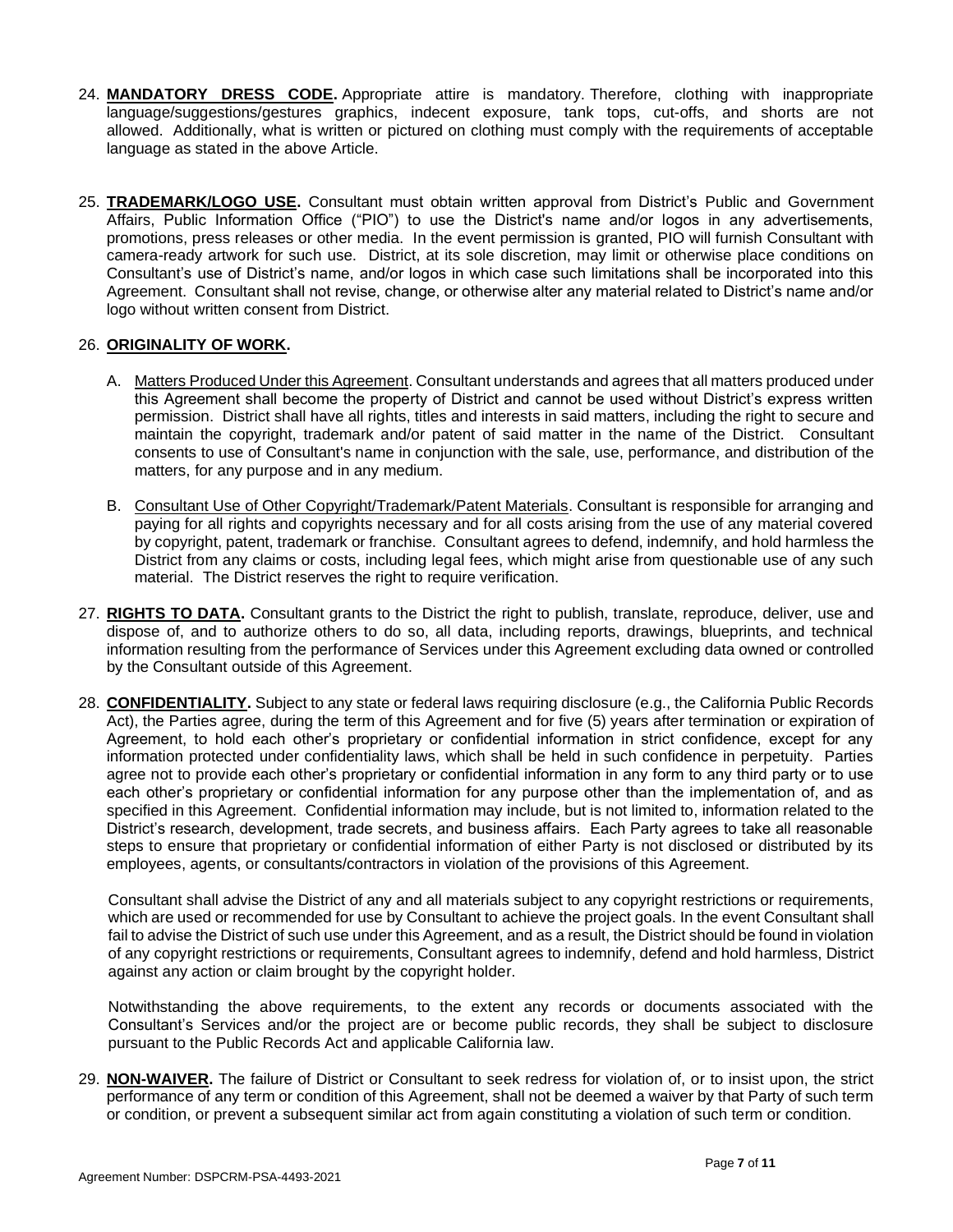30. **NOTICES.** All notices or demands to be given under this Agreement by either Party to the other Party shall be in writing and given either by: (a) personal service or (b) by U.S. Mail, mailed either by certified or registered mail, return receipt requested, with postage prepaid. Service shall be considered given when received, if personally served, or, if mailed, on the third day after deposit in any U.S. Post Office. The address to which notices or demands may be given by either Party may be changed by written notice given in accordance with the notice provisions of this Article. At the date of this Agreement:

DISTRICT: South Orange County Community College District Priya Jerome, Executive Director of Procurement, Central Services, and Risk Management 28000 Marguerite Parkway Mission Viejo, CA 92692 (949) 582-4850 / purchasing-dept@socccd.edu

#### CONSULTANT:

[[ Name (Primary Second Party) ]]

[[ Contact Name (Primary Second Party Contact) ]]**,** [[ Contact Title (Primary Second Party

Contact) ]]

[[ Street Line 1 (Primary Second Party) ]]

[[ City/Town (Primary Second Party) ]], [[ State/Province (Primary Second Party) ]] [[ Postal Code (Primary Second Party) ]]

[[ Contact Phone Number (Primary Second Party Contact) ]] **/** [[ Contact E-mail (Primary Second Party Contact) ]]

A Party may change their designated representative and/or address for the purposes of receiving notices and communications under this Agreement by notifying the other Party of the change in writing and in the manner described in this Article.

- 31. **SUPERSEDES.** This Agreement constitutes the entire agreement and understanding between the Parties to this Agreement and supersedes all prior and contemporaneous negotiations and understandings between the Parties whether oral or written, expressed or implied.
- 32. **GOVERNING LAW.** The terms and conditions of this Agreement shall be governed by the laws of the State of California with jurisdiction/venue in Orange, California.
- 33. **FORCE MAJEURE.** The Consultant and District are excused from performance during the time and to the extent that they are prevented from obtaining, performing any act or rendering any services required under this Agreement by a Force Majeure Event. If a Force Majeure Event caused the failure or delay beyond the Parties' control and which by the Parties' exercise of due diligence could not reasonably have been avoided, an extension of contract times in an amount equal to the time loss due to such delay shall be the Consultant's sole and exclusive remedy for such delay. A "Force Majeure Event" shall mean events or circumstances occurring by acts of God, such as tornadoes, lightning, earthquakes, hurricanes, floods, or other natural disasters; epidemics; pandemics; quarantine restrictions; fire; strikes; lock-out; commandeering of materials, products, plants or facilities by the government; terrorist attacks; wars; riots; civil disturbances; or governmental acts, including sanction, embargo, and import or export regulation, or order; when satisfactory evidence thereof is presented to the other party, provided that it is satisfactorily established that the non-performance is not due to the fault or neglect of the party not performing.
- 34. **SEVERABILITY.** If any term, condition or provision of this Agreement is held by a court of competent jurisdiction to be invalid, void or unenforceable, the remaining provisions will nevertheless continue in full force and effect, and shall not be affected, impaired or invalidated in any way.
- 35. **INTERPRETATION.** In interpreting this Agreement, it shall be deemed to have been prepared by the Parties jointly, and no ambiguity shall be resolved against District on the premise that it or its attorneys were responsible for drafting this Agreement or any provision hereof. The captions or heading set forth in this Agreement are for convenience only and in no way define, limit, or describe the scope or intent of any Articles or other provisions of this Agreement. Any reference in this Agreement to an Article, unless specified otherwise, shall be a reference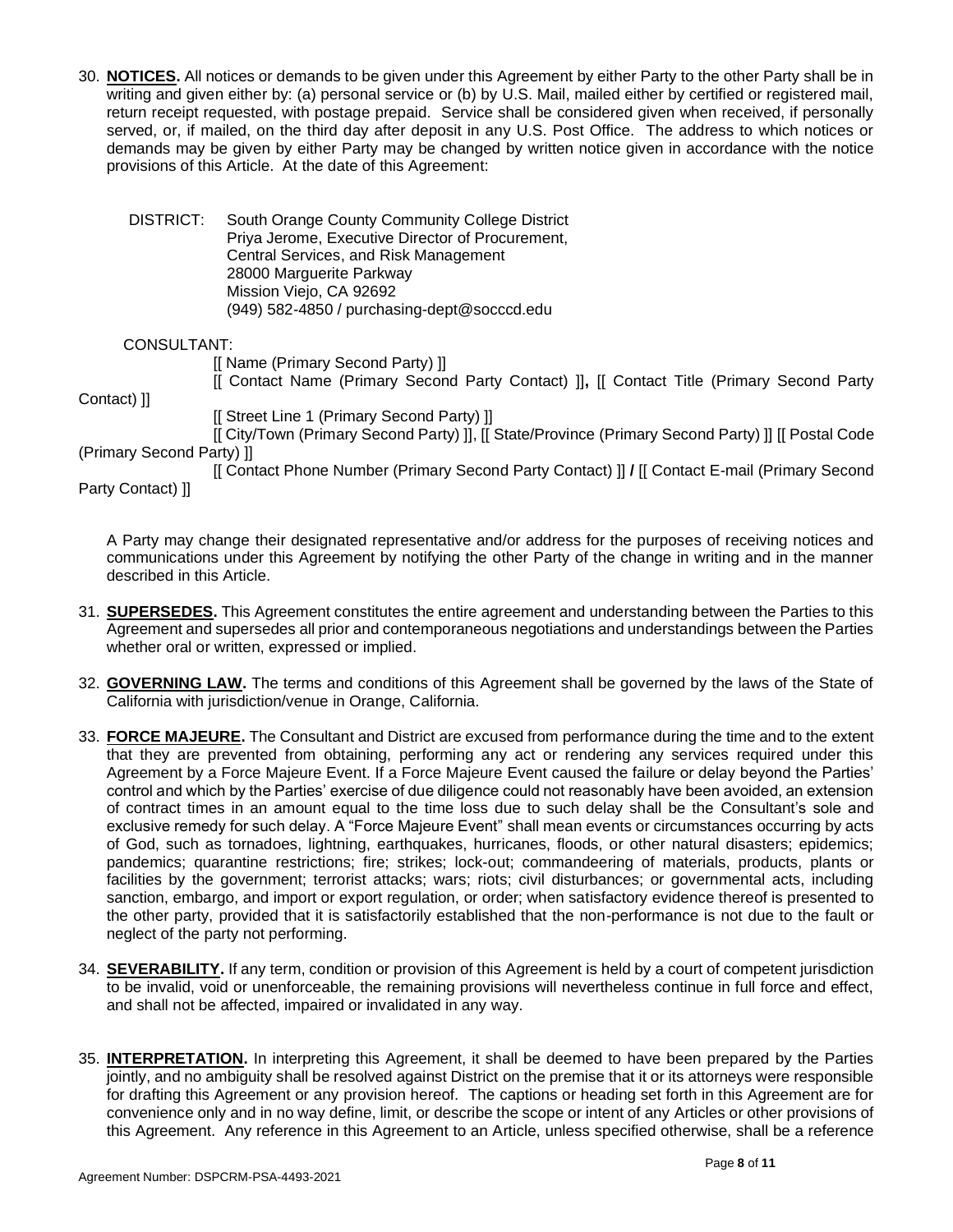to an Article of this Agreement.

36. **CONFLICT OF INTEREST.** Consultant hereby represents, warrants and covenants that (i) at the time of execution of this Agreement, Consultant has no interest and shall not acquire any interest in the future, whether direct or indirect, which would conflict in any manner or degree with the performance of Services under this Agreement; (ii) Consultant has no business or financial interests which are in conflict with Consultant's obligations to District under this Agreement; and (iii) Consultant shall not employ in the performance of Services under this Agreement any person or entity having any such interests.

#### 37. **CERTIFICATION REGARDING DEBARMENT, SUSPENSION OR OTHER INELIGIBILITY (Applicable to all agreements funded in part or whole with federal funds).**

- A. By executing this contractual instrument, Consultant agrees to comply with applicable federal suspension and debarment regulations, including, but not limited to, regulations implementing Executive Order 12549 (29 C.F.R. Part 98) (see Appendix 15).
- B. By executing this contractual instrument, Consultant certifies to the best of its knowledge and belief that it and its principals:
	- 1) Are not presently debarred, suspended, proposed for debarment, declared ineligible, or voluntarily excluded from covered transactions by any federal department or agency;
	- 2) Have not, within a three-year period preceding the execution of this contractual instrument, been convicted of, or had a civil judgment rendered against them, for: (a) Commission of fraud or a criminal offense in connection with obtaining, attempting to obtain, or performing a public (Federal, State or Local) or private transaction or contract; (b) Violation of Federal or State antitrust statutes; (c) Commission of embezzlement, theft, forgery, bribery, falsification or destruction of records, making false statements, tax evasion, receiving stolen property, making false claims, or obstruction of justice; or (d) Commission of any other offense indicating a lack of business integrity or business honesty that seriously and directly affects Consultant's present responsibility;
	- 3) Are not presently indicted for, or otherwise criminally or civilly charged by any government entity (Federal, State or Local), with commission of any of the offenses enumerated in b.2) above, of this certification;
	- 4) Have not, within a three-year period preceding the execution of this contractual instrument, had one or more public transaction (Federal, State or Local) terminated for cause or default;
	- 5) Shall not, except as otherwise provided under applicable federal regulations, knowingly enter into any lower tier covered transaction with a person who is proposed for debarment, debarred, suspended, declared ineligible, or voluntarily excluded by any federal department or agency from participation in such transaction; and
	- 6) Include in all lower tier covered transactions, and all solicitations for covered transactions, provisions substantially similar to those set forth herein.
- 38. **ACCESSIBILITY OF INFORMATION AND COMMUNICATION TECHNOLOGY.** Consultant hereby warrants that the Services to be provided under this Agreement complies with the accessibility requirements of Section 508 of the Rehabilitation Act of 1973, as amended (29 U.S.C §794d), and its implementing regulations set forth at Title 36, Code of Federal Regulations, Part 1194. Products covered under this provision include, without limitation, the following: Software applications; operating systems; web-based intranet and internet information and applications; telecommunications products; video or multimedia products; self-contained closed products such as copiers; source codes and desktop and portable computers. Consultant agrees to respond promptly and resolve any complaints regarding accessibility of its products or Services that are brought to its attention. All websites developed and maintained must be accessible, built to the most current and highest Web Content Accessibility Guidelines (WCAG), and be delivered with documentation allowing the District to certify it as accessible and in compliance with California Government Code Sections 7405 and 11135. Consultant is responsible for all claims and expenses borne by the District, which arise out of the Services under this Agreement, found to be non-compliant with Federal and California laws. These costs include but are not limited to legal costs, court costs, and costs for remediation of Services produced. Consultant further agrees to indemnify and hold harmless the District from and against any claim arising out of Consultant's failure to comply with these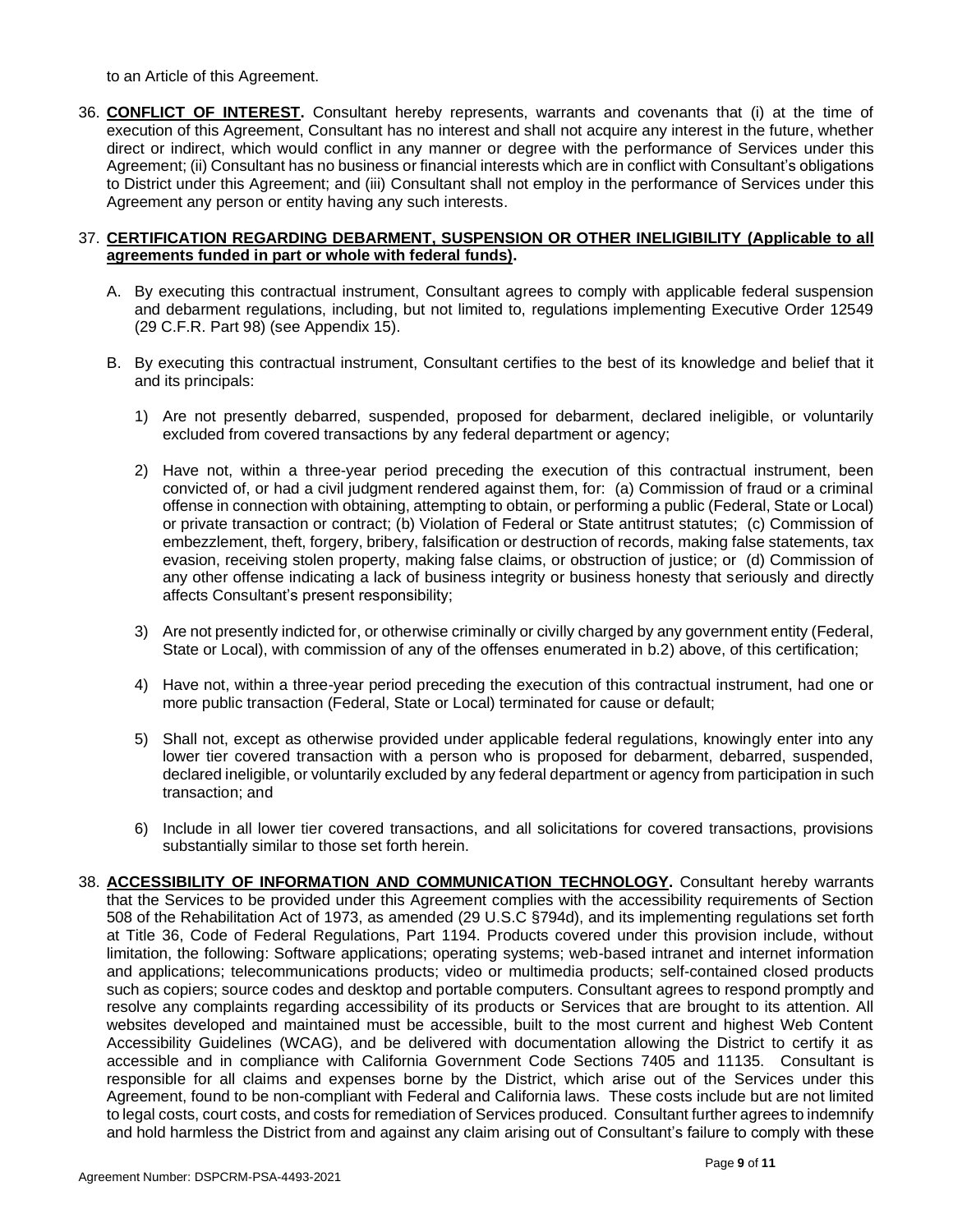requirements. Consultant acknowledges that failure to comply with these requirements shall constitute a breach and be grounds for termination of this Agreement or cancellation of the Services.

- 39. **ENTIRE AGREEMENT AND AMENDMENT.** The Agreement documents consist of this Agreement, any exhibits attached to or referenced herein, and all amendments and/or modifications issued in writing, duly approved or ratified by the District's Board of Trustees, and executed by the Parties shall be interpreted to the benefit of the District. Conflicting provisions hereof, if any, shall prevail in the following descending order of precedence: (a) provisions set forth in this Agreement, (b) provisions set forth in any referenced attachments or exhibits to this Agreement attached or incorporated herein by reference. However, the Parties understand and agree that the service specified in the Agreement and any provisions set forth in any referenced attachments or exhibits to this Agreement is intended to cooperate and be complementary; provided further, however, that in the event of a conflict between the Agreement and the provisions set forth in any referenced attachments or exhibits, the Agreement shall control, unless the provisions set forth in any referenced attachments or exhibits to this Agreement provides the District with greater benefits or more expansive Services in which case the provisions set forth in any referenced attachments or exhibits to this Agreement shall complement the terms of this Agreement.
- 40. **AUTHORITY TO EXECUTE.** The individual(s) executing this Agreement on behalf of the Consultant is/are duly and fully authorized to execute this Agreement on behalf of Consultant and to bind the Consultant to each and every term, condition, and covenant of this Agreement.
- 41. **APPROVAL BY DISTRICT'S BOARD OF TRUSTEES.** Pursuant to Education Code Section 81655, this Agreement is not valid and does not constitute an enforceable obligation against District unless and until District's Board of Trustees has approved or ratified this Agreement as evidenced by a motion duly passed and adopted by the Board of Trustees.

**IN WITNESS WHEREOF**, this Agreement has been executed by and on behalf of the Parties, the day and year signed below.

| <b>CONSULTANT</b>                 | <b>DISTRICT</b>                                       |
|-----------------------------------|-------------------------------------------------------|
| [[ NAME (PRIMARY SECOND PARTY) ]] | <b>South Orange County Community College District</b> |
| Signature:                        | Signature:                                            |
| Print Name:                       | Print Name:                                           |
| Title:                            | Title:                                                |
| Date:                             | Date:                                                 |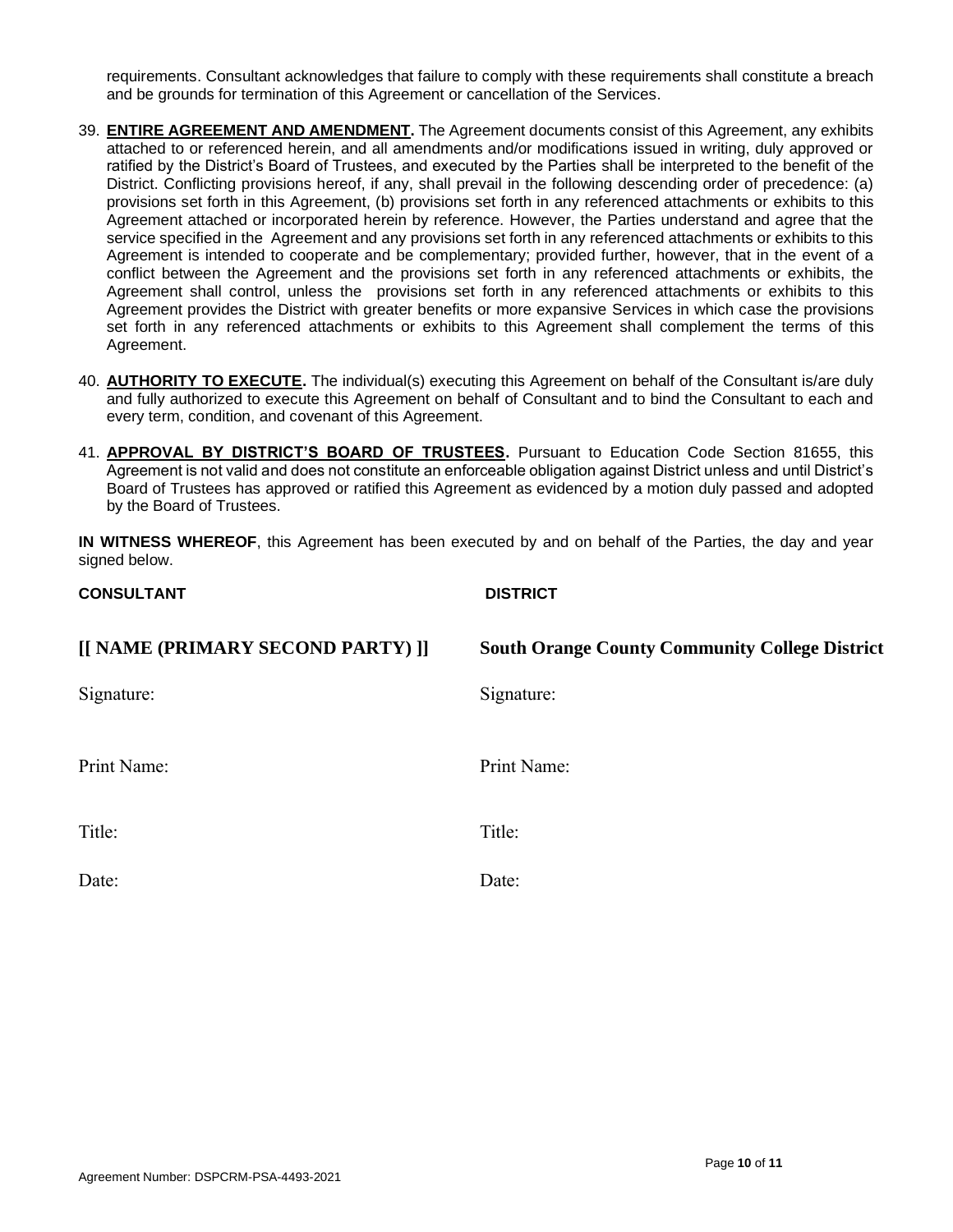

### **SOUTH ORANGE COUNTY COMMUNITY COLLEGE DISTRICT CONTRACTOR PROTOCOLS WHILE ON DISTRICT PROPERTY DURING COVID-19 PANDEMIC**

The Contractor and/or Consultant along with their subcontractors and subconsultants, hereafter referred to as "Contractor" shall follow these Protocols as a condition of being permitted on District property. The dually executed Agreement for the Contractor's Services shall be the governing document and this Protocol document is intended to be supplementary. The Contractor acknowledges that when it relates to COVID-19, the Contractor shall adjust business operations to comply with COVID-19 specific safety guidelines prescribed by federal, state, and local governmental agencies, including the Orange County Health Care Agency (OCHCA), Centers for Disease Control and Prevention (CDC), and Cal/OSHA. The Contractor further acknowledges that all safety guidelines prescribed and updated by federal, state, and local governmental agencies, including the OCHCA, CDC, and Cal/OSHA shall be followed at all times and that this Protocols document should be treated as additional, providing the District with the greatest levels of protection. Failure to comply with any of the Protocols identified herein, may subject the Contractor's employee(s) to immediate removal from the District's premises.

As a requirement to perform Services on campus, the Contractor agrees that its employees shall adhere to the following.

- **1. Contractor shall train employees on how to limit the spread of COVID-19 pursuant to the symptoms as identified by the CDC and Cal/OSHA, including but not limited to the following:**
	- Fever or chills
	- Cough
	- Shortness of breath or difficulty breathing
	- Fatigue
	- Muscle or body aches
	- Headache
	- New loss of taste or smell
	- Sore throat
	- Congestion or runny nose
	- Nausea or vomiting
	- Diarrhea

#### **2. Implement control measures**

- Contractor shall provide an adequate supply of personal protective equipment (PPE) such as face masks/coverings to all of its employees to wear at all times while on District property
- Direct all employees to:
	- o Wash hands often with soap and water for at least 20 seconds
	- $\circ$  Use hand sanitizer/wipes when soap and water are not available (Contractor shall supply and make available hand sanitizer/wipes)
	- o Cover cough or sneeze

#### **3. Implement cleaning and disinfecting protocols**

- Contractor shall ensure that adequate cleaning and disinfecting supplies are available at every job site on District premises
- Contractor shall ensure that any and all equipment, objects, and surfaces are cleaned and disinfected after each use

#### **4. Implement physical distancing guidelines**

A minimum of 6 feet of physical distance between all individuals shall be maintained while on District property.